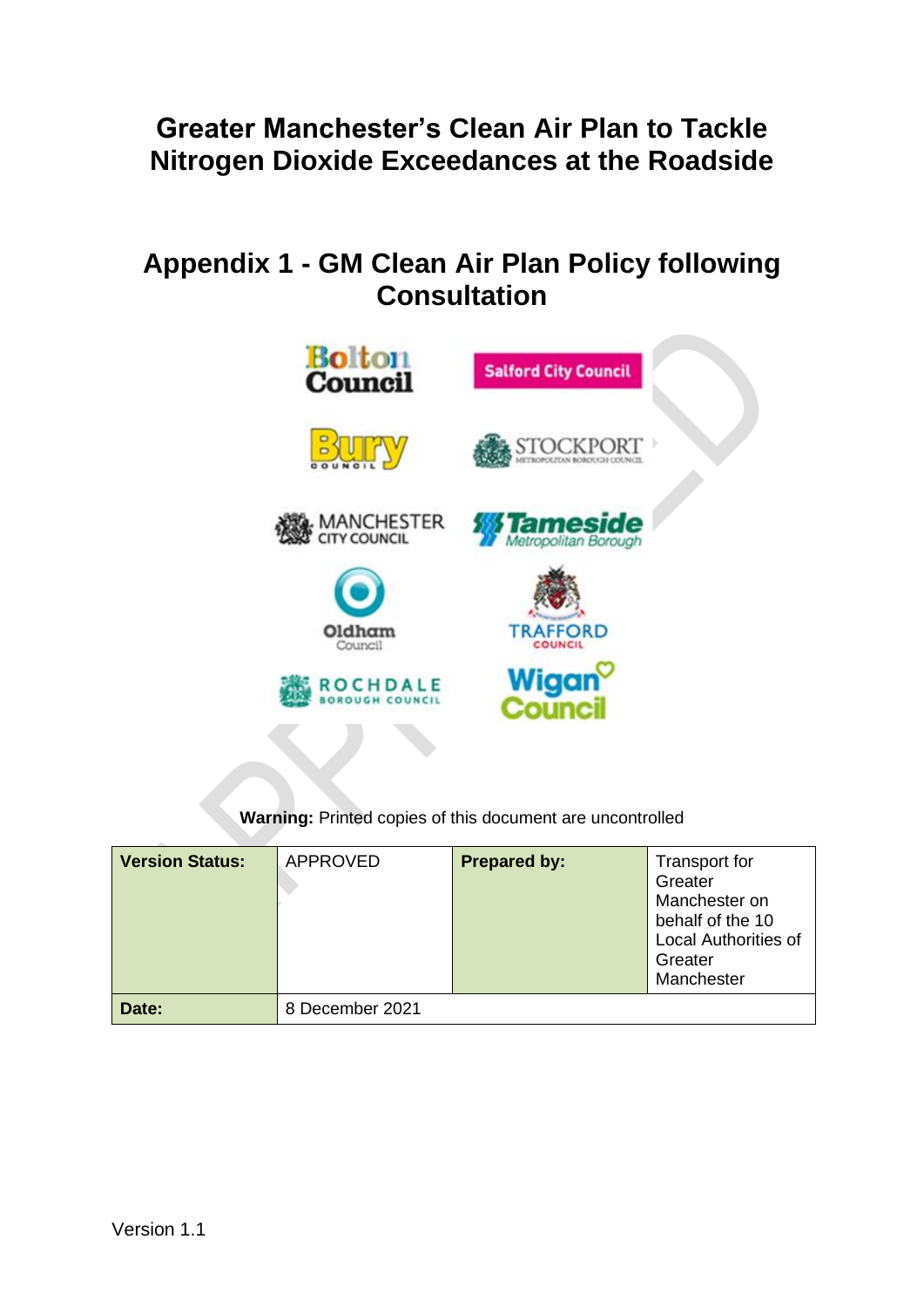### **Revision history**

| <b>Version</b> | <b>Publication date</b>       | <b>Governance report</b>                                                                                                                          |
|----------------|-------------------------------|---------------------------------------------------------------------------------------------------------------------------------------------------|
| 1.0            | 21 <sup>st</sup> June 2021    | Report to the GMCA, GM Clean Air Plan, 25th<br>June 2021. <sup>1</sup>                                                                            |
| 1.1            | 8 <sup>th</sup> December 2021 | Report to the GM Clean Air Charging Authorities<br>Committee, GM Clean Air Plan - Showmen's<br>Vehicle Exemption, 13th October 2021. <sup>2</sup> |
|                |                               | Report to the GM Clean Air Charging Authorities<br>Committee, GM Clean Air Plan Policy updates,<br>18th November 2021. <sup>3</sup>               |

<sup>1</sup> [https://democracy.greatermanchester-ca.gov.uk/documents/s15281/GMCA%20210621%20Report%20Clean%20Air%20Plan%20-](https://democracy.greatermanchester-ca.gov.uk/documents/s15281/GMCA%20210621%20Report%20Clean%20Air%20Plan%20-%20FINAL%20FINAL.pdf) [%20FINAL%20FINAL.pdf](https://democracy.greatermanchester-ca.gov.uk/documents/s15281/GMCA%20210621%20Report%20Clean%20Air%20Plan%20-%20FINAL%20FINAL.pdf) <sup>2</sup> <https://democracy.greatermanchester-ca.gov.uk/documents/s17043/09.%20GMCA%20CAC%20Showman%20Guild.pdf>

<sup>3</sup> [https://democracy.greatermanchester](https://democracy.greatermanchester-ca.gov.uk/documents/s17698/GM%20Clean%20Air%20Plan%20GM%20Clean%20Air%20Plan%20Policy%20updates.pdf)[ca.gov.uk/documents/s17698/GM%20Clean%20Air%20Plan%20GM%20Clean%20Air%20Plan%20Policy%20updates.pdf](https://democracy.greatermanchester-ca.gov.uk/documents/s17698/GM%20Clean%20Air%20Plan%20GM%20Clean%20Air%20Plan%20Policy%20updates.pdf)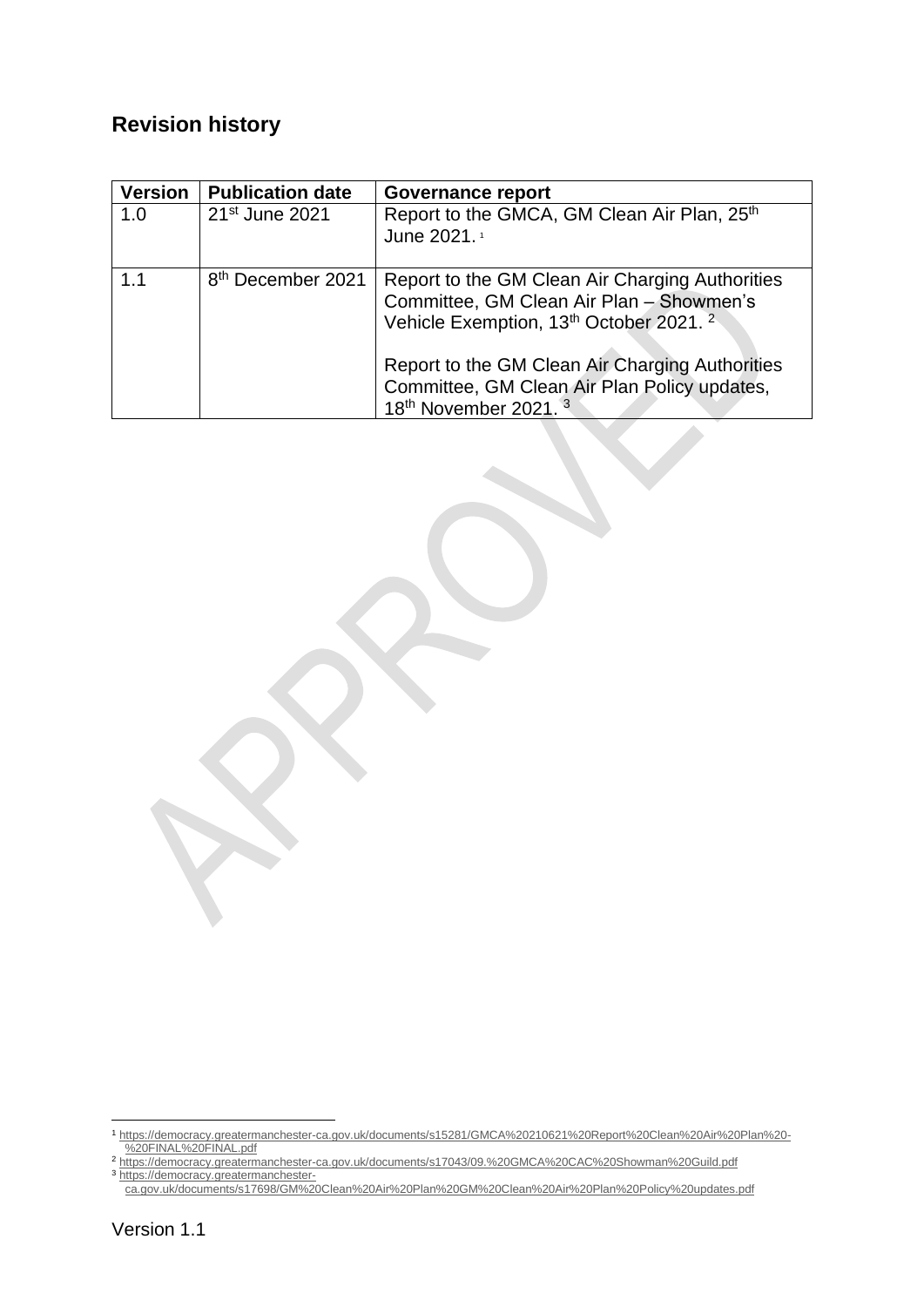### **Contents**

| 1              |                                                                         |  |
|----------------|-------------------------------------------------------------------------|--|
| $\overline{2}$ | Greater Manchester Charging Clean Air Zone (GM CAZ) 3                   |  |
| 3              |                                                                         |  |
| 4              |                                                                         |  |
| 5              |                                                                         |  |
| 6              |                                                                         |  |
| $\overline{7}$ |                                                                         |  |
| 8              |                                                                         |  |
| 9              |                                                                         |  |
| 10             |                                                                         |  |
| 11             | Appendix A - Clean Air Zone vehicle categories and minimum emission     |  |
|                | standards as set out in the UK Government's Clean Air Zone Framework 30 |  |
| 12             |                                                                         |  |
| 13             | Appendix C - Detailed Funding Options by Vehicle Type 33                |  |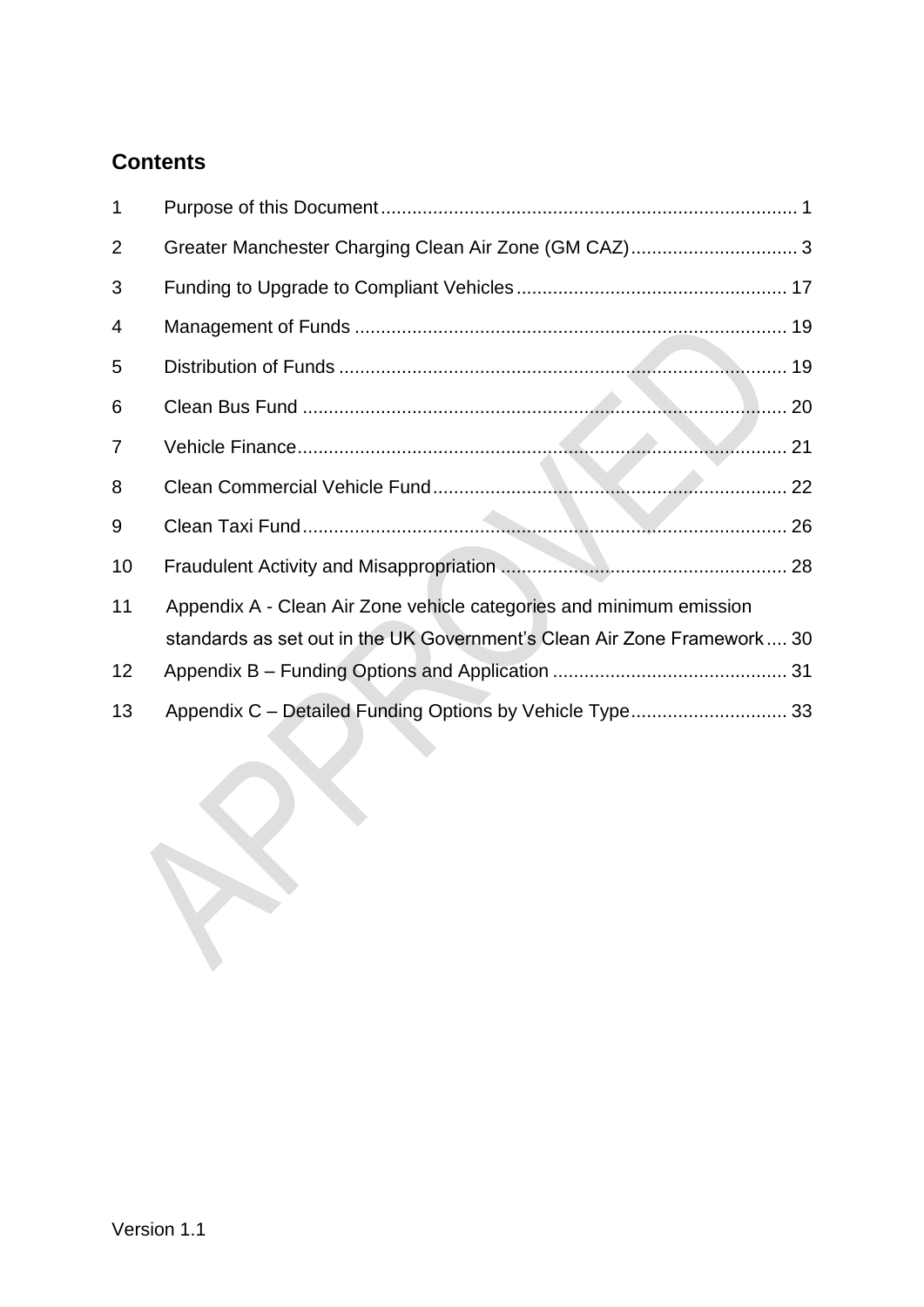#### **1 Purpose of this Document**

- 1.1 Government has instructed many local authorities across the UK to take quick action to reduce harmful Nitrogen Dioxide (NO2) to within legal limit values in the "shortest possible time". The Secretary of State has issued a direction to the 10 local authorities in Greater Manchester in March 2020 that requires them to take steps to implement the local plan for  $NO<sub>2</sub>$  compliance, so that compliance with the legal limit for nitrogen dioxide is achieved in the shortest possible time, and by 2024 at the latest, and so that exposure to levels above the legal limit for nitrogen dioxide are reduced as quickly as possible. That local plan involves a Charging Clean Air Zone Class C with additional measures. The direction also required the submission of an interim full business case to the Secretary of State once any necessary public consultation had been completed in respect of the scheme.
- 1.2 In Greater Manchester, the 10 local authorities, the Greater Manchester Combined Authority (GMCA) and Transport for Greater Manchester (TfGM), collectively referred to as "Greater Manchester" or "GM", have worked together to develop a Clean Air Plan to tackle NO<sup>2</sup> Exceedances at the Roadside, referred to as the GM CAP.
- 1.3 This is the GM CAP Policy. This document:
	- sets out the policy for each of the measures, which together constitute the GM CAP, namely:
		- Greater Manchester Charging Clean Air Zone (Section 2)
		- Clean Bus Fund (Section 6)
		- Vehicle Finance (Section 7)
		- Clean Commercial Vehicle Fund (Section 8)
		- Clean Taxi Fund (Section 9)
	- includes reference to specific technical materials which are published as part of the evidence base for the GM CAP.
	- does not and is not intended to provide detailed information on the processes that underpin the delivery of the Policy for the GM CAP, e.g. how discounts and exemptions are applied for. Relevant information is available at: [cleanairgm.com/clean-air-plans.](https://cleanairgm.com/clean-air-plans)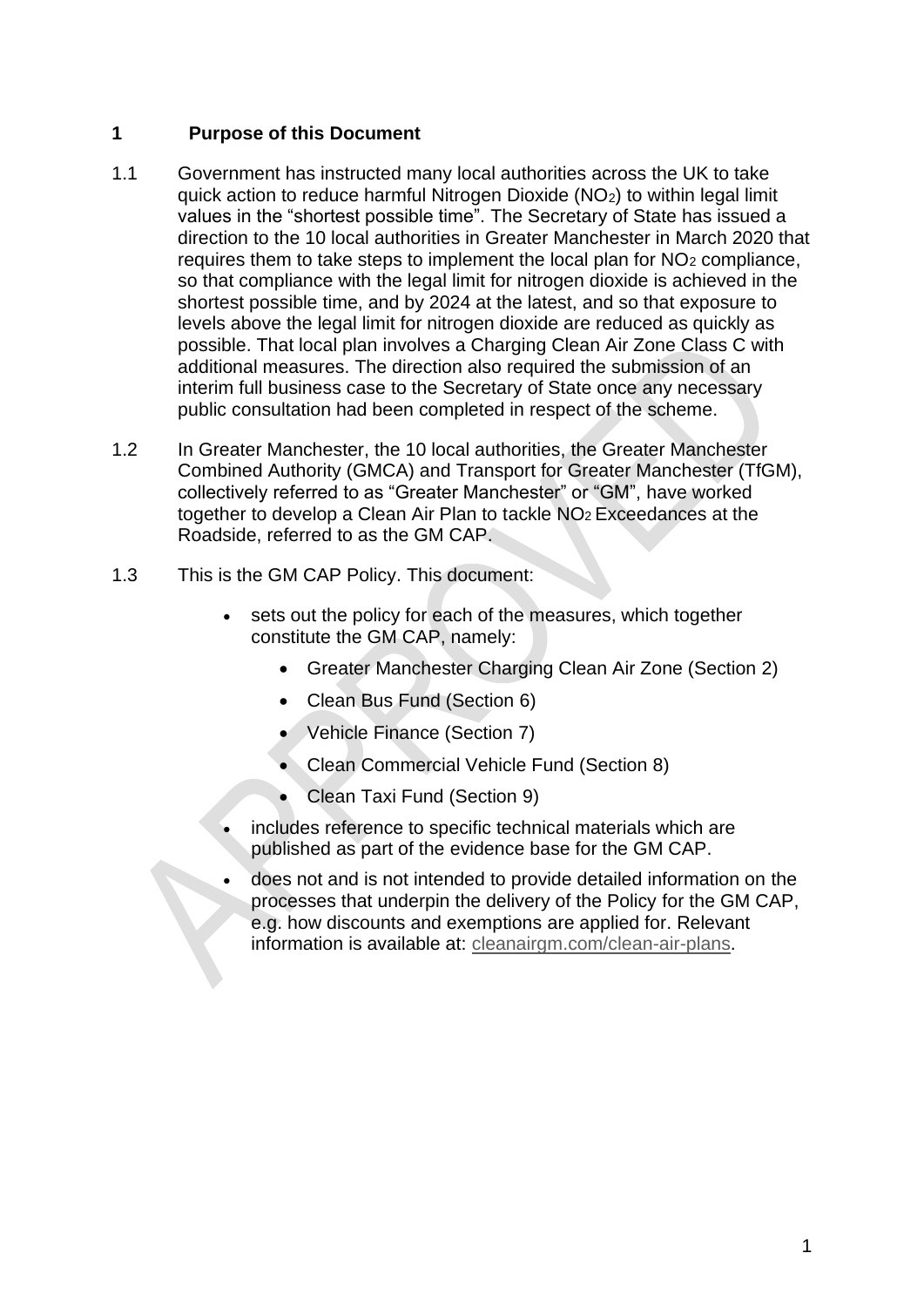1.4 The policy set out within this document takes into account the responses received in the GM CAP Consultation held between 8th October and 3rd December 2020. It also reflects the findings of the further analysis that has been undertaken, including examining the impact of COVID-19 and the economic implications report of the GM CAP. The Consultation provided an opportunity for all those with an interest in the GM CAP to provide feedback on the proposals. More detail on the Consultation can be found in the AECOM<sup>4</sup> Consultation Report, which, along with the GM Authorities' Responses to the Consultation, are both appendices in the June 2021 GMCA report.

<sup>4</sup> AECOM are the independent agency that managed and analysed the GM CAP consultation responses.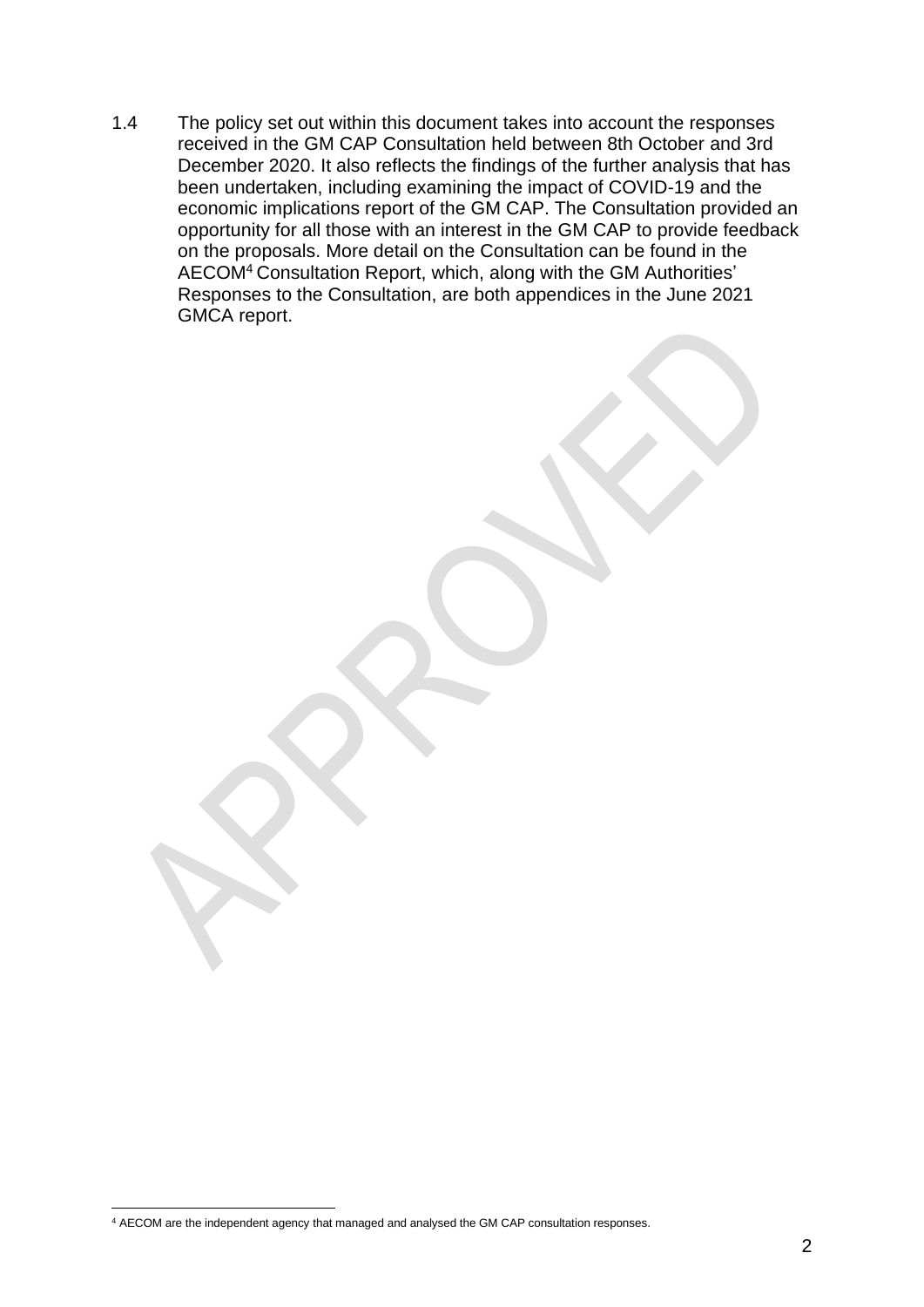#### **2 Greater Manchester Charging Clean Air Zone (GM CAZ)**

- 2.1 The 10 local authorities in GM have been directed by the Government to introduce a charging Clean Air Zone Class C across the region<sup>5</sup>. This means that, for the following vehicle types, if the vehicle does not comply with the vehicle emission standards in the Government's Clean Air Zone Framework<sup>6</sup> it is a requirement to pay a daily charge for driving within the zone:
	- **Buses**
	- Coaches
	- Heavy Goods Vehicles (HGVs)
	- Light Goods Vehicles (LGVs)
	- **Minibuses**
	- Licensed Hackney Carriages
	- Licensed Private Hire Vehicles (PHVs)
- 2.2 The CAZ vehicle categories and minimum emission standards as set out in the Clean Air Zone Framework<sup>7</sup> are provided in **Appendix A**. Vehicles which meet the emissions standards are not subject to charges. A Clean Air Zone Class C does not include private cars and motorbikes.
- 2.3 A central government database (the Government vehicle checker) will determine if a vehicle is in scope for a charge. This vehicle checker is primarily linked to the Driving and Vehicle Licensing Agency (DVLA) database holding information on the classification of vehicles (often found on a V5C document). The vehicle checker can be accessed online at: [gov.uk/check-clean-air-zone-charge.](https://www.gov.uk/check-clean-air-zone-charge) Any queries relating to the classification of vehicles are a matter for the registered keeper<sup>8</sup> and the DVLA.
- 2.4 The GM CAZ will be implemented through a Joint Local Charging Scheme Order<sup>9</sup> with charging anticipated to commence on 30<sup>th</sup> May 2022<sup>10</sup>.

<sup>&</sup>lt;sup>5</sup> In July 2019, a ministerial direction under the Environment Act 1995, the Environment Act 1995 (Greater Manchester) Air Quality Direction 2019 was made, which requires all ten of the Greater Manchester (GM) local authorities to implement a charging Clean Air Zone Class C across the region. In March 2020, this was superseded by a further ministerial direction, the Environment Act 1995 (Greater Manchester) Air Quality Direction 2020 was made, requiring all ten of the Greater Manchester (GM) local authorities to implement a charging Clean Air Zone Class C across the region so that: a. compliance with the legal limit value for nitrogen dioxide is achieved in the shortest possible time and by 2024 at the latest; and, b. exposure to levels above the legal limit value for nitrogen dioxide are reduced as quickly as possible.

The Environment Act 1995 (Greater Manchester) Air Quality Direction 2019 is available at:

[https://assets.publishing.service.gov.uk/government/uploads/system/uploads/attachment\\_data/file/817395/air-quality-direction](https://assets.publishing.service.gov.uk/government/uploads/system/uploads/attachment_data/file/817395/air-quality-direction-greatermanchester.pdf)[greatermanchester.pdf](https://assets.publishing.service.gov.uk/government/uploads/system/uploads/attachment_data/file/817395/air-quality-direction-greatermanchester.pdf)

The Environment Act 1995 (Greater Manchester) Air Quality Direction 2020 is available at:

[https://democracy.greatermanchesterca.gov.uk/documents/s8753/Appendix%202%20-](https://democracy.greatermanchesterca.gov.uk/documents/s8753/Appendix%202%20-%20200316%20Greater%20Manchester%20NO2%20Plan%20Direction.pdf)

[<sup>%20200316%20</sup>Greater%20Manchester%20NO2%20Plan%20Direction.pdf](https://democracy.greatermanchesterca.gov.uk/documents/s8753/Appendix%202%20-%20200316%20Greater%20Manchester%20NO2%20Plan%20Direction.pdf)

<sup>6</sup> Department for Environment, Food & Rural Affairs and Department for Transport. 2020. Clean Air Zone Framework. Available at: [https://assets.publishing.service.gov.uk/government/uploads/system/uploads/attachment\\_data/file/863730/clean-air-zone-framework](https://assets.publishing.service.gov.uk/government/uploads/system/uploads/attachment_data/file/863730/clean-air-zone-framework-feb2020.pdf)[feb2020.pdf](https://assets.publishing.service.gov.uk/government/uploads/system/uploads/attachment_data/file/863730/clean-air-zone-framework-feb2020.pdf)

<sup>7</sup> Department for Environment, Food & Rural Affairs and Department for Transport. 2020. Clean Air Zone Framework, Annex A – Clean Air Zone minimum classes and standards. Available at:

[https://assets.publishing.service.gov.uk/government/uploads/system/uploads/attachment\\_data/file/863730/clean-air-zone-framework](https://assets.publishing.service.gov.uk/government/uploads/system/uploads/attachment_data/file/863730/clean-air-zone-framework-feb2020.pdf)[feb2020.pdf](https://assets.publishing.service.gov.uk/government/uploads/system/uploads/attachment_data/file/863730/clean-air-zone-framework-feb2020.pdf)

<sup>&</sup>lt;sup>8</sup> The "registered keeper" means: (i) in relation to a vehicle registered in the United Kingdom, the person in whose name the vehicle is registered under the Vehicle Excise and Registration Act 1994; or (ii) in relation to any other vehicle, the person by whom the vehicle is kept;

<sup>9</sup> Secondary legislation which empowers traffic authorities to charge road users, in accordance with the Transport Act 2000. <sup>10</sup> Subject to joint GM and JAQU agreement on overall 'readiness', including that the Central Charging Portal and national Vehicle Checker is 'GM ready'.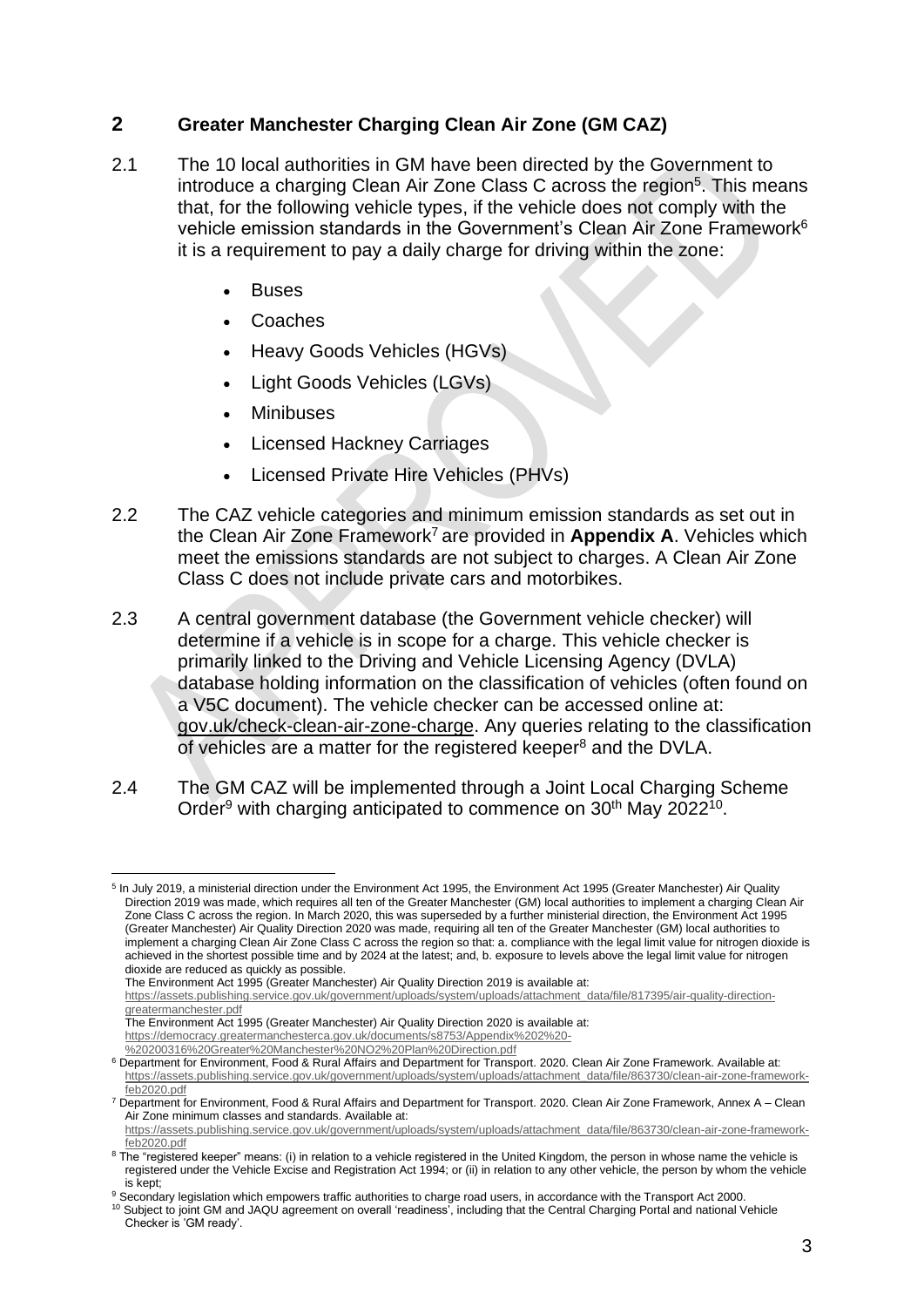- 2.5 It is anticipated that, once implemented, the Clean Air Zone will remain in full operation until at least the second half of 2026. In accordance with Government advice, if it is demonstrated by the second half of 2026 that two consecutive years' of compliance with the legal limit value for  $NO<sub>2</sub><sup>11</sup>$  has been met, and there is confidence that compliance will continue to be maintained then, subject to GM governance processes, the local authorities will notify the Secretary of State of their intention to revoke the Charging Scheme Order and decommission the GM CAZ.
- 2.6 Transport for Greater Manchester is to be responsible for day-to-day operation of the GM CAZ.
- 2.7 **Table 1** provides a summary of the key characteristics of the proposed GM CAZ.

<sup>11</sup> The EU Ambient Air Quality Directive set the Legal Limit value of an annual mean of 40ug/m3, which was transposed into UK legislation under the Air Quality Standards Regulations 2010. The requirement to meet compliance with the legal limit is set out by the Environment Act 1995 (Greater Manchester) Air Quality Direction 2020. Under this direction the GM Authorities are obliged to meet the Legal Limit.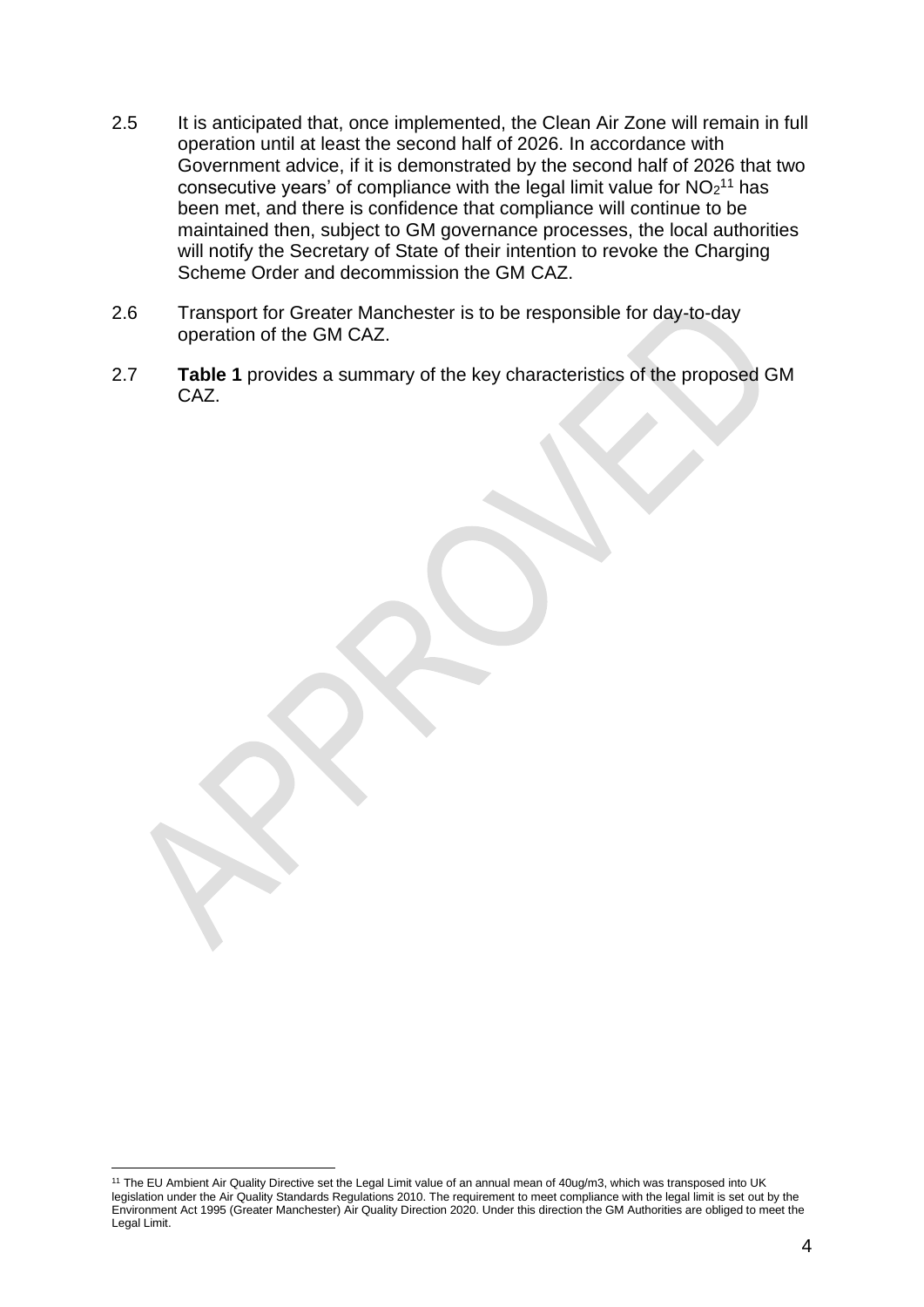#### **Table 1: Key Characteristics of the GM CAZ**

| Clean Air Zone:<br><b>Boundary</b>               | Primarily aligned with the administrative boundary of Greater Manchester<br>Authorities, excludes the Strategic Road Network (SRN) <sup>12</sup> .<br>cleanairgm.com/which-roads-are-affected/                                                                                                                                           |  |
|--------------------------------------------------|------------------------------------------------------------------------------------------------------------------------------------------------------------------------------------------------------------------------------------------------------------------------------------------------------------------------------------------|--|
| Clean Air Zone:<br><b>Times of Operation</b>     | 24 hours a day, 7 days a week                                                                                                                                                                                                                                                                                                            |  |
| Clean Air Zone:                                  | <b>Buses</b>                                                                                                                                                                                                                                                                                                                             |  |
| Vehicles Affected <sup>13</sup>                  | Coaches                                                                                                                                                                                                                                                                                                                                  |  |
|                                                  | <b>HGVs</b>                                                                                                                                                                                                                                                                                                                              |  |
|                                                  | LGVs                                                                                                                                                                                                                                                                                                                                     |  |
|                                                  | <b>Minibuses</b>                                                                                                                                                                                                                                                                                                                         |  |
|                                                  | <b>Licensed Hackney Carriages</b>                                                                                                                                                                                                                                                                                                        |  |
|                                                  | <b>Licensed Private Hire Vehicles</b>                                                                                                                                                                                                                                                                                                    |  |
| Clean Air Zone:<br>Exemptions                    | Certain vehicle types eligible for exemptions as detailed in section 2.8                                                                                                                                                                                                                                                                 |  |
| Clean Air Zone:<br><b>Discounts</b>              | Certain vehicle types eligible for discounts as detailed in section 2.8                                                                                                                                                                                                                                                                  |  |
| Clean Air Zone:<br>Daily Charges                 | Daily charges apply for each day a non-compliant vehicle is used within<br>the GM CAZ, with one charge imposed per vehicle, per 'Charging Day'<br>(midnight to midnight), however much a vehicle drives within the GM CAZ<br>in that 24-hour period.                                                                                     |  |
|                                                  | Buses - £60 per 'Charging Day'                                                                                                                                                                                                                                                                                                           |  |
|                                                  | Coaches - £60 per 'Charging Day'                                                                                                                                                                                                                                                                                                         |  |
|                                                  | HGVs - £60 per 'Charging Day'                                                                                                                                                                                                                                                                                                            |  |
|                                                  | LGVs - £10 per 'Charging Day'                                                                                                                                                                                                                                                                                                            |  |
|                                                  | Minibuses - £10 per 'Charging Day'                                                                                                                                                                                                                                                                                                       |  |
|                                                  | Licensed Hackney Carriages - £7.50 per 'Charging Day'                                                                                                                                                                                                                                                                                    |  |
|                                                  | Licensed Private Hire Vehicles - £7.50 per 'Charging Day'                                                                                                                                                                                                                                                                                |  |
|                                                  | The relevant charge is to be paid via a Central Government Payment<br>Portal for non-compliant vehicles used within the GM CAZ. The<br>Government portal allows a user to pay 6 days before the day of travel<br>(Charging Day), any time on the day of travel (Charging Day), or, 6 days<br>following the day of travel (Charging Day). |  |
| Penalty for non/late<br>payment of CAZ<br>charge | £120 (in addition to the daily charge) will be applied to all relevant<br>vehicles (reduced to £60 plus the daily charge if paid within 14 days of<br>Penalty Charge Notice being issued)                                                                                                                                                |  |

 $12$  i.e. roads for which the Secretary of State is the highway authority (as opposed to roads which are managed by local traffic authorities), namely motorways and trunk roads managed by Highways England. The SRN is illustrated on the Highways England Network Management Map available at: https://www.gov.uk/government/publications/roads-managed-by-highways-england

<sup>&</sup>lt;sup>13</sup> Further detail on the vehicles affected is available in Appendix A.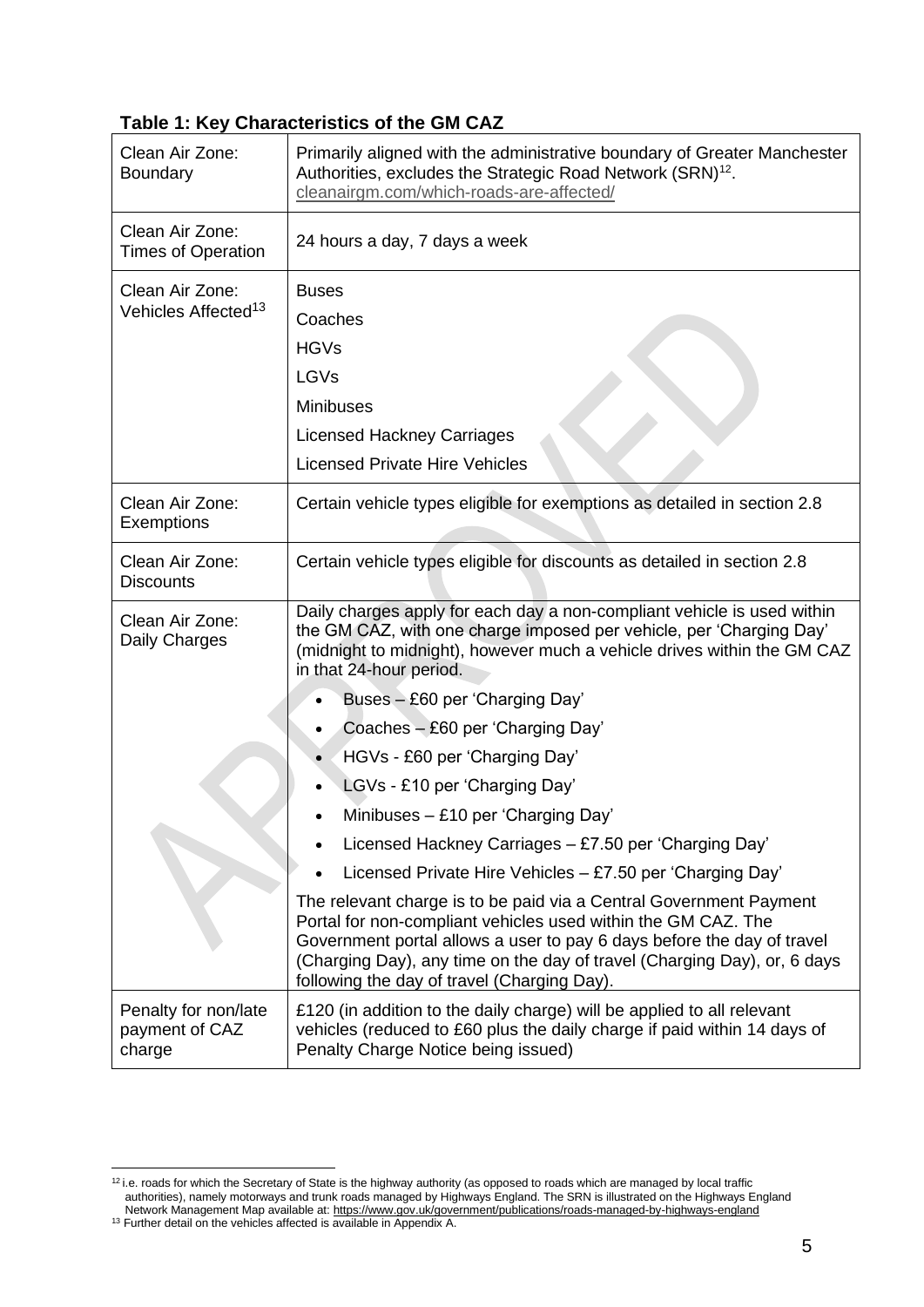- 2.8 **Discounts and Exemptions** The Government's Clean Air Zone Framework $3$  has a general presumption that the requirements for charging CAZs will apply to all vehicles according to the relevant zone class, but it also recognises that there are certain circumstances where discounts or exemptions from a charge may be appropriate.
- 2.8.1 It is the responsibility of the owner/registered keeper of a vehicle to apply for discounts and exemptions where an application is required. Where GM is using an existing database to identify exempted vehicles, it is the responsibility of the owner/registered keeper of a vehicle to ensure their information held with the relevant agencies, e.g. DVLA, is up to date and accurate.
- 2.8.2 The Framework sets out the national permanent exemptions (those vehicles which are exempt from charges for all CAZs including the GM CAZ). These are provided for some types of vehicle which are particularly difficult or uneconomic to adapt to comply with the Framework's requirements. They also cover vehicles that are engaged in particularly unique or novel operations.
- 2.8.3 National permanent exemptions that apply to all CAZs are set out in **Table 2** along with the Government's rationale for each of them**.**

| <b>Permanent</b><br>exemptions                 | <b>Description</b>                                                                                                                                  | <b>Rationale</b>                                                                                                                                                                                                                        | <b>Further Information</b>                                                                                                                                                                       |
|------------------------------------------------|-----------------------------------------------------------------------------------------------------------------------------------------------------|-----------------------------------------------------------------------------------------------------------------------------------------------------------------------------------------------------------------------------------------|--------------------------------------------------------------------------------------------------------------------------------------------------------------------------------------------------|
| <b>Historic</b><br>vehicles                    | Vehicles within the DVLA<br><b>Historic Vehicle Tax</b><br>Class <sup>14</sup> (vehicles built or<br>first registered more than<br>40 years ago)    | Exempt due to age and<br>unsuitability for compliant<br>retrofitting                                                                                                                                                                    | A database of these<br>nationally exempt<br>vehicles is managed via<br>the Central Government<br>Payment Portal, so                                                                              |
| Military<br>vehicles                           | Vehicles in use by UK<br><b>Armed Forces</b>                                                                                                        | Exempt from charges by<br>virtue of Section 349 of<br>the Armed Forces Act<br>2006                                                                                                                                                      | vehicles are<br>automatically exempt<br>with no additional action<br>required by the owner or<br>registered keeper.                                                                              |
| <b>Disabled</b><br>Passenger<br>Vehicle        | Vehicles within the DVLA<br><b>Disabled Passenger</b><br>Vehicle Tax Class, used<br>by organisations<br>providing transport for<br>disabled people. | This group of vehicles<br>may include a range of<br>specialist and/or novel or<br>adapted vehicles, where<br>it may generally not be<br>practical to upgrade to a<br>vehicle compliant with<br>the emission standards<br>of the GM CAZ. | A database of these<br>vehicles is managed by<br>the DVLA. Therefore, no<br>additional action is<br>required by the owner or<br>registered keeper to<br>register the vehicle for an<br>exemption |
| Specialist<br>Emergency<br>Service<br>Vehicles | Specialist vehicles in use<br>by emergency services,<br>such as aerial ladders<br>and major incident<br>command vehicles.                           | This group of vehicles<br>may include a range of<br>specialist and/or novel or<br>adapted vehicles where it<br>may generally not be<br>practical to upgrade to a<br>vehicle compliant with<br>the emission standards<br>of the GM CAZ.  | A locally managed<br>database of vehicles<br>exempted has been<br>developed in liaison with<br>emergency services.                                                                               |

**Table 2: Permanent Exemptions to CAZ Charges, set by the Government**

<sup>14</sup> Information on tax classes for vehicles is available at[: https://www.gov.uk/government/publications/v3551-notes-about-tax-classes](https://www.gov.uk/government/publications/v3551-notes-about-tax-classes)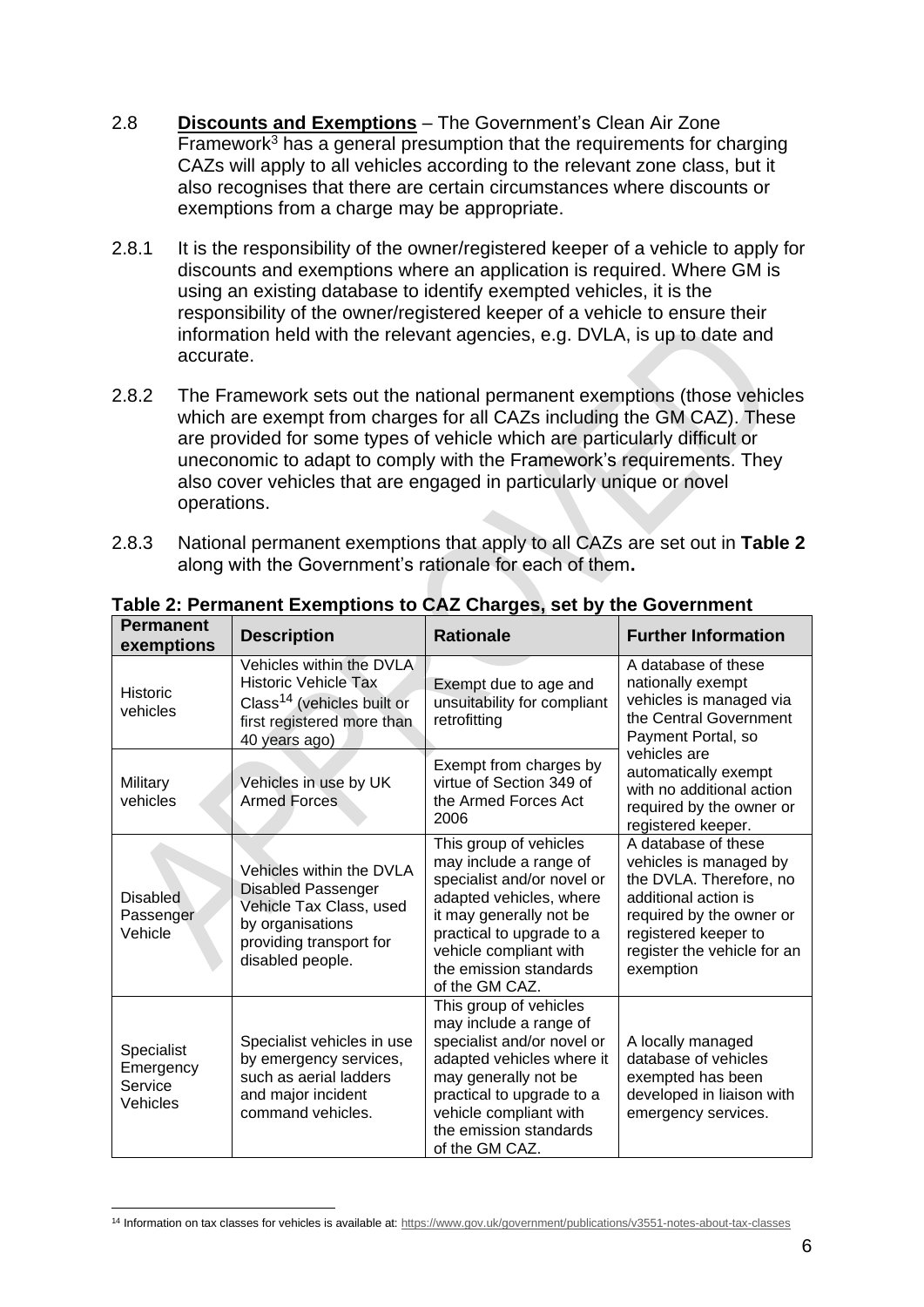- 2.8.4 In addition to stipulating national exemptions, the Government's Clean Air Zone Framework<sup>3</sup> makes provision for local authorities to consider allowing additional exemptions or discounts based on particular local circumstances, specifically highlighting the need to liaise with emergency services operating in the area to understand the type of vehicles in their fleets and the activities for which they are used. Further local exemptions and discounts can be proposed on this basis so long as they do not undermine the ability to achieve compliance with the relevant legal limits on nitrogen dioxide in the shortest possible time.
- 2.8.5 GM has provided local exemptions and discounts, which fall into three categories:
	- Permanent local exemptions (set out in **Table 3**);
	- Temporary local exemptions<sup>15</sup> (set out in **Table 4**); and
	- Permanent local discounts (set out in **Table 5**).
- 2.8.6 Tables 3, 4 and 5, below, set out the local discounts and exemptions which will apply to the GM CAZ. The descriptions set out relate to UK-based vehicles. Non UK-based vehicles which, were they registered as UK-based vehicles, would meet the relevant discount or exemption description, are also eligible to apply for an discount or exemption, save where the nature of the discount or exemption is inherently local (e.g. GM-licensed taxis) or UKbased (e.g. vehicles used by the emergency services). Non UK-based vehicles will always need to make an application to benefit from any discount or exemption.
- 2.8.7 Further detail on discounts and exemptions, including how to apply (where applicable) can be found at: cleanairgm.com/clean-air-plans.

<sup>15</sup> A temporary local exemption is a time limited exemption, applied for a fixed period. Within this temporary local exemption period, eligible vehicles would not pay a charge. Following the expiry of a temporary local exemption, non-compliant vehicles are charged. Note there may be a requirement to apply for discounts and exemptions.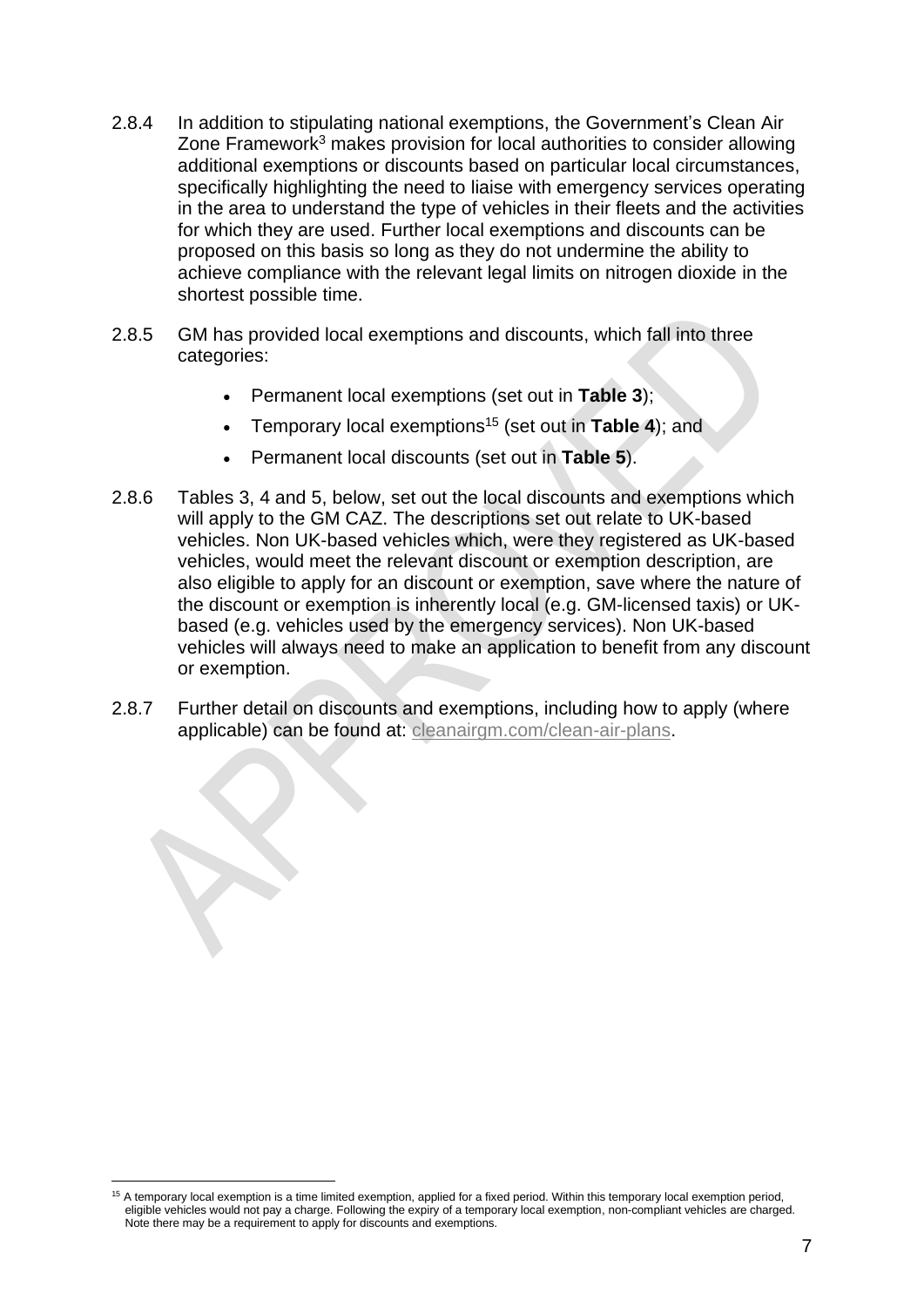### **Table 3: Permanent local exemptions**

| <b>Permanent local</b><br>exemptions      | <b>Description</b>                                                                                                                                                                                                                                                                                                                                                                                                                                                                                                                                                                                                                                                                                                                                                                                                                                                                                                                                                                                                     | <b>Rationale</b>                                                                                                                                                                                                                           | <b>Further Information</b>                                                                                                                     |
|-------------------------------------------|------------------------------------------------------------------------------------------------------------------------------------------------------------------------------------------------------------------------------------------------------------------------------------------------------------------------------------------------------------------------------------------------------------------------------------------------------------------------------------------------------------------------------------------------------------------------------------------------------------------------------------------------------------------------------------------------------------------------------------------------------------------------------------------------------------------------------------------------------------------------------------------------------------------------------------------------------------------------------------------------------------------------|--------------------------------------------------------------------------------------------------------------------------------------------------------------------------------------------------------------------------------------------|------------------------------------------------------------------------------------------------------------------------------------------------|
| <b>Specialist Heavy Goods</b><br>Vehicles | Certain types of heavily specialised<br>HGVs, such as certain vehicles used in<br>construction or vehicle recovery.<br>The following are eligible to apply for<br>exemption:<br>Vehicles in the DVLA Special<br>Types Tax Class <sup>16</sup> and specified in<br>an Order under Section 44 of the<br>Road Traffic Act 1988;<br>Vehicles in the DVLA Special<br>Vehicles Tax Class and meeting<br>the definition of a "special vehicle"<br>under Part IV of Schedule 1 of the<br>Vehicle Excise and Registration<br>Act 1994 (VERA);<br>Vehicles in the DVLA Recovery<br>Vehicle Tax Class and meeting the<br>definitions and criteria in Part V of<br>Schedule 1 of the VERA;<br>Vehicles in the DVLA Special<br>Concessionary Tax Class and<br>meeting the definitions and criteria<br>in paragraphs 20B, 20C, 20D, 20E,<br>20F, 20H or 20J of Schedule 2 of<br>the VERA.<br>Vehicles in the DVLA Limited Use<br>Tax Class and meeting the<br>definition and criteria in paragraph<br>20A of Schedule 2 of the VERA. | This group of vehicles includes certain<br>novel or adapted road going HGVs of a<br>particularly specialised nature, meaning<br>it may not be practical to upgrade to a<br>vehicle compliant with the emission<br>standards of the GM CAZ. | Owners or registered keepers of<br>specialist HGVs need to apply for this<br>exemption, as there is no national<br>database of these vehicles. |

<sup>&</sup>lt;sup>16</sup> Information on tax classes for vehicles is available at[: https://www.gov.uk/government/publications/v3551-notes-about-tax-classes](https://www.gov.uk/government/publications/v3551-notes-about-tax-classes)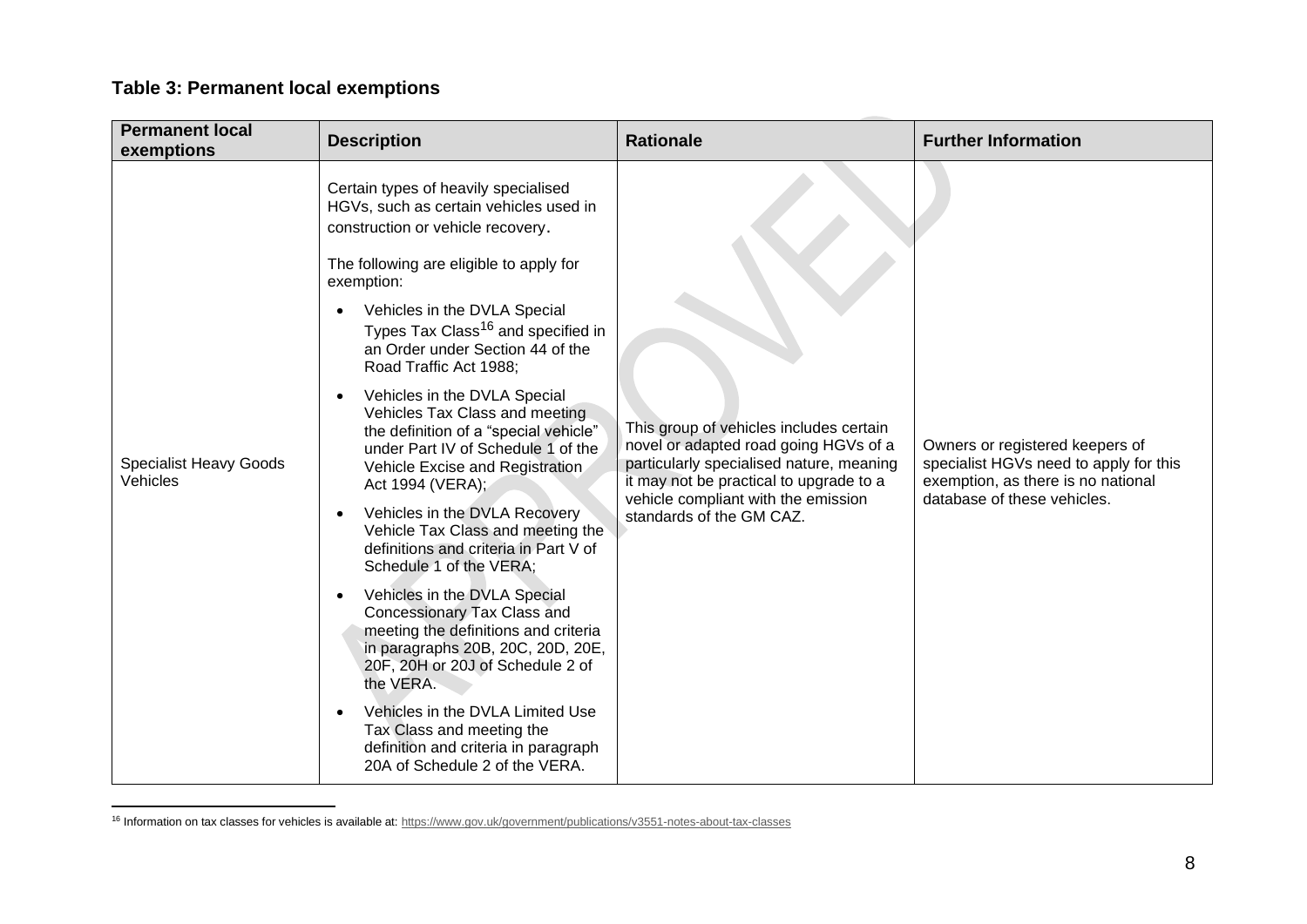| <b>Permanent local</b><br>exemptions                      | <b>Description</b>                                                                                                                                                                                                                                                                              | <b>Rationale</b>                                                                                                                                                                                                                                                                                                    | <b>Further Information</b>                                                                                                                                                                                                     |
|-----------------------------------------------------------|-------------------------------------------------------------------------------------------------------------------------------------------------------------------------------------------------------------------------------------------------------------------------------------------------|---------------------------------------------------------------------------------------------------------------------------------------------------------------------------------------------------------------------------------------------------------------------------------------------------------------------|--------------------------------------------------------------------------------------------------------------------------------------------------------------------------------------------------------------------------------|
| Non-road-going vehicles                                   | Certain types of non-road going vehicles<br>which are allowed to drive on the<br>highway such as agricultural machines;<br>digging machines; and mobile cranes.                                                                                                                                 | This group of vehicles includes a range<br>of specialist and/or novel or adapted<br>vehicles, where it may generally not be<br>practical to upgrade to a vehicle<br>compliant with the emission standards of<br>the GM CAZ.                                                                                         | A database of these nationally exempt<br>vehicles is managed via the Central<br>Government Payment Portal, so<br>vehicles are automatically exempt with<br>no additional action required by the<br>owner or registered keeper. |
| Vehicles used by<br>emergency services                    | Certain types of vehicles used by<br>emergency services front line<br>emergency and certain non-emergency<br>vehicles.                                                                                                                                                                          | This group of vehicles includes a range<br>of vehicles, associated with front line<br>emergency response, and where it may<br>generally not be practical to upgrade to<br>a vehicle compliant with the emission<br>standards of the GM CAZ, which are not<br>captured by the national exemption.                    | A GM managed database of vehicles<br>exempted has been developed in liaison<br>with emergency services.                                                                                                                        |
| Community minibuses                                       | Those operating under a permit under<br>section 19 or section 22 of the Transport<br>Act (1985), issued by a body designated<br>by the Secretary of State.                                                                                                                                      | These vehicles provide important access<br>to employment, education and training<br>for people who may otherwise be<br>isolated, including those with mobility<br>issues and located in areas with poor<br>public transport accessibility. They also<br>facilitate inclusion in social and<br>community activities. | Owners or registered keepers of<br>community minibuses need to apply for<br>this exemption, as there is no national<br>database of these vehicles.                                                                             |
| Showmen's vehicles                                        | Fairground/funfair vehicles which are in<br>the tax classification of Showman's HGV<br>or Showman's Haulage under the DVLA<br>Special Vehicles Tax Class and meet<br>the definition of a 'showman's vehicle' or<br>a 'showman's goods vehicle' within the<br>meaning of section 62 of the VERA. | This group of vehicles includes a range<br>of specialist and/or novel or adapted<br>vehicles, where it may generally not be<br>practical to upgrade to a vehicle<br>compliant with the standards of the GM<br>CAZ.                                                                                                  | Owners or registered keepers of<br>Showmen's vehicles need to apply for<br>this exemption, as there is no national<br>database of these vehicles.                                                                              |
| Driving within the zone<br>because of a road<br>diversion | Vehicles driving within the zone because<br>of a road diversion who would otherwise<br>not have entered the GM CAZ.                                                                                                                                                                             | This exemption is aimed at protecting<br>road safety and recognises that vehicles                                                                                                                                                                                                                                   | No additional action is required by the<br>owner or registered keeper of a non-<br>compliant vehicle driving on a diversion                                                                                                    |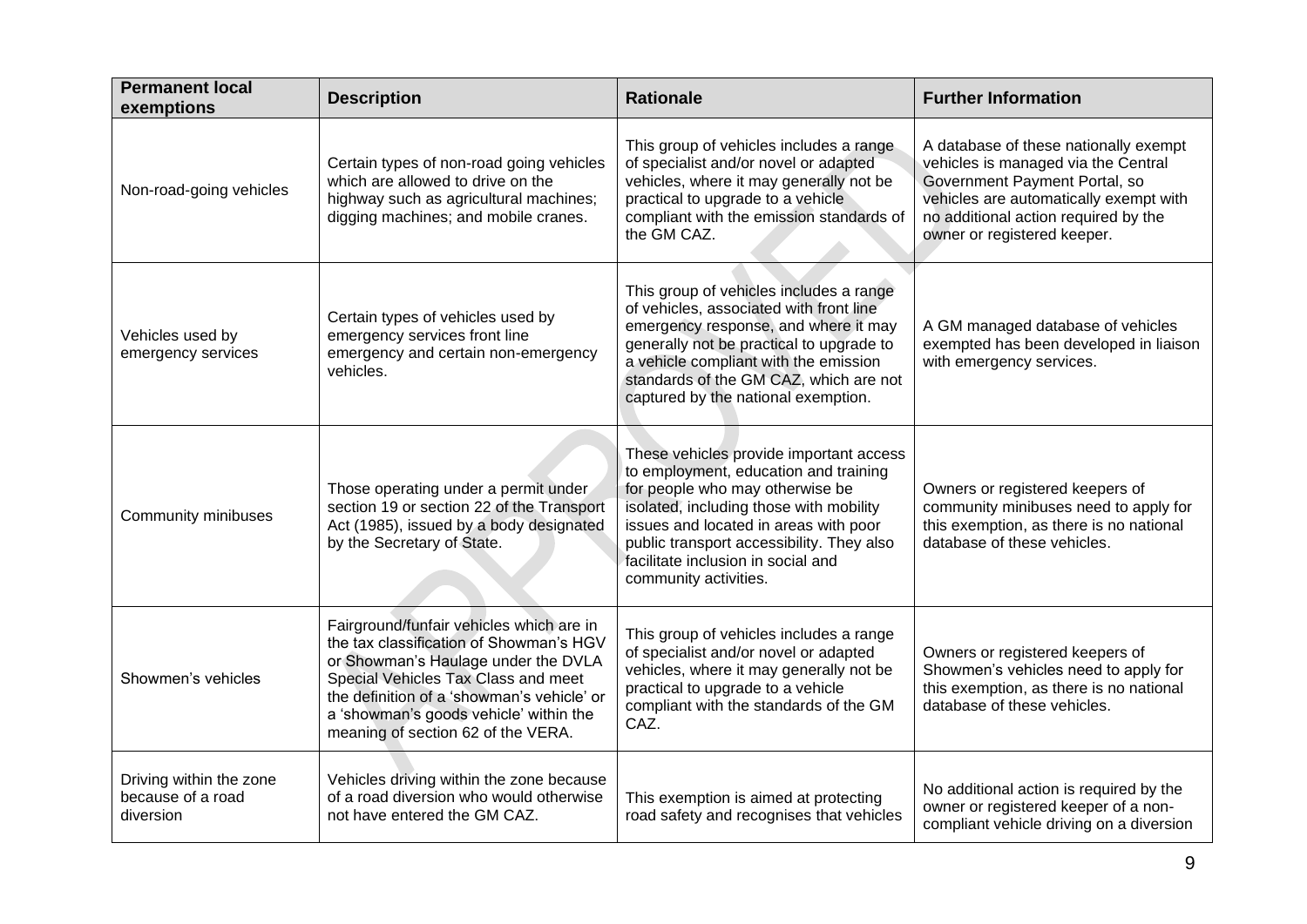| <b>Permanent local</b><br>exemptions              | <b>Description</b>                                                                                                                                                                                                                                                                                                                                 | <b>Rationale</b>                                                                                                                                                                                                                                                                                                                                                                              | <b>Further Information</b>                                                                                                                                                                                                                                                                                  |
|---------------------------------------------------|----------------------------------------------------------------------------------------------------------------------------------------------------------------------------------------------------------------------------------------------------------------------------------------------------------------------------------------------------|-----------------------------------------------------------------------------------------------------------------------------------------------------------------------------------------------------------------------------------------------------------------------------------------------------------------------------------------------------------------------------------------------|-------------------------------------------------------------------------------------------------------------------------------------------------------------------------------------------------------------------------------------------------------------------------------------------------------------|
|                                                   | Applies only while the diversion is active<br>and subject to non-compliant vehicles<br>being on the designated diversion route.                                                                                                                                                                                                                    | may enter the GM CAZ for reasons<br>outside of the driver's control.<br>The exemption will apply to vehicles<br>which enter the GM CAZ as a direct<br>result of a road diversion only.                                                                                                                                                                                                        | route who would otherwise not have<br>entered the GM CAZ.                                                                                                                                                                                                                                                   |
| <b>Disabled Tax Class</b><br>vehicles             | Vehicles used by, or for the purposes of<br>a disabled person which are exempt<br>from vehicle tax, i.e. those in the DVLA<br>Disabled Tax Class and meeting the<br>definitions and criteria in paragraphs 18<br>and 19 of Schedule 2 of the VERA are<br>eligible for the exemption.                                                               | This exemption is complementary to the<br>exemption for Disabled Passenger<br>Vehicles.<br>An exemption certificate will have been<br>secured for vehicles within this group,<br>following a successful application to the<br>Driver and Vehicle Licensing Authority<br>(DVLA) for exemption from vehicle tax.<br>The vehicle must be used solely for the<br>purposes of the disabled person. | A database of these vehicles is<br>managed by the DVLA. Therefore, no<br>additional action is required by the<br>owner or registered keeper to register<br>the vehicle for an exemption.                                                                                                                    |
| LGVs and minibuses<br>adapted for a disabled user | LGVs and Minibuses specifically<br>adapted for use by a disabled user and<br>not used for hire or reward. These<br>vehicles will have a substantial and<br>permanent adaptation to the vehicle,<br>specific to suit a disabled wheelchair<br>user's particular needs to enable them to<br>travel in the vehicle, or enter and drive<br>$it^{17}$ . | This exemption recognises privately<br>owned LGVs and Minibuses specially<br>adapted for use by a disabled user,<br>which are not covered by the Disabled<br>Tax Class exemption. The exemption is<br>subject to restrictions on its use through<br>eligibility criteria to ensure it is used<br>primarily for the transport of a disabled                                                    | Owners or registered keepers of eligible<br>LGVs and Minibuses adapted for a<br>disabled user need to apply for this<br>exemption, as there is no national<br>database of these vehicles. The decision<br>on whether to grant the exemption to the<br>Applicant rests with TfGM in its total<br>discretion. |

<sup>&</sup>lt;sup>17</sup> The definition of substantial and permanent adaptation draws on quidance from HMRC that: The adaptation to the vehicle must be both necessary and specific to suit the disabled wheelchair user's particular needs to enable them to travel in the vehicle, or enter and drive it. The adaptation should alter the vehicle in a meaningful way, enabling the wheelchair user to use the vehicle which they could not use before it was adapted. For a vehicle to be considered as substantially and permanently adapted it is expected that significant change to the vehicle has been made with the adaptations being bolted or welded to the body or chassis of the vehicle. Adaptations that are wired into the electrics of the vehicle could also qualify as substantially and permanently adapted. For adaptations to be considered permanent it's expected that they should be fitted to the vehicle for the shorter of either a minimum of 3 years or the lifetime of the vehicle. If the adaptation is removed before this time, then the adaptation may not be (continued p11) considered to be permanent and therefore the vehicle should not have been eligible for exemption. A disabled person who usually uses a wheelchair needs to be able to take it with them in the vehicle. Vehicles often need to be substantially adapted to allow a fixed frame or motorised wheelchair designed for permanent use to be transferred into the vehicle, using a ramp and a winch or a hoist, and for it to be held safely and securely in place throughout the journey. Where a wheelchair can be folded and stowed in the boot of a vehicle, the vehicle does not need to be substantially and permanently adapted to carry it. Whilst some minor adaptations may be required, it's not sufficient to meet the 'substantially and permanently adapted' qualifying condition and the vehicle will not qualify for exemption. The following are not considered as substantial and permanent adaptations because they are widely available accessories or upgrade options the: fitting of a roof rack or standard roof box; attachment of a trailer to the back of a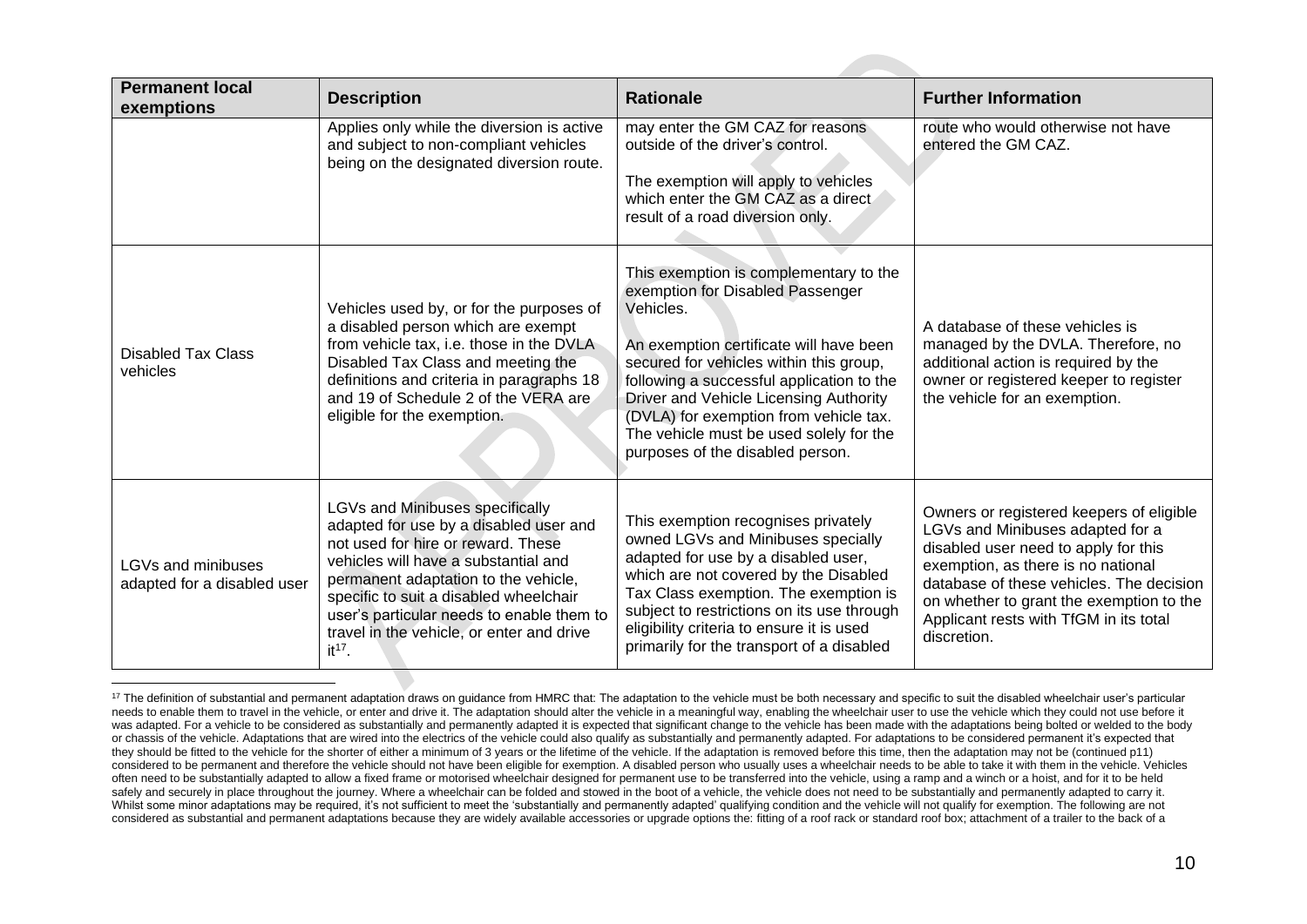| <b>Permanent local</b><br>exemptions          | <b>Description</b>                                                                                                                    | <b>Rationale</b>                                                                                                                                                                                                                                                                                                                                                                                                                                                           | <b>Further Information</b>                                                                                                                                                                                                                                                                                                             |
|-----------------------------------------------|---------------------------------------------------------------------------------------------------------------------------------------|----------------------------------------------------------------------------------------------------------------------------------------------------------------------------------------------------------------------------------------------------------------------------------------------------------------------------------------------------------------------------------------------------------------------------------------------------------------------------|----------------------------------------------------------------------------------------------------------------------------------------------------------------------------------------------------------------------------------------------------------------------------------------------------------------------------------------|
|                                               |                                                                                                                                       | person and is not used for hire or<br>reward.                                                                                                                                                                                                                                                                                                                                                                                                                              |                                                                                                                                                                                                                                                                                                                                        |
| Driver training buses                         | Buses adapted for use for, and<br>dedicated to, driver training purposes<br>and owned by the Applicant prior to 3rd<br>December 2020. | This exemption recognises specially<br>adapted buses for dedicated use as<br>driver training vehicles, which are<br>specialist and/or novel or adapted<br>vehicles, where it may generally not be<br>practical to upgrade to a vehicle<br>compliant with the standards of the GM<br>CÁZ.                                                                                                                                                                                   | A GM managed database of vehicles<br>eligible to be exempted has been<br>developed in liaison with bus operators,<br>as there is no national database of these<br>vehicles.<br>No additional vehicles can be added to<br>the list once established and any<br>replacement training buses will need to<br>be compliant or pay a charge. |
| Heritage buses not used<br>for hire or reward | Heritage buses which are over 20 years<br>old and which are not used for hire or<br>reward.                                           | This exemption recognises privately<br>owned heritage buses over 20 years old<br>that do not fall within the Historic Vehicle<br>Tax Class, which are specialist and/or<br>novel or adapted vehicles, where it may<br>generally not be practical to upgrade to<br>a vehicle compliant with the standards of<br>the GM CAZ. The exemption is subject<br>to restrictions on its use through<br>eligibility criteria to ensure the vehicle is<br>not used for hire or reward. | Owners or registered keepers of eligible<br>heritage buses will need to apply for this<br>exemption, as there is no national<br>database of these vehicles. The decision<br>on whether to grant the exemption to the<br>Applicant rests with TfGM in its total<br>discretion.                                                          |
|                                               |                                                                                                                                       |                                                                                                                                                                                                                                                                                                                                                                                                                                                                            |                                                                                                                                                                                                                                                                                                                                        |

vehicle; fitting of automatic transmission; fitting of parking or reversing sensors. This list is not exhaustive. Further information available at: [https://www.gov.uk/guidance/vat-relief-on-adapted-motor-vehicles-for](https://www.gov.uk/guidance/vat-relief-on-adapted-motor-vehicles-for-disabled-people-and-charities-notice-1002#sec3)[disabled-people-and-charities-notice-1002#sec3](https://www.gov.uk/guidance/vat-relief-on-adapted-motor-vehicles-for-disabled-people-and-charities-notice-1002#sec3)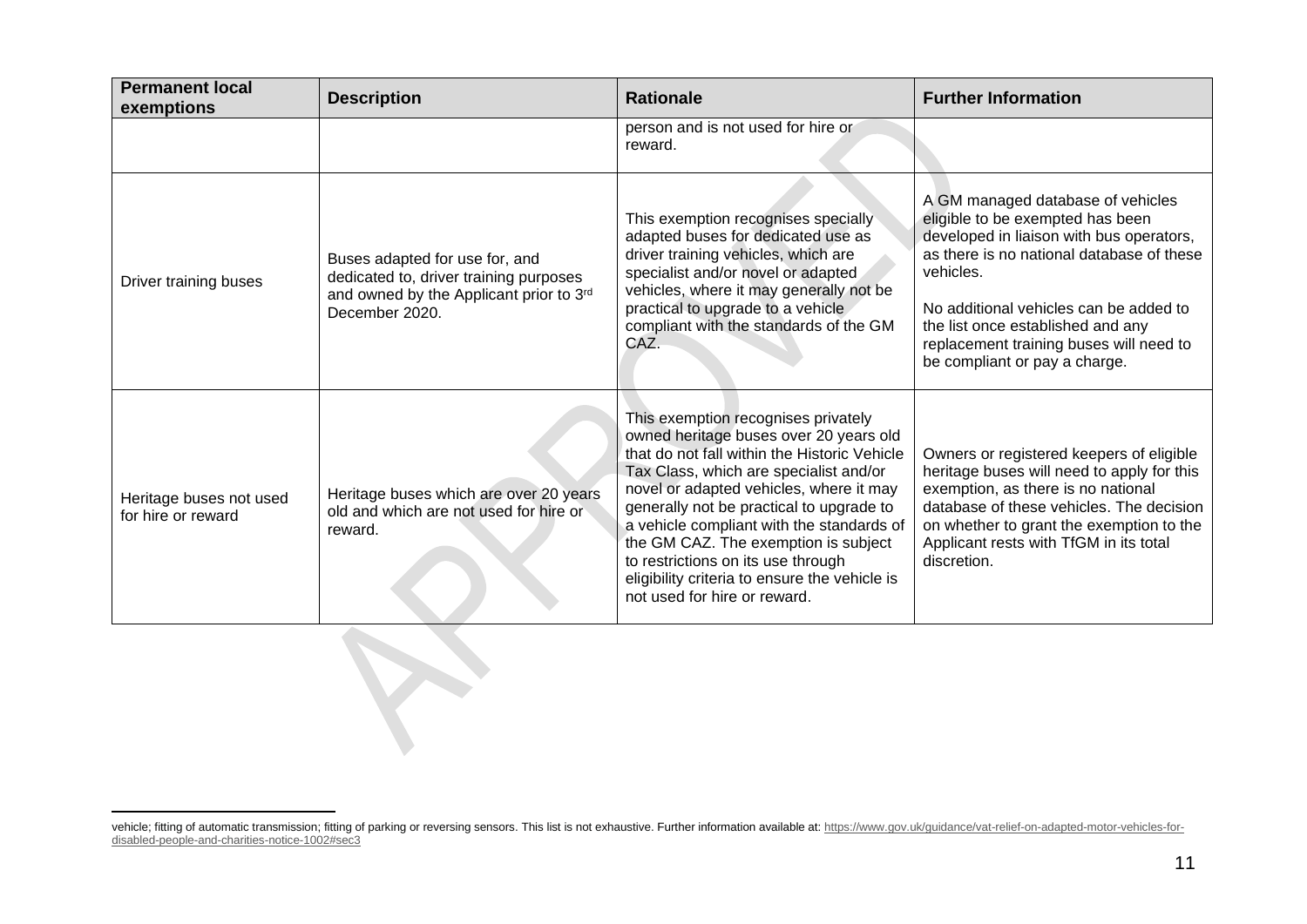## **Table 4: Temporary local exemptions**

| <b>Temporary local</b><br>exemptions                                                                                   | <b>Description</b>                                                                                                                                                                                                                                                                                      | <b>Rationale</b>                                                                                                                                                                                                                                                                                                                                                                                                                                                                                                                                                                                                                                                                                                    | <b>Further Information</b>                                                                                                                                                                                 |
|------------------------------------------------------------------------------------------------------------------------|---------------------------------------------------------------------------------------------------------------------------------------------------------------------------------------------------------------------------------------------------------------------------------------------------------|---------------------------------------------------------------------------------------------------------------------------------------------------------------------------------------------------------------------------------------------------------------------------------------------------------------------------------------------------------------------------------------------------------------------------------------------------------------------------------------------------------------------------------------------------------------------------------------------------------------------------------------------------------------------------------------------------------------------|------------------------------------------------------------------------------------------------------------------------------------------------------------------------------------------------------------|
| LGVs and minibuses<br>(which are not a licensed<br>hackney or PHV or used on<br>a registered bus service<br>within GM) | Light Goods Vehicles (LGVs) and<br>minibuses which are not used as a<br>licensed hackney, PHV or on a<br>registered bus service within GM, are<br>eligible for a temporary exemption until<br>31 <sup>st</sup> May 2023.<br>After 31 <sup>st</sup> May 2023, non-compliant<br>vehicles will be charged. | GM evidence indicates that the cost and<br>availability of new, second and third<br>hand compliant LGVs will not provide a<br>viable or an affordable option for many<br>operators (especially for the smallest<br>businesses and sole traders) to upgrade<br>to a compliant vehicle in 2022, given the<br>scale of the GM CAZ.<br>Introducing a charge in 2022 risks many<br>operators having to switch from using an<br>LGV to a pre-Euro 6 diesel car or stop<br>trading.<br>Given the number of LGVs operating in<br>GM, there is also a high risk of there<br>being insufficient time in advance of<br>2022 to administer the funding required<br>to support affected parties to upgrade to<br>compliant LGVs. | This exemption is managed centrally so<br>eligible vehicles are automatically<br>exempt with no additional action<br>required by the owner or registered<br>keeper.                                        |
| GM licensed Hackneys and<br><b>PHVs</b>                                                                                | Hackneys and Private Hire Vehicles<br>(PHVs), which are licensed to one of the<br>10 GM Authorities as of the 3rd<br>December 2020 are eligible for a<br>temporary exemption until 31 <sup>st</sup> May<br>2023.<br>After 31 <sup>st</sup> May 2023, non-compliant<br>vehicles will be charged.         | The evidence from the COVID-19<br>impacts analysis shows major impacts<br>on the GM taxi trade. This exemption<br>recognises GM licenced hackneys and<br>private hire vehicles require time to<br>recover from the financial effects of<br>COVID-19 and to invest in upgrades to<br>compliant alternatives before a charge is<br>applied.                                                                                                                                                                                                                                                                                                                                                                           | A database of vehicles eligible for<br>temporary exemption is taken from the<br>Taxi and PHV Centralised Database.<br>Therefore, no additional action is<br>required by the owner or registered<br>keeper. |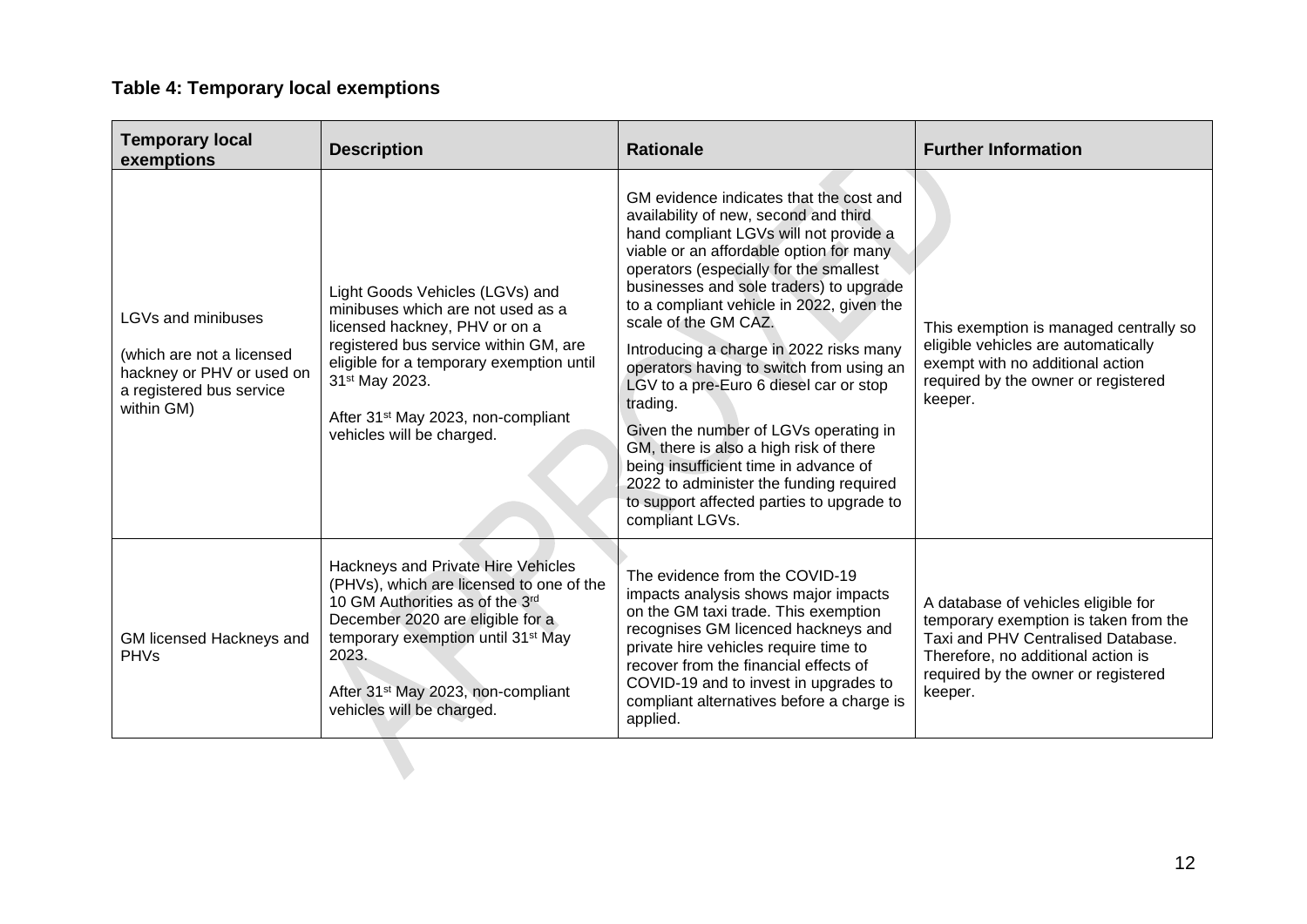| <b>Temporary local</b><br>exemptions                            | <b>Description</b>                                                                                                                                                                                                                                                                                                                                                                                                  | <b>Rationale</b>                                                                                                                                                                                                                                                                                                                                                                                                                                                                                                                                                                                              | <b>Further Information</b>                                                                                                                                                                                                                                                       |
|-----------------------------------------------------------------|---------------------------------------------------------------------------------------------------------------------------------------------------------------------------------------------------------------------------------------------------------------------------------------------------------------------------------------------------------------------------------------------------------------------|---------------------------------------------------------------------------------------------------------------------------------------------------------------------------------------------------------------------------------------------------------------------------------------------------------------------------------------------------------------------------------------------------------------------------------------------------------------------------------------------------------------------------------------------------------------------------------------------------------------|----------------------------------------------------------------------------------------------------------------------------------------------------------------------------------------------------------------------------------------------------------------------------------|
| Coaches and buses not<br>used on a registered bus<br>service.   | Coaches and buses not used on a<br>registered bus service are eligible for a<br>temporary exemption until 31 <sup>st</sup> May<br>2023.<br>After 31 <sup>st</sup> May 2023, non-compliant<br>vehicles will be charged.                                                                                                                                                                                              | The evidence from the COVID-19<br>impacts analysis, shows major impacts<br>on coach operators. This exemption<br>recognises the high upgrade cost of<br>coaches and that they require time to<br>recover from the financial effects of<br>COVID-19. 69% of coach operators are<br>small businesses, with many providing<br>services for vulnerable groups,<br>particularly children, elderly people and<br>those on low incomes.<br>A temporary exemption provides further<br>time for non-compliant vehicles to be<br>upgraded to meet the standards<br>required by a GM CAZ and protects vital<br>services. | Owners or registered keepers of<br>coaches and buses not used on a<br>registered bus service need to apply for<br>this exemption, as there is no database<br>of these vehicles.                                                                                                  |
| Outstanding finance or<br>lease on non-compliant<br>vehicles    | Non-compliant vehicles subject to<br>finance or lease agreements entered<br>into before 3rd December 2020 which will<br>remain outstanding at the time at which<br>the GM CAZ becomes operational, are<br>eligible for a temporary exemption until<br>the agreement ends or until 31 <sup>st</sup> May<br>2023, whichever is sooner.<br>After 31 <sup>st</sup> May 2023, non-compliant<br>vehicles will be charged. | A move to a compliant vehicle is not<br>considered feasible due to outstanding<br>finance, which was entered into before<br>information on the GM CAZ had been<br>made publicly available.                                                                                                                                                                                                                                                                                                                                                                                                                    | Owners or registered keepers of non-<br>compliant vehicles which are subject to<br>outstanding finance or lease<br>agreements at the time at which the GM<br>CAZ becomes operational need to apply<br>for this exemption, as there is no<br>national database of these vehicles. |
| Limited supply (awaiting<br>delivery of a compliant<br>vehicle) | Owners or registered keepers of non-<br>compliant vehicles that can demonstrate<br>they have placed an order for a<br>compliant replacement vehicle or retrofit<br>solution, are eligible for a temporary<br>exemption until such a time as they are<br>in receipt of the compliant replacement                                                                                                                     | Upgrade to a compliant vehicle is not<br>immediately possible due to an issue<br>with the supply of a compliant vehicle or<br>retrofit solution on order, which is<br>considered outside of the control of the<br>Applicant.                                                                                                                                                                                                                                                                                                                                                                                  | Owners or registered keepers of non-<br>compliant vehicles who can evidence<br>that they have placed an order for a<br>compliant replacement vehicle or retrofit<br>solution, which is yet to be received,<br>need to apply for this exemption, as                               |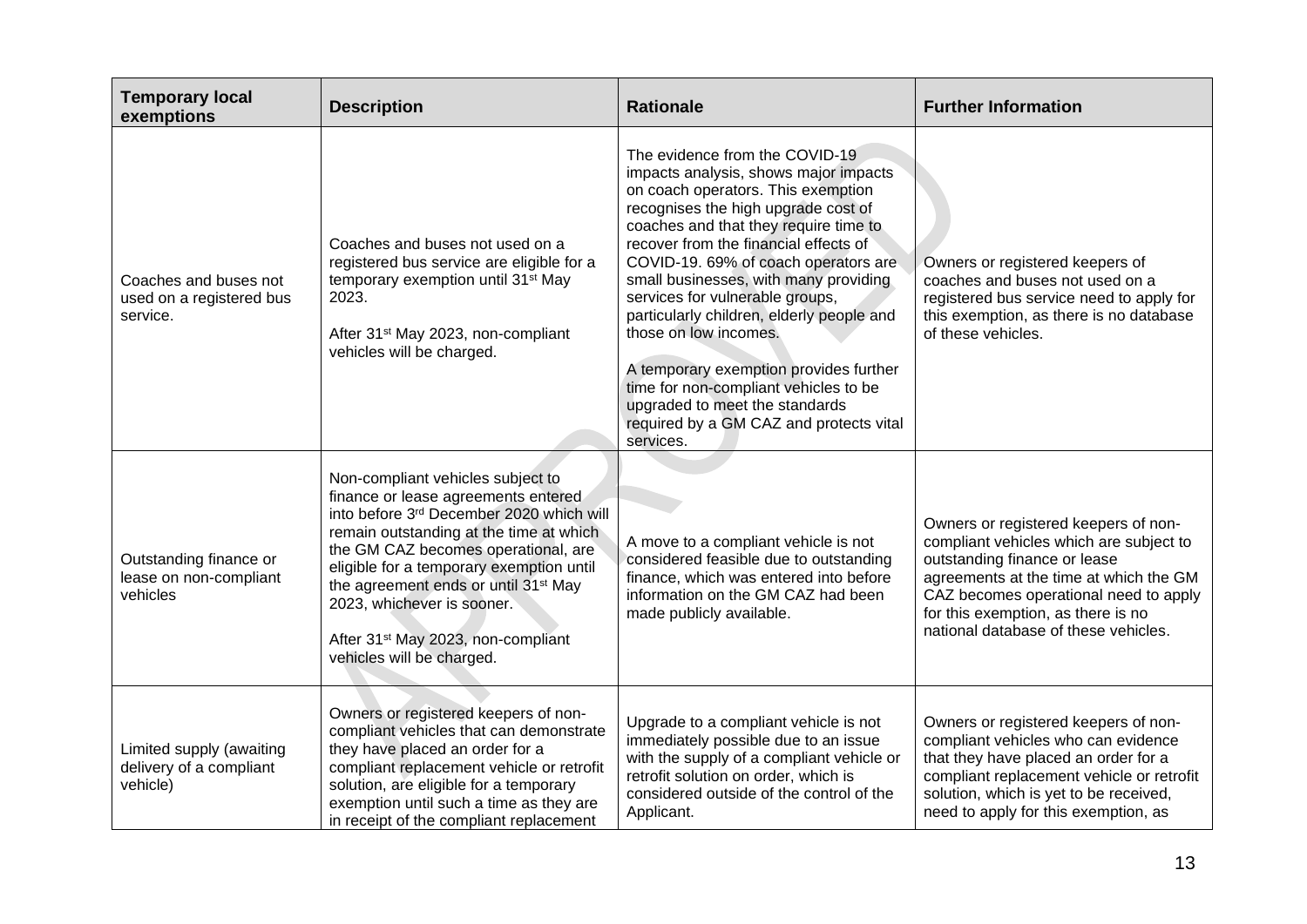| <b>Temporary local</b><br>exemptions                                                                                            | <b>Description</b>                                                                                                                                                                                                                                                                                                                                                                                                                                                                                                                                                                      | <b>Rationale</b>                                                                                                                                                                                                            | <b>Further Information</b>                                                                                                                                                                                                                                                                                                                                                                                                                                                                                                                                           |
|---------------------------------------------------------------------------------------------------------------------------------|-----------------------------------------------------------------------------------------------------------------------------------------------------------------------------------------------------------------------------------------------------------------------------------------------------------------------------------------------------------------------------------------------------------------------------------------------------------------------------------------------------------------------------------------------------------------------------------------|-----------------------------------------------------------------------------------------------------------------------------------------------------------------------------------------------------------------------------|----------------------------------------------------------------------------------------------------------------------------------------------------------------------------------------------------------------------------------------------------------------------------------------------------------------------------------------------------------------------------------------------------------------------------------------------------------------------------------------------------------------------------------------------------------------------|
|                                                                                                                                 | vehicle or retrofit solution, or for 12<br>weeks, or until 31 <sup>st</sup> May 2023, whichever<br>is sooner.<br>After 31 <sup>st</sup> May 2023, non-compliant<br>vehicles will be charged.                                                                                                                                                                                                                                                                                                                                                                                            | The temporary exemption will end on<br>31st May 2023 as it is reasonable to<br>expect vehicle owners have had<br>sufficient notice to plan for upgrade<br>during this time.                                                 | there is no national database of these<br>vehicles.<br>On expiry of the 12 week period of<br>temporary exemption, vehicle owners<br>may present further evidence of the<br>delay in upgrade to a compliant<br>alternative (beyond the first temporary<br>exemption period), which could be<br>considered on a discretionary/case by<br>case basis for a further temporary<br>exemption until such a time as they are<br>in receipt of the compliant replacement<br>vehicle or retrofit solution, or for 12<br>weeks, or until 31st May 2023,<br>whichever is sooner. |
| Buses operating on school<br>bus contracts entered into<br>before 31 <sup>st</sup> March 2019 and<br>which expire in July 2022. | Buses used on a GM school bus service<br>where the contract ends in July 2022<br>and where the contract was tendered<br>prior to 31 <sup>st</sup> March 2019 (submission of<br>the GM CAP OBC <sup>18</sup> ) are eligible for a<br>temporary exemption to 31 <sup>st</sup> July 2022.<br>These buses must have been identified<br>on the GM bus fleet register for at least<br>6 months. These vehicles will not be<br>considered for funding under the GM<br>CAP scheme. The vehicles must not be<br>used for registered bus services within<br>GM beyond 31 <sup>st</sup> July 2022. | 101 school bus contracts were entered<br>into before 31 <sup>st</sup> March 2019 and are due<br>to expire in July 2022. 39 buses<br>operating on those contracts, are<br>reaching end of life and cannot be<br>retrofitted. | A locally managed database of vehicles<br>eligible to be exempted has been<br>developed in liaison with bus operators<br>whose school bus contracts were<br>entered into before 31 <sup>st</sup> March 2019 and<br>which expire in July 2022.                                                                                                                                                                                                                                                                                                                        |

<sup>&</sup>lt;sup>18</sup> GM submitted an Outline Business Case (OBC) setting out the GM CAP proposals to the Government at the end of March 2019.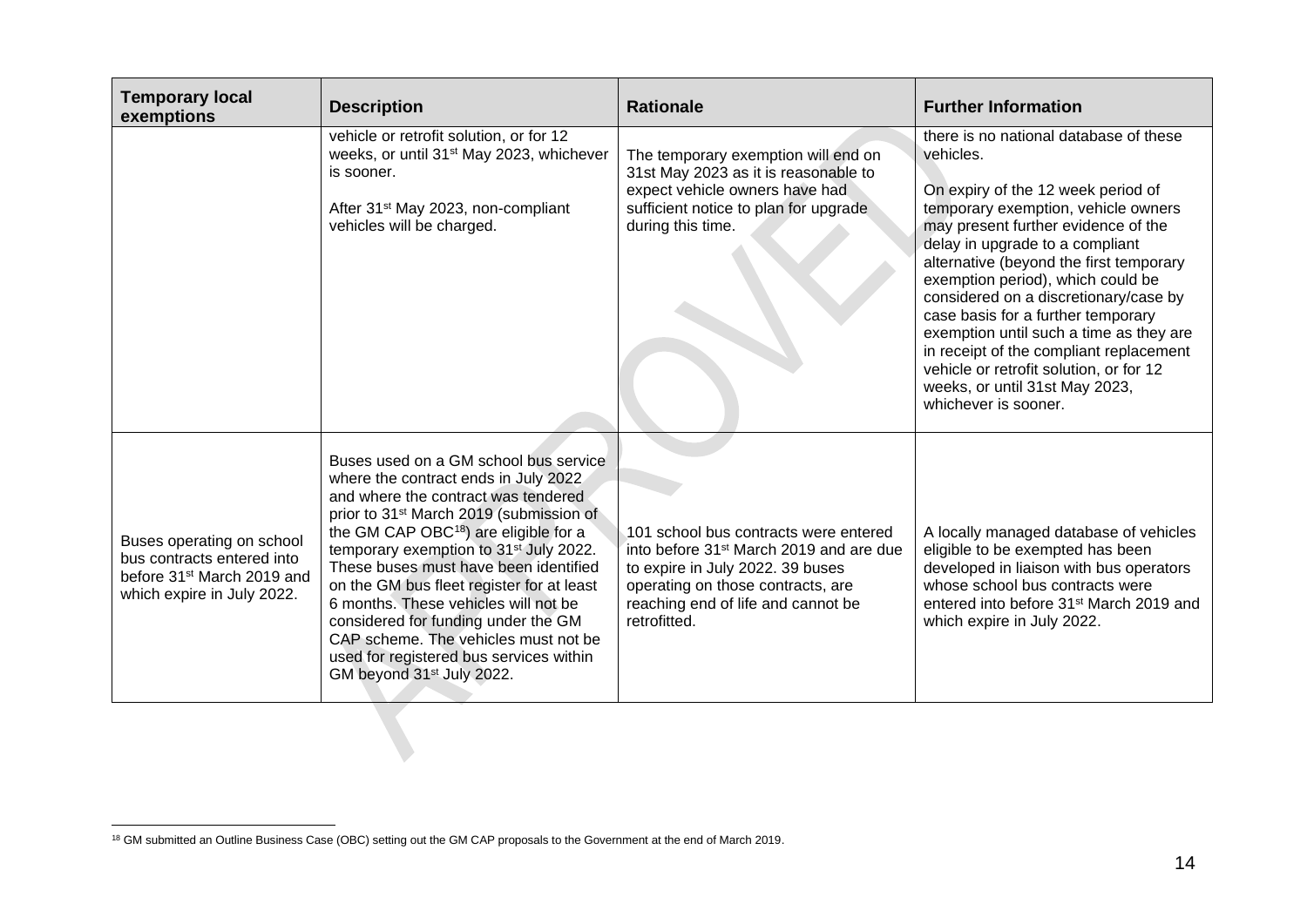#### **Table 5 Permanent local discounts**

| <b>Permanent local</b><br>discounts | <b>Description</b>                                                                                                                                                                                                                                                                                                                                                    | <b>Rationale</b>                                                                                          | <b>Further Information</b>                                                                                                                                               |
|-------------------------------------|-----------------------------------------------------------------------------------------------------------------------------------------------------------------------------------------------------------------------------------------------------------------------------------------------------------------------------------------------------------------------|-----------------------------------------------------------------------------------------------------------|--------------------------------------------------------------------------------------------------------------------------------------------------------------------------|
| Private HGV Tax Class<br>vehicles   | Owners or registered keepers of<br>vehicles in the DVLA Private HGV Tax<br>Class <sup>19</sup> and meeting the definition of a<br>"special vehicle" in paragraph 4(2) (bb)<br>of Part IV of Schedule 1 to the VERA<br>The vehicle would be subject to a<br>charge equivalent to the LGV daily<br>charge (£10 a day), rather than the HGV<br>daily charge (£60 a day). | HGVs in the DVLA Private HGV Tax<br>Class are used unladen, privately or for<br>driver training purposes. | The owner or registered keeper of the<br>Private HGV Tax Class Vehicle must<br>apply for the discounted charge as there<br>is no national database of these<br>vehicles. |

<sup>&</sup>lt;sup>19</sup> Information on tax classes for vehicles is available at[: https://www.gov.uk/government/publications/v3551-notes-about-tax-classes](https://www.gov.uk/government/publications/v3551-notes-about-tax-classes)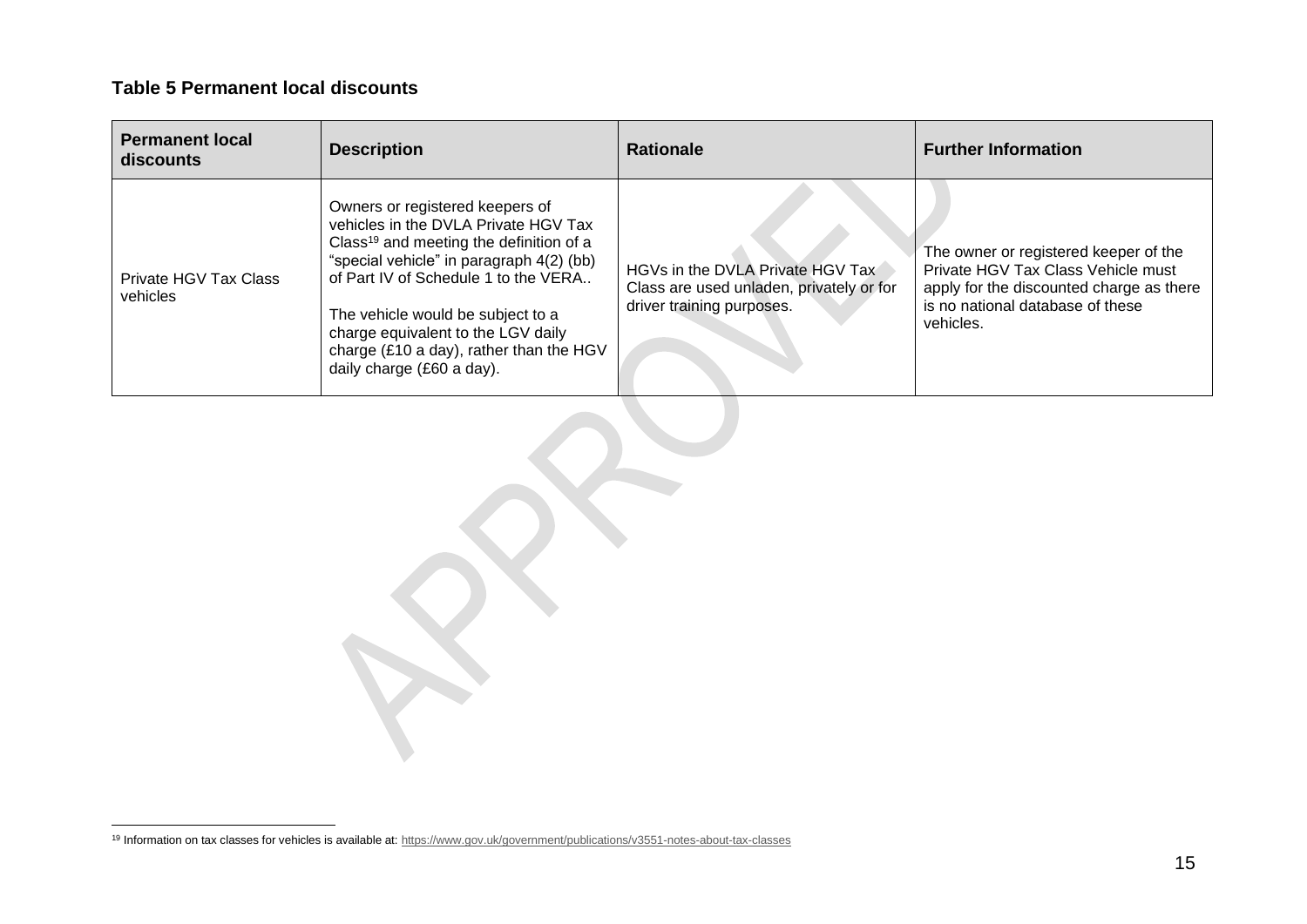- 2.9 **Enforcement** Enforcement of the GM Clean Air Zone is undertaken in accordance with the prescribed process set out within Road User Charging Schemes (Penalty Charges, Adjudication and Enforcement) (England) Regulations 2013 (the Penalty Charges Regulations)<sup>20</sup>.
- 2.9.1 The GM CAZ will use a network of automatic number plate recognition (ANPR) cameras, which together with data from the Government vehicle checker will identify non-compliant vehicles.
- 2.9.2 Data collected through the ANPR system is handled in accordance with the General Data Protection Regulations (GDPR) and Data Protection Act 2018.
- 2.9.3 Where the ANPR system identifies non-compliant vehicles travelling in the GM CAZ and charges have not been paid within 7 days of the journey date, the registered keeper or other liable person is liable to pay a penalty charge of £120, which will be notified via a Penalty Charge Notice (PCN).
- 2.9.4 If the person or organisation named on the PCN pays the amount specified on the PCN within 14 days of service of the PCN (as indicated on the PCN), the amount payable is reduced by 50% to £60 (payable in addition to the daily charge).
- 2.9.5 If the person or organisation named on the PCN does not either pay the amount specified on the PCN or make a formal challenge (called a 'representation') in relation to it (on certain grounds specified in the Penalty Charges Regulations), within 28 days of the date of service of the PCN then a Charge Certificate will normally be issued and the penalty charge will be increased by 50% (as set out in the Penalty Charges Regulations) to £180 (payable in addition to the daily charge).
- 2.9.6 A representation against a PCN is considered and if it is accepted the PCN will be cancelled and in the event that any sums have been paid towards the PCN, these will be reimbursed. If the representation is rejected, the person or organisation named on the PCN may appeal to an independent adjudicator within 28 days of rejection of the representation.
- 2.9.7 Where a charge certificate has been served and is not paid within 14 days of service, enforcement action may be taken to recover the increased penalty charge along with the daily charge. If these steps are taken, the associated additional costs will increase the sum sought from the individual or organisation.
- 2.9.8 Detail on making a representation against a PCN can be found at: [cleanairgm.com/clean-air-plans.](https://cleanairgm.com/clean-air-plans)

<sup>&</sup>lt;sup>20</sup> Road User Charging Schemes (Penalty Charges, Adjudication and Enforcement) (England) Regulations 2013, available at: <https://www.legislation.gov.uk/uksi/2013/1783/contents/made>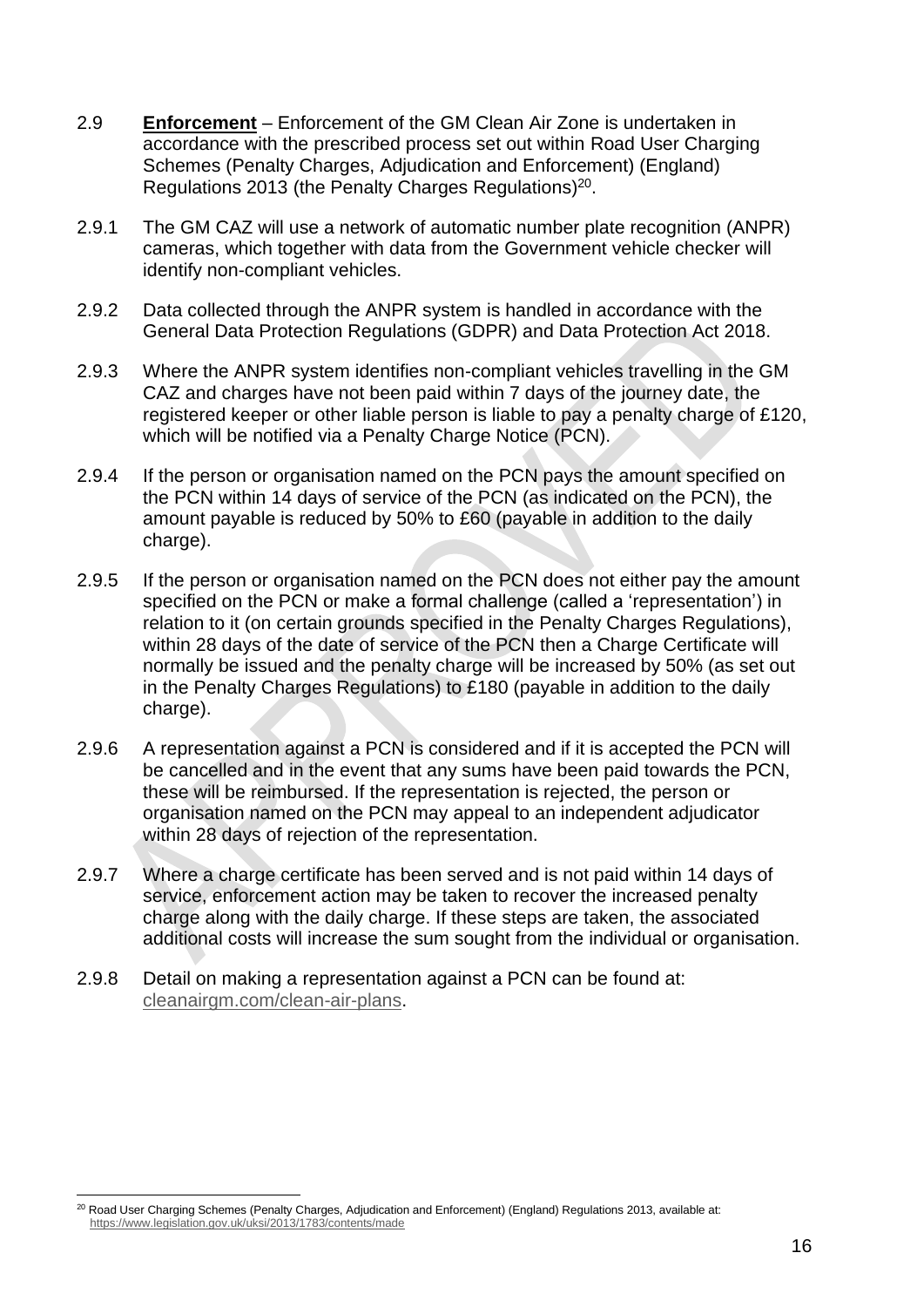#### **3 Funding to Upgrade to Compliant Vehicles**

- $3.1$  Owners/registered keepers<sup>21</sup> of a non-compliant vehicle that is subject to the GM CAZ charge may be eligible to apply for financial support towards upgrading to a compliant vehicle, subject to meeting eligibility criteria. The aim of the funding is to support an upgrade to a compliant vehicle and to mitigate the negative socioeconomic effects of the GM CAZ. The supporting funds are:
	- A Clean Bus Fund to provide financial support for the upgrade of noncompliant buses used on registered bus services within GM (see Section 6).
	- A Clean Commercial Vehicle Fund to provide financial support for the upgrade of non-compliant LGVs and HGVs, minibuses and coaches, which is targeted to support small and micro businesses, sole traders, the self-employed, charities, social enterprises and individuals in GM (see Section 8).
	- A Clean Taxi Fund to provide financial support for the upgrade of noncompliant GM Licensed Hackney Carriage and Private Hire Vehicles (see Section 9).
- 3.2 The funding options are:
	- a lump sum grant, which contributes to the cost of retrofit, replacement or running  $costs<sup>22</sup> - the Application funds the remaining costs with their$ own capital or financing arrangements; or,
	- Vehicle Finance<sup>23</sup>, which contributes to the cost of financing a replacement vehicle through the GM scheme – the Applicant pays monthly for an agreed finance period.
- 3.3 Further information on funding options is available in the following sections, **Appendix B** and **Appendix C**.
- 3.4 Financial support as part of the GM CAP is offered on the basis of the following principles; that financial support is:
	- only offered to upgrade non-compliant vehicles, which are vehicles that do not comply with the relevant GM CAZ emission standards;
	- only offered to vehicles that are not eligible for a permanent national or local exemption;
	- only offered to Applicants meeting the eligibility criteria for the relevant fund;

 $21$  i.e. those with the legal authority to upgrade / trade-in the non-compliant vehicle.

<sup>&</sup>lt;sup>22</sup> Running cost grant option only available under the Clean Taxi Fund.

<sup>&</sup>lt;sup>23</sup> Available under the Clean Commercial Vehicle Fund and Clean Taxi Fund.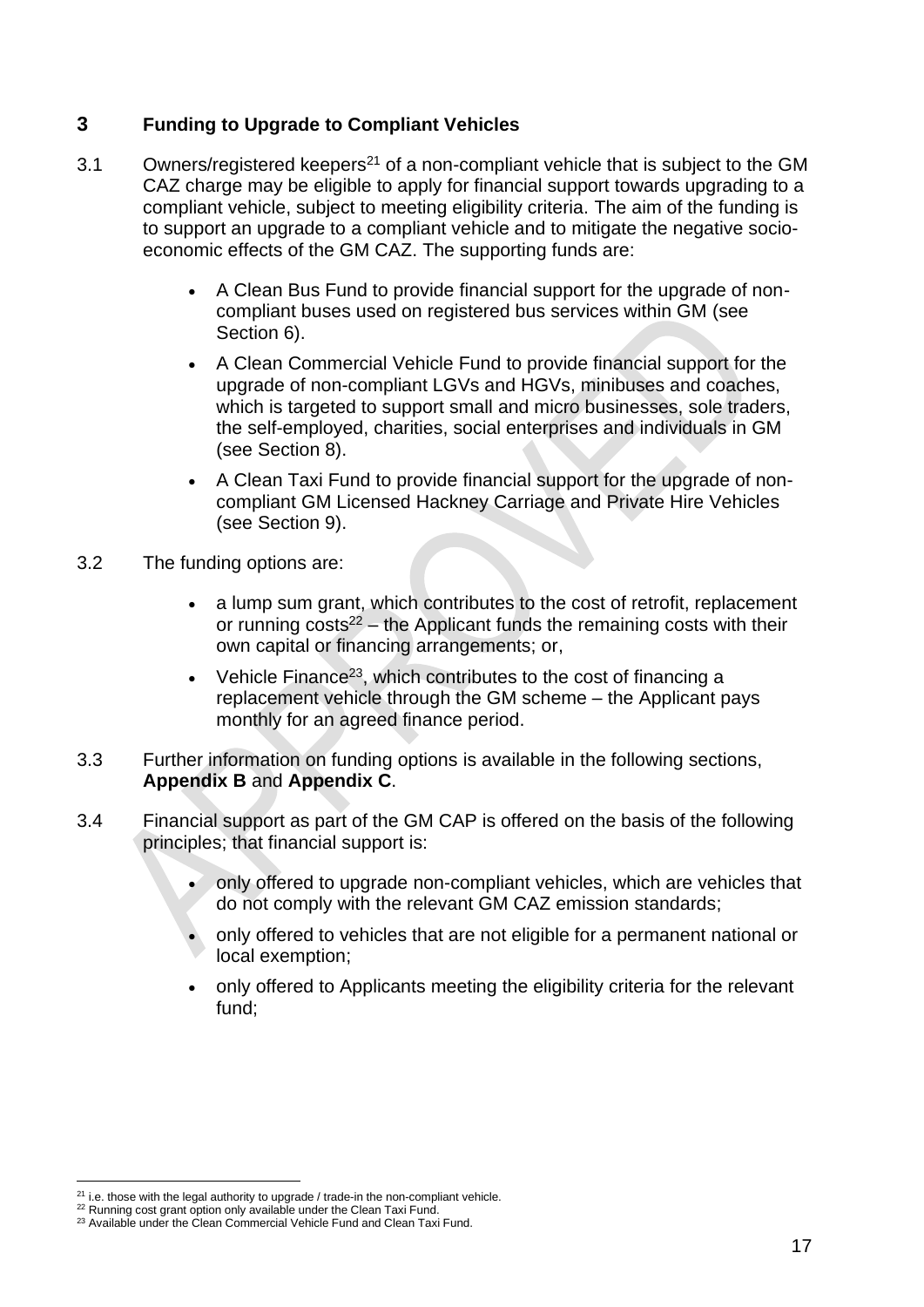- provided for the replacement of a non-compliant vehicle with a compliant vehicle on a 'like-for-like' basis $^{24}$  with limited exceptions. For the Clean Commercial Vehicle Fund, flexibility of upgrade within the LGV and HGV vehicle type categories is permitted, but with the financial support based upon the type of non-compliant vehicle presented for upgrade. For the Clean Taxi Fund, flexibility of upgrade from a non-Wheelchair Accessible Vehicle (WAV) taxi to a WAV taxi<sup>25</sup> is permitted, with the financial support based upon the vehicle being upgraded to. Replacing a non-compliant WAV taxi with a non-WAV taxi will not be permitted;
- issued directly to accredited suppliers of retrofit and replacement vehicle upgrade options, to ensure maintenance of a comprehensive audit trail, accountability for public funding and to reduce the risk of fraudulent activity and misappropriation of funds. The only exceptions to this are the Clean Bus Fund and running cost grants under the Clean Taxi Fund, which the financial support is paid to the Applicant;
- subject to the non-compliant vehicle being 'traded-in' against the replacement vehicle funded through the GM CAP and at the dealership where the compliant vehicle is being sourced;
- with the exception of the Clean Bus Fund, limited to a maximum of 5 vehicles per Applicant. Applications for a mix of vehicle types are permitted, up to a total of 5 vehicles per Applicant, across all vehicle types;
- with the exception of the Clean Bus Fund, financial support is limited to a monetary value of £325,000 per Applicant. This figure is inclusive of any cumulative financial benefit from discounts, exemptions, grants or Vehicle Finance secured through the GM CAP or any other applicable public funding source;
- only available insofar as it complies with UK's subsidy control regime<sup>26</sup>;
- only offered as Vehicle Finance or running cost grant<sup>27</sup> when the compliant replacement vehicle being funded is also receiving a Government plug-in grant<sup>28</sup>.

<sup>&</sup>lt;sup>24</sup> i.e. financial support will not be available to facilitate upgrade of a non-compliant vehicle to a compliant vehicle of a different vehicle type (e.g. LGV, HGV) (see Appendix A, **Table A1** for details of vehicle types)

<sup>&</sup>lt;sup>25</sup> The use of the term 'taxi' relates to Hackney Carriages and PHVs.

 $^{26}$  Including the World Trade Organisation's (WTO) subsidy rules, known as the Agreement on Subsidies and Countervailing Measures (ASCM) and further commitments in varies Free Trade Agreements (FTAs) with other countries including the EU-UK Trade and Cooperation Agreement (TCA). For further information please see: Complying with the UK's international obligations on subsidy control: guidance for public authorities, available at[: https://www.gov.uk/government/publications/complying-with-the-uks-international-obligations-on-subsidy](https://www.gov.uk/government/publications/complying-with-the-uks-international-obligations-on-subsidy-control-guidance-for-public-authorities)[control-guidance-for-public-authorities](https://www.gov.uk/government/publications/complying-with-the-uks-international-obligations-on-subsidy-control-guidance-for-public-authorities)

<sup>27</sup> i.e. New Zero Emission Capable (ZEC) vehicles in receipt of a Government plug-in grant will not be provided with retrofit, replacement grant or Grant + Vehicle Finance options. Running cost grants are only available under the Clean Taxi Fund.

<sup>28</sup> Information on low-emission vehicles eligible for a plug-in grant is available at:<https://www.gov.uk/plug-in-car-van-grants>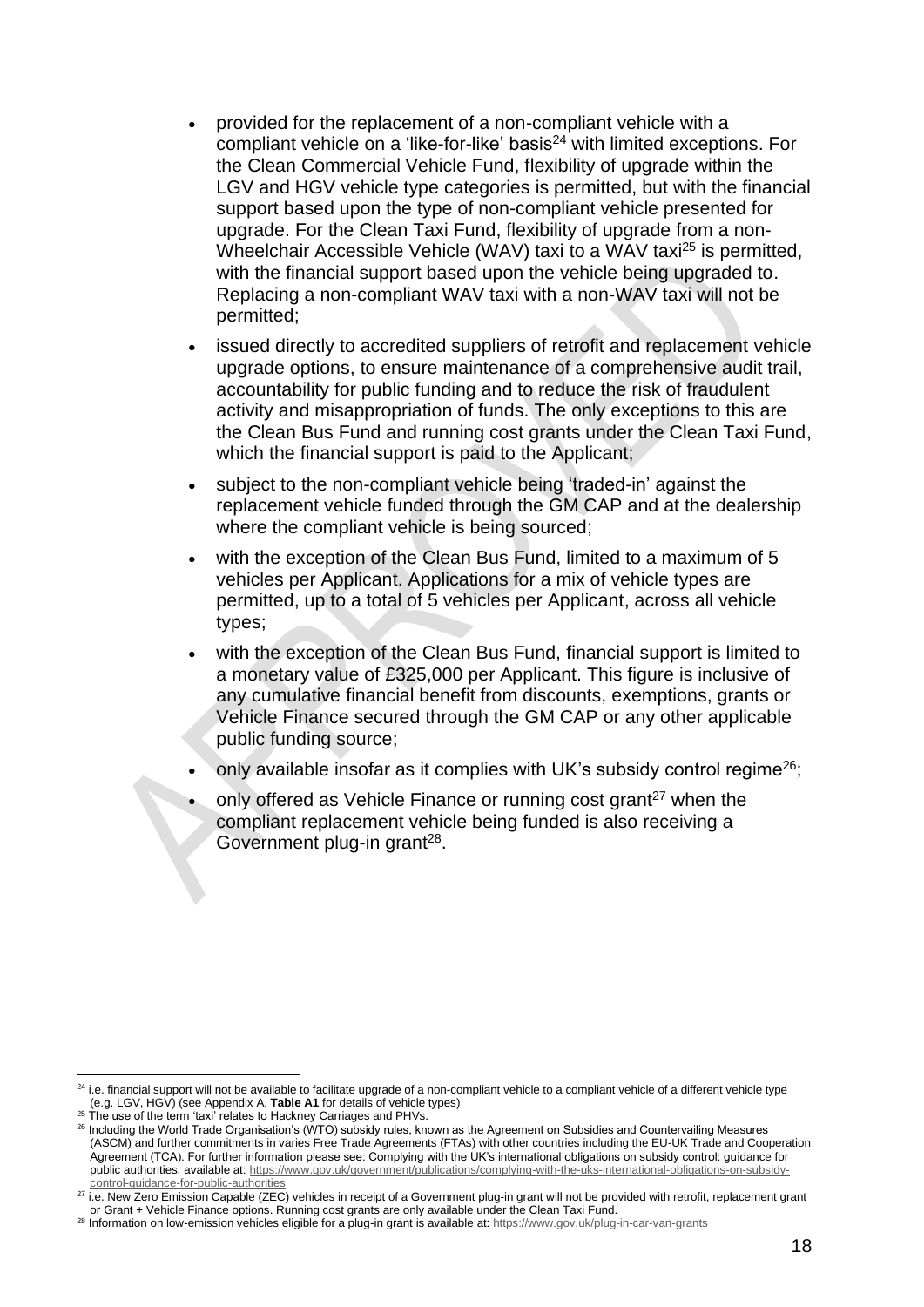#### **4 Management of Funds**

- 4.1 Transport for Greater Manchester is to be responsible for distributing the Clean Bus Fund, Clean Commercial Vehicle Fund and Clean Taxi Fund.
- 4.2 The Clean Commercial Vehicle Fund and Clean Taxi Fund are to be made available through funding rounds, designed to direct funding towards the smallest businesses and individuals, who are likely to be most economically vulnerable to the impacts of the GM CAZ. The funding rounds applicable to each of the Funds are set out within the corresponding sections of the Policy.
- 4.3 GM will keep the distribution of Funds under review. If funding has not been distributed at the end of the funding rounds specified in this Policy, the Air Quality Administration Committee<sup>29</sup> has the authority to consider possible changes to the eligibility criteria, including opening up the Funds to vehicle owners outside GM.

#### **5 Distribution of Funds**

- 5.1 Owners/registered keepers can use the Government vehicle checker to understand if their current vehicle is non-compliant. The vehicle checker can be accessed online at: [gov.uk/check-clean-air-zone-charge.](https://www.gov.uk/check-clean-air-zone-charge) Any queries relating to the classification of vehicles, as used by the Government vehicle checker, is a matter for the owner/registered keeper and the DVLA.
- 5.2 Owners/registered keepers of non-compliant vehicles can access information about the funding options available to upgrade to a compliant vehicle at: [cleanairgm.com/clean-air-plans.](https://cleanairgm.com/clean-air-plans) The website provides information on eligibility criteria for funding and how to apply and compare funding options before an Applicant needs to enter the formal application process.
- 5.3 Those wishing to proceed with an application, are directed to set up a secure online account and provide the necessary information to submit an application for funding. This includes providing data about themselves, their vehicle and their business, organisation, or as an individual and these details are verified through a series of validation checks to external data sources.
- 5.4 Following a successful eligibility assessment<sup>30</sup> and acceptance of the relevant terms and conditions of funding, the Applicant is provided with a funding award notification, which will set out the funding options available to them. At this stage, the Applicant is able to explore the funding opportunities available to them.
- 5.5 With the exception of the Clean Bus Fund and running cost grants under the Clean Taxi Fund, which are paid to the Applicant, all funds are paid directly through accredited suppliers of retrofit and replacement upgrade options, to ensure maintenance of a comprehensive audit trail, accountability for public funding and to reduce the risk of fraudulent activity and misappropriation of funds. 'Trade in' of the non-complaint vehicle is mandatory.
- 5.6 **Appendix B** provides more detail on the distribution of Funds.

<sup>&</sup>lt;sup>29</sup> A Joint Committee of charging authorities and the GMCA to enable the joint discharge of the GMCA's and Local Authorities' functions and in relation to the Greater Manchester Clean Air Plan.

<sup>&</sup>lt;sup>30</sup> subject to a funding round being open for the Applicant and vehicle type.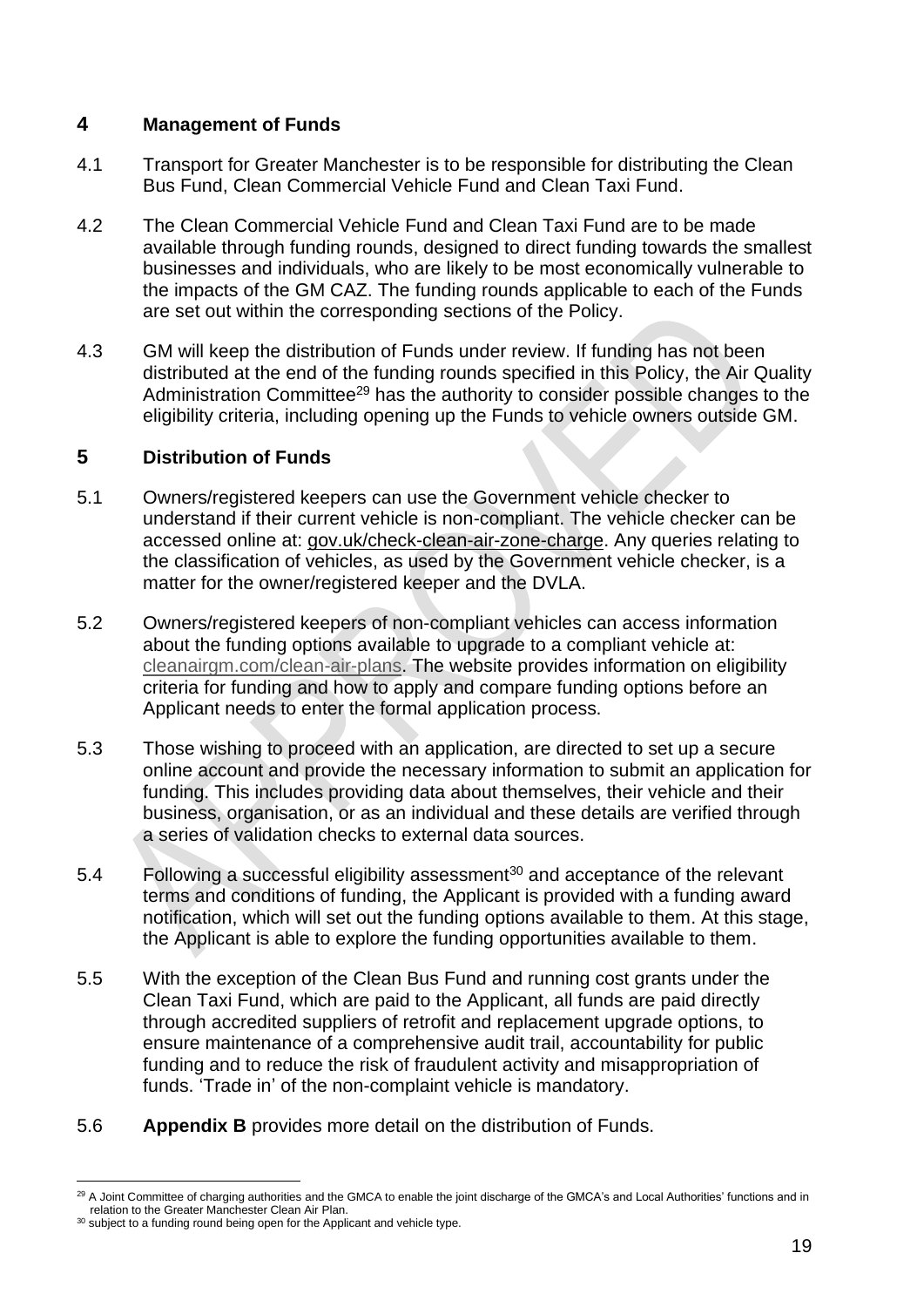#### **6 Clean Bus Fund**

- 6.1 **Retrofit** This Fund provides a financial support mechanism to retrofit buses with older engine standards to the less polluting Euro VI standard where possible. This funding is available to eligible vehicles used on registered bus services within GM.
- 6.2 Government have awarded GM £14.7m of funding to retrofit non-compliant buses operating on a registered bus service within GM. The Government's Joint Air Quality Unit<sup>31</sup> (JAQU) confirmed that this funding will be delivered as a continuation of the Clean Bus Technology Fund and it was subsequently opened to applications from December 2020.
- 6.3 The Fund provides a grant of up to £16,000 towards retrofit to a compliant standard via a Clean Vehicle Retrofit Accreditation Scheme (CVRAS) certified system. Funding is available to eligible vehicles that have been operating a registered bus service within GM, for not less than six (6) full consecutive calendar months immediately prior to the date of application and are less than 13 years old.
- 6.4 **Replacement** It is estimated that there are nearly 350 non-compliant buses operating on registered bus services within GM that cannot be retrofitted. Government have awarded £3.2m to support the replacement of non-compliant vehicles for small and medium sized bus operators, operating on registered bus services in GM.
- 6.5 A grant of £16,000 is available towards the cost of replacing a non-compliant vehicle used on a registered bus service within GM with a compliant vehicle which meets GM CAZ emission standards.
- 6.6 Applicants for Replacement funding will need to demonstrate that  $32$ :
	- they are the registered operator for a registered bus service operating in  $GM<sup>33</sup>$ :
	- they are a small (including micro business / entity) $^{34}$  or medium-sized $^{35}$ business;

<sup>&</sup>lt;sup>31</sup> A joint unit of the DfT and the Department for Environment, Food and Rural Affairs, has led the Government's current work to try and ensure the UK is compliant with the legal limit values for nitrogen dioxide in the shortest time possible.

<sup>32</sup> It is the responsibility of the Applicant to ensure their information held with the relevant agencies, e.g. DVLA and Companies House, is up to date and accurate.

 $33$  For the purpose of the GM CAP scheme, a 'vehicle used on a registered bus service within GM' is any vehicle operated on a bus service within GM that has been registered with the Traffic Commissioner for the North West of England. The vehicle would be on the bus fleet data list which is captured every six months by Transport for Greater Manchester (TfGM) and which is marked and agreed as "Identified as PVR (Peak Vehicle Requirement) + Spare vehicles on GM services". Therefore, any vehicle identified as such on the bus fleet data list captured by TfGM will be considered to be 'a vehicle used on a registered bus service within GM' for the purposes of the GM CAP scheme.

<sup>34</sup> A business/company are considered 'small' if it has any 2 of the following:

a turnover of £10.2 million or less;

<sup>•</sup> £5.1 million or less on its balance sheet;

<sup>•</sup> 50 employees or less;

As defined by Companies House, June 2021. Available at[: https://www.gov.uk/annual-accounts/microentities-small-and-dormant-companies](https://www.gov.uk/annual-accounts/microentities-small-and-dormant-companies) <sup>35</sup> A business/company are considered 'medium' if it has any 2 of the following:

<sup>•</sup> the annual turnover must be no more than £36 million

<sup>•</sup> the balance sheet total must be no more than £18 million

the average number of employees must be no more than 250.

As defined by Companies House, June 2021. Available at[: https://www.gov.uk/government/publications/life-of-a-company-annual](https://www.gov.uk/government/publications/life-of-a-company-annual-requirements/life-of-a-company-part-1-accounts)[requirements/life-of-a-company-part-1-accounts](https://www.gov.uk/government/publications/life-of-a-company-annual-requirements/life-of-a-company-part-1-accounts)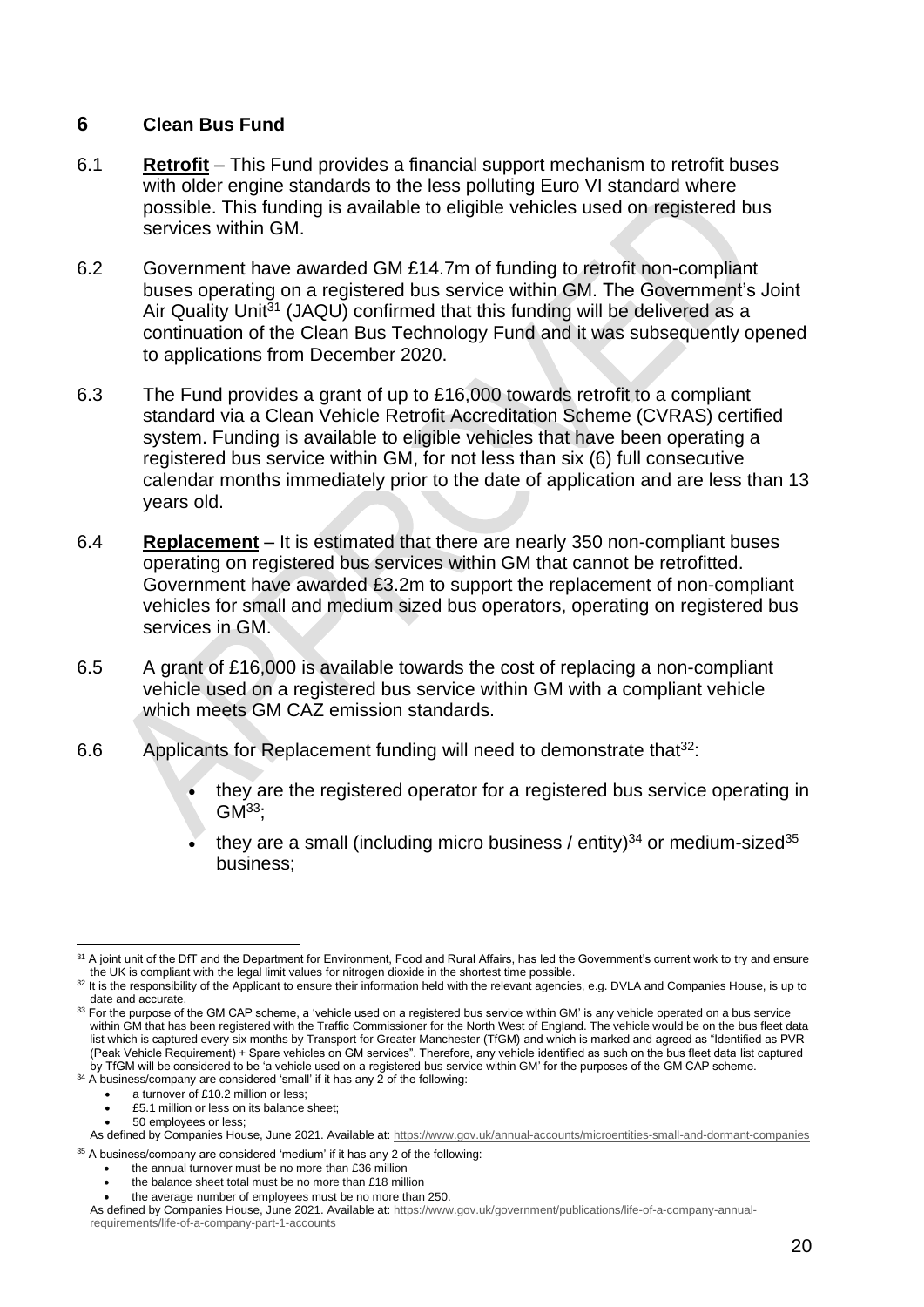- they have not been in receipt of, or be subject to, a current Application for public sector clean air funding in GM or elsewhere in the United Kingdom for upgrade (retrofit or replacement) of the same vehicle(s) that is to be upgraded through the GM Clean Bus Fund;
- they have been operating a registered bus service within GM, for not less than twelve (12) full consecutive calendar months immediately prior to the date of application<sup>36</sup>:
- the non-compliant vehicle has been registered to<sup>37</sup> the Applicant and operated on a registered bus service within GM for not less than twelve (12) consecutive calendar months immediately prior to the date of application;
- the non-compliant vehicle has a valid MOT, road tax and suitable insurance to operate a bus passenger service, at the date of application;
- the upgraded vehicle is compliant with the GM CAZ emission standards as a minimum; and,
- the upgraded vehicle will continue to operate on a registered bus service within GM for a minimum of 5 years following receipt of funding. If it is replaced or taken out of service in GM it must be replaced by a vehicle which meets the same emissions standard or better, e.g. a compliant bus must be replaced with another compliant bus, and must be of the same age or younger.
- 6.7 If the Fund is oversubscribed, , in addition to Applicants meeting the eligibility criteria, a process could be applied which seeks to maximise air quality benefits, targeting funding towards the upgrade of the oldest vehicles first or those vehicles operating in areas with particularly poor air quality (points of exceedance).

#### **7 Vehicle Finance**

- 7.1 The Vehicle Finance measure will provide access to an affordable finance option for eligible Applicants who require assistance in funding the cost of upgrading to a compliant HGV, LGV, Coach, Minibus, GM licensed Hackney Carriage or GM licensed Private Hire Vehicle. It has been designed to address some of the potential reasons that finance might typically be refused, including affordability of finance re-payments or a thin credit file.
- 7.2 Vehicle Finance utilises the GM CAP Clean Commercial Vehicle Fund and Clean Taxi Fund to offer eligible Applicants, who require assistance in funding the cost of upgrading to a compliant vehicle, access to affordable finance through a panel of GM appointed finance providers.
- 7.3 The financial support set out in the sections for the Clean Commercial Vehicle Fund (Section 8) and Clean Taxi Fund (Section 9) outlines the maximum funding an Applicant can receive for each vehicle type. **Appendix C** sets out the detailed grant funding and Vehicle Finance offers by vehicle type.

<sup>&</sup>lt;sup>36</sup> Bus operators who can demonstrate they have been running non-compliant vehicles on a school bus service within GM for a full academic year (September – July) are considered to have satisfied the eligibility criteria to have been operating a registered bus service within GM, for not less than twelve (12) full consecutive calendar months immediately prior to the date of application.

<sup>&</sup>lt;sup>37</sup> i.e. the Applicant has the legal authority to upgrade / trade-in the non-compliant vehicle.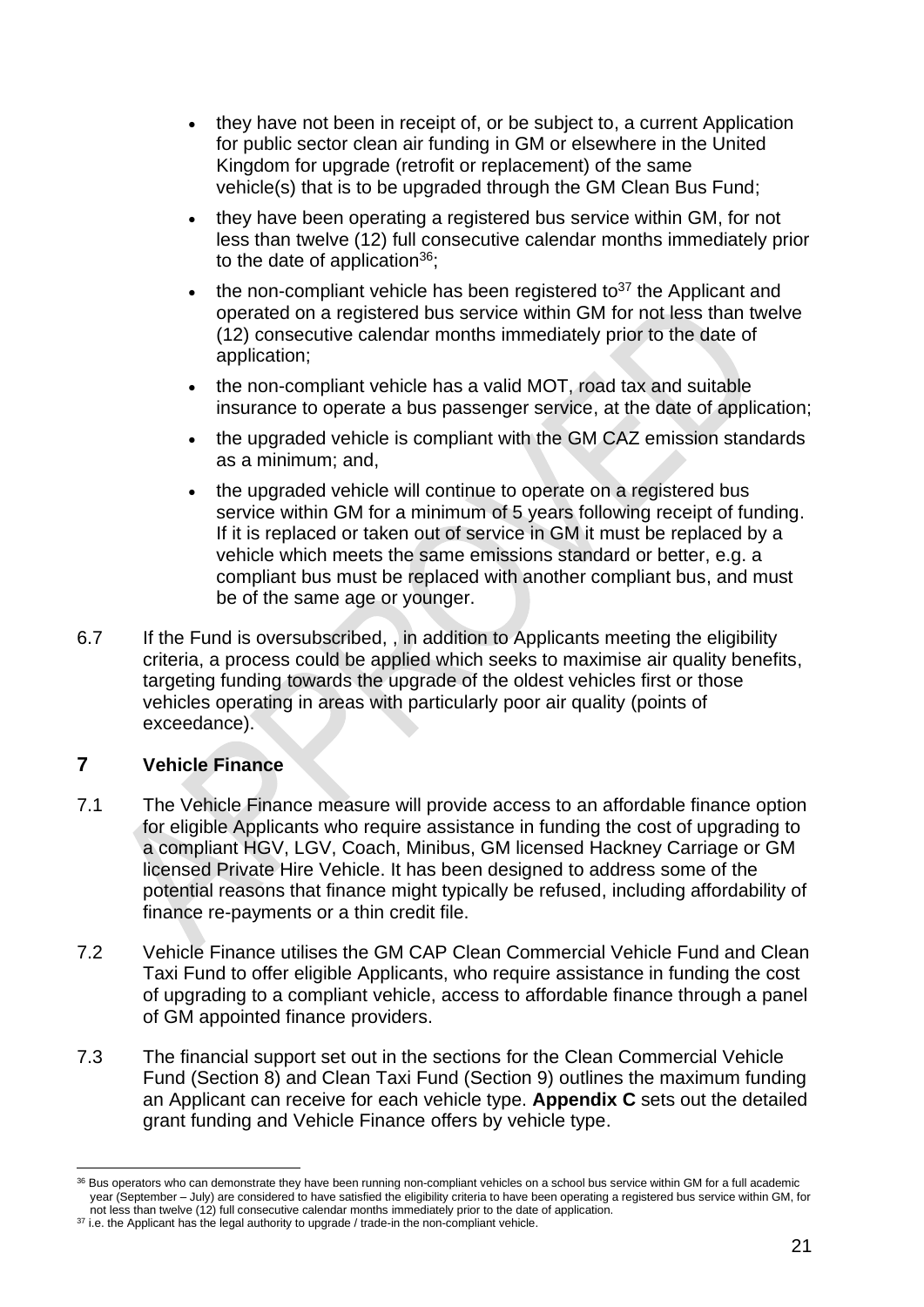- 7.4 Access to Vehicle Finance is offered as an option alongside retrofit, replacement and running cost grants (where available) and Applicants will therefore be able to choose the option which best suits their individual circumstances.
- 7.5 In addition to meeting the eligibility criteria set out for the Clean Commercial Vehicle Fund (Section 8) or the Clean Taxi Fund (Section 9), Applicants for Vehicle Finance will need to satisfy the requirements of the Finance Provider (e.g. holding a UK bank account in the name of the Applicant/business, consenting to the Finance Provider carrying out credit reference searches, deposit contribution).
- 7.6 Vehicle Finance lending decisions rest with the Finance Provider and are subject to individual circumstances.
- 7.7 Where an Applicant is unsuccessful in securing a vehicle finance agreement, the replacement grant option will remain available to the Applicant.

#### **8 Clean Commercial Vehicle Fund**

- 8.1 Government have made various funding awards (detailed below) to help upgrade commercial style vehicles: HGVs, LGVs, minibuses and coaches, collectively referred to as the Clean Commercial Vehicle Fund (CCVF). Funding is targeted to support eligible small and micro businesses, sole traders, self-employed, charities, social enterprises and individuals in GM.
- 8.2 The use of the term 'commercial vehicle' relates to the vehicle type, i.e. HGVs, LGVs, minibuses and coaches, not its commercial use. Funding is available to both commercial and private owners/registered keepers of non-compliant vehicles, where eligible.
- 8.3 Eligible Applicants will be offered the option of:
	- a grant towards retrofit, where the GM CAP funds contribute to the costs of retrofit; or,
	- a contribution towards a replacement compliant vehicle, where the GM CAP funds contribute to the costs of a replacement vehicle – this may be as:
		- o a lump sum grant the Applicant funds the remaining costs with their own capital or financing arrangements; or
		- $\circ$  access to Vehicle Finance the Applicant pays monthly for an agreed finance period (as set out in Section 7 Vehicle Finance).
- 8.4 Further detail on funding options by vehicle type can also be found in **Appendix C**.
- 8.5 **HGVs** Government have awarded £7.6m of funding towards the upgrade of non-compliant HGVs. This will provide funding towards the retrofit of vehicles to meet the GM CAZ emission standards, or to replace non-compliant vehicles with compliant vehicles. Funding is available to both commercial and private owners/registered keepers of non-compliant HGVs.
- 8.6 The following funding options are available for HGVs: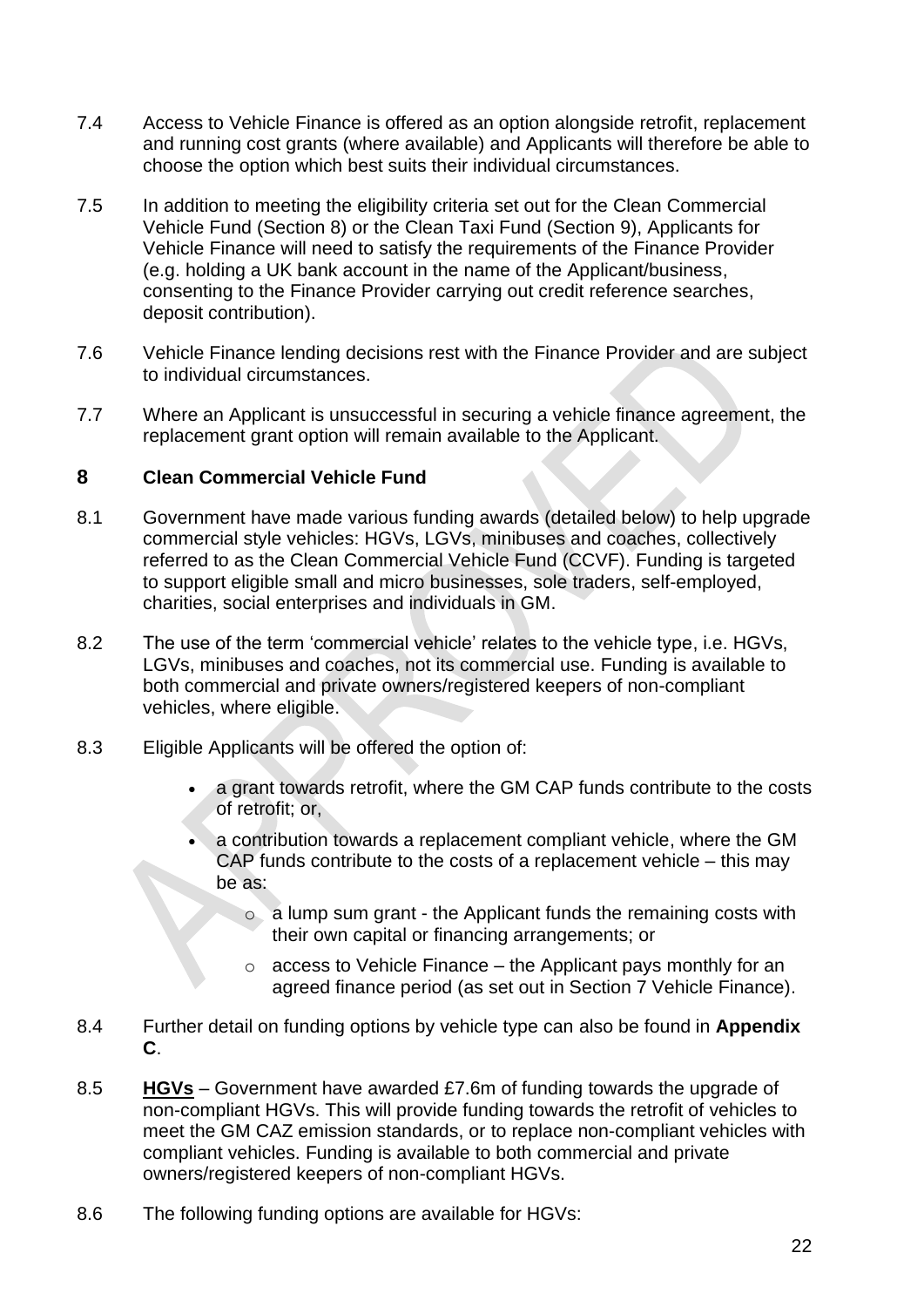- up to £16,000 towards retrofit to a compliant standard via a Clean Vehicle Retrofit Accreditation Scheme (CVRAS) certified system are available; or,
- up to £12,000 towards a compliant replacement vehicle, dependent on the size of non-compliant vehicle for replacement; as follows:
	- 44 $t^{38}$  articulated HGV (over 3.5t and up to 44t articulated HGV) up to £6,500
	- 32t rigid HGV (over 26t and up to 32t rigid HGV) up to £12,000
	- 26t rigid HGV (over 18t and up to 26t rigid HGV) up to £9,000
	- $\bullet$  18t rigid HGV (over 7.5t and up to 18t rigid HGV) up to £7,000
	- Up to 7.5t rigid HGV (over 3.5t and up to 7.5t rigid HGV) up to £5,000
- 8.7 **LGVs** Government have awarded £70m of funding towards the upgrade of non-compliant LGVs. This will provide funding towards the retrofit of vehicles to meet the GM CAZ emission standards, or to replace non-compliant vehicles with compliant vehicles.
- 8.8 The following funding options are available for LGVs:
	- up to £5,000 towards retrofit to a compliant standard via a Clean Vehicle Retrofit Accreditation Scheme (CVRAS) certified system; or,
	- up to £4,500 towards a compliant replacement vehicle, dependent on the size of non-compliant vehicle for replacement; as follows:
		- under  $1.6t^{39}$  LGV up to £3,500
		- over 1.6t and up to 3.5t  $LGV up$  to £4,500
- 8.9 **Minibuses** (which are not a licensed hackney or PHV or used on a GM registered bus service) – Government have awarded £2m of funding towards the upgrade of non-compliant minibuses. This will provide funding towards the retrofit of vehicles to meet the GM CAZ emission standards, or to replace non-compliant vehicles with compliant vehicles.
- 8.10 The following funding options are available for minibuses:
	- up to £5,000 towards retrofit to a compliant standard via a Clean Vehicle Retrofit Accreditation Scheme (CVRAS) certified system; or,
	- up to £5,000 towards a compliant replacement vehicle.

<sup>&</sup>lt;sup>38</sup> Weights given are Gross Vehicle Weight (GVW) - the weight of a vehicle or trailer, including the maximum load, that can be safely carried when it is being used on the road. This are listed in the owner's manual. Also known as the maximum authorised mass (MAM) or permissible maximum weight.

<sup>&</sup>lt;sup>39</sup> Weights given are Gross Vehicle Weight (GVW) - the weight of a vehicle or trailer, including the maximum load, that can be safely carried when it is being used on the road. This are listed in the owner's manual. Also known as the maximum authorised mass (MAM) or permissible maximum weight.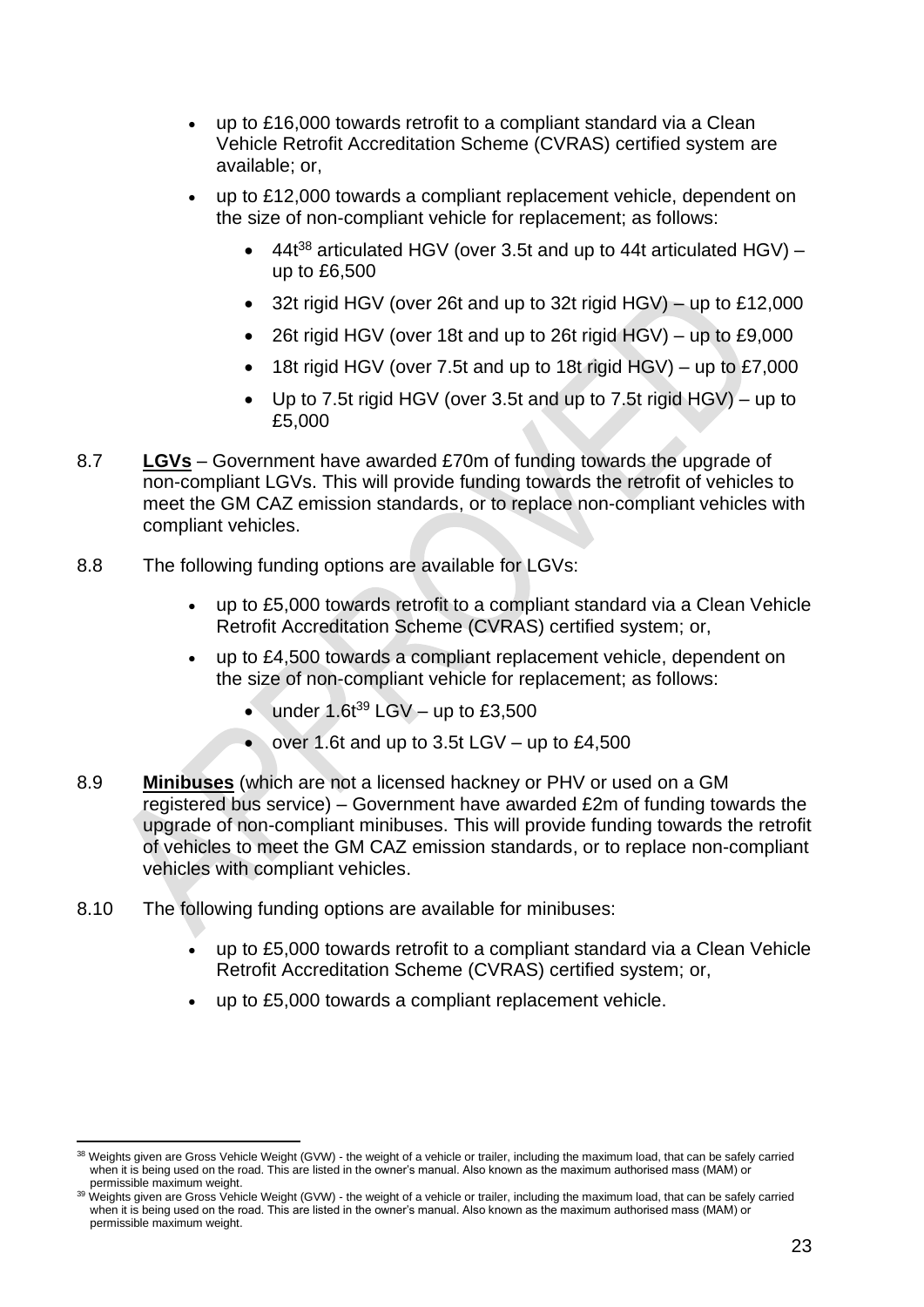- 8.11 **Coaches and Buses** (which are not used on a GM registered bus service) Government have awarded £4.4m of funding towards the upgrade of coaches and buses which are not used on a GM registered bus service. This will provide funding towards the retrofit of vehicles to meet the GM CAZ emission standards, or to replace non-compliant vehicles with compliant vehicles.
- 8.12 The following funding options are available for coaches and buses which are not used on a GM registered bus service:
	- up to £16,000 towards retrofit to a compliant standard via a Clean Vehicle Retrofit Accreditation Scheme (CVRAS) certified system are available, or,
	- up to £32,000 towards a compliant replacement vehicle, only available where the vehicle cannot be retrofitted.
- 8.13 **Eligibility criteria for the CCVF** Applicants to the CCVF will need to demonstrate that  $40$ :
	- they are either:
		- $\circ$  a small business<sup>41</sup>,
		- $\circ$  a micro business / entity<sup>42</sup>;
		- $\circ$  self-employed / sole trader<sup>43</sup>;
		- o an entity regulated by the Charity Commission (including registered, active charities and active charities exempted from registration);
		- a social enterprise<sup>44</sup> (including non-profit organisations); or
		- a private owner (owner/registered keeper) of a non-compliant vehicle<sup>45</sup> which are not used for commercial purposes.

<sup>40</sup> It is the responsibility of the Applicant to ensure their information held with the relevant agencies, e.g. DVLA and Companies House, is up to date and accurate.

<sup>41</sup> A business/company are considered 'small' if it has any 2 of the following:

<sup>•</sup> a turnover of £10.2 million or less;

<sup>• £5.1</sup> million or less on its balance sheet;

<sup>•</sup> 50 employees or less;

As defined by Companies House, June 2021. Available at[: https://www.gov.uk/annual-accounts/microentities-small-and-dormant-companies](https://www.gov.uk/annual-accounts/microentities-small-and-dormant-companies) <sup>42</sup> A company are considered a micro-entity if it has any 2 of the following:

a turnover of £632,000 or less;

<sup>•</sup> £316,000 or less on its balance sheet;

<sup>•</sup> 10 employees or less;

As defined by Companies House, June 2021. Available at[: https://www.gov.uk/annual-accounts/microentities-small-and-dormant-companies](https://www.gov.uk/annual-accounts/microentities-small-and-dormant-companies) <sup>43</sup> Guidance on whether you are considered to be self-employed / a sole trader is available at:<https://www.gov.uk/working-for-yourself>

<sup>44</sup> A business is probably a social enterprise if it:

<sup>•</sup> operates as a business with primarily social/environmental objectives, whose surpluses are principally reinvested for that purpose in the business or community rather than mainly being paid to shareholders and owners;

<sup>•</sup> does not pay more than 50 per cent of profit or surplus to owners or shareholders, as a social enterprise principally reinvests profit or surplus into the enterprise instead of paying it to owners or shareholders;

<sup>•</sup> typically it is registered with Companies House as an active company in the UK (or the Financial Conduct Authority if a cooperative); and,

<sup>•</sup> According to the legal structure may be beneficiary of government funds.

<sup>45</sup> LGVs, HGVs, minibuses, or buses and coaches which are not used on a registered bus service within GM.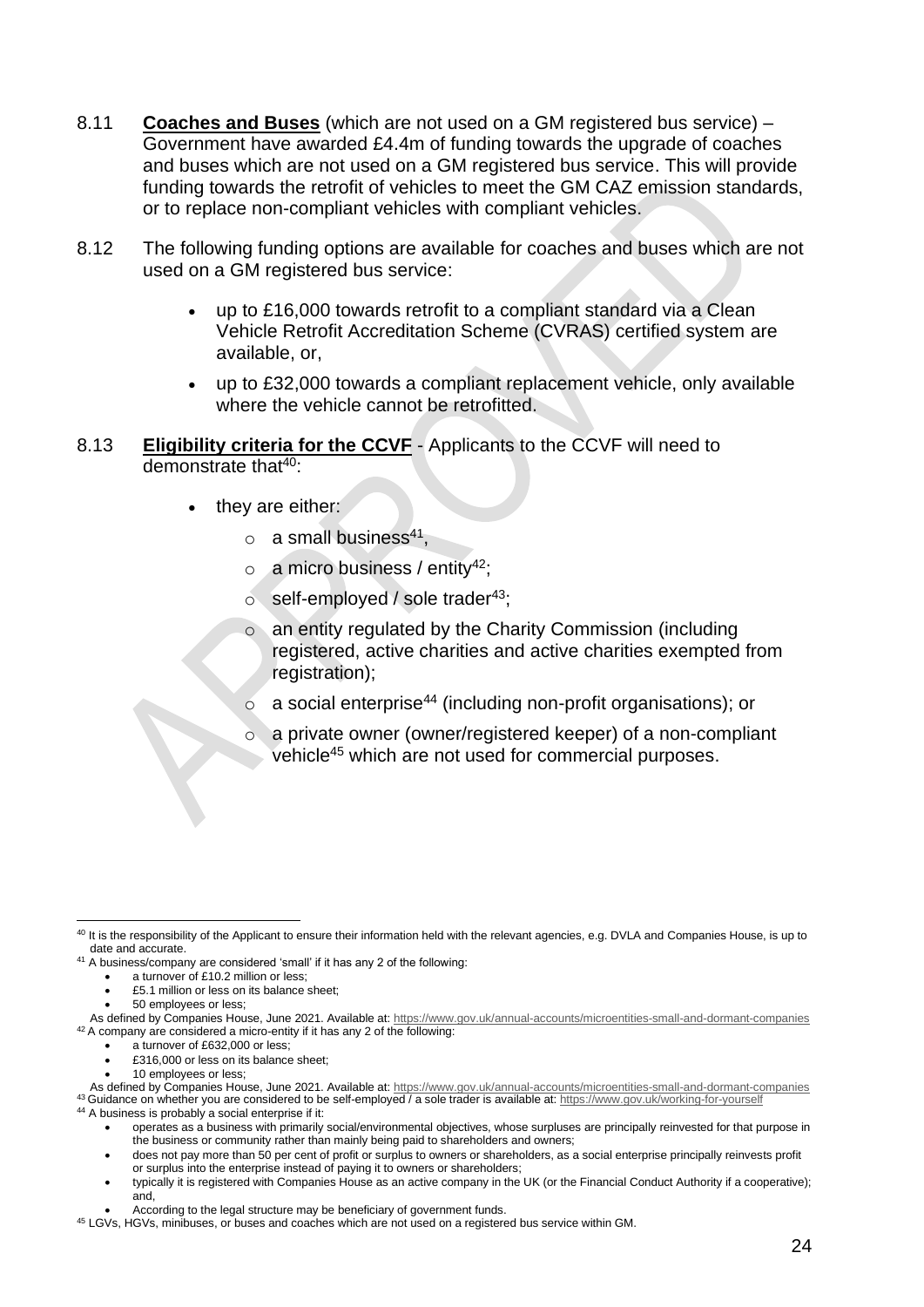- they have had a business address within GM for not less than twelve (12) full consecutive calendar months immediately prior to the date of Application or, where they are a private owner, their only or main residential address has been within GM for not less than twelve (12) full consecutive calendar months immediately prior to the date of Application.
- they, and the non-compliant vehicle, have not already been in receipt of government clean air funding for the purpose of upgrade of the same non-compliant vehicle that is the subject of the application, in GM or elsewhere in the United Kingdom;
- they have not received and do not expect to receive more than £315,000 (or equivalent) of domestic or international funding/subsidy from any government/public sources over a period of three fiscal years. This figure is inclusive of any financial benefit from discounts, exemptions, grants or Vehicle Finance secured through the GM CAP or any other applicable public funding source.
- $\bullet$  they are the owner/registered keeper<sup>46</sup> of the non-compliant vehicle;
- the non-compliant vehicle has been owned by/registered to the Applicant for not less than twelve (12) consecutive calendar months immediately prior to the date of Application. For the retrofit of coaches and buses, the non-compliant vehicle has been owned by/registered to the Applicant for not less than six (6) consecutive calendar months immediately prior to the date of Application;
- the non-compliant vehicle has been registered to an address in GM for not less than twelve (12) consecutive calendar months immediately prior to the date of Application. For the retrofit of coaches and buses, the non-compliant vehicle has been registered to an address in GM for not less than six (6) consecutive calendar months immediately prior to the date of Application;
- the non-compliant vehicle has a valid MOT (or annual test)<sup>47</sup>, road tax and insurance, as appropriate for the vehicle use/organisation, at the date of Application;
- the non-compliant vehicle is replaced by a compliant vehicle on a like for like basis, or upgraded via a Clean Vehicle Retrofit Accreditation Scheme (CVRAS) certified emission reduction system, to meet GM CAZ emission standards;
- they declare the Applicant/organisation and the upgraded vehicle will continue to have a base location in GM for not less than twelve (12) full consecutive calendar months following receipt of funding.

<sup>46</sup> i.e. the Applicant has the legal authority to upgrade / trade-in the non-compliant vehicle.

<sup>47</sup> An annual test (MOT) applies for a lorry, bus or trailer. Further information is available at[: https://www.gov.uk/getting-an-mot/vehicles](https://www.gov.uk/getting-an-mot/vehicles-exempt-from-mot)[exempt-from-mot](https://www.gov.uk/getting-an-mot/vehicles-exempt-from-mot)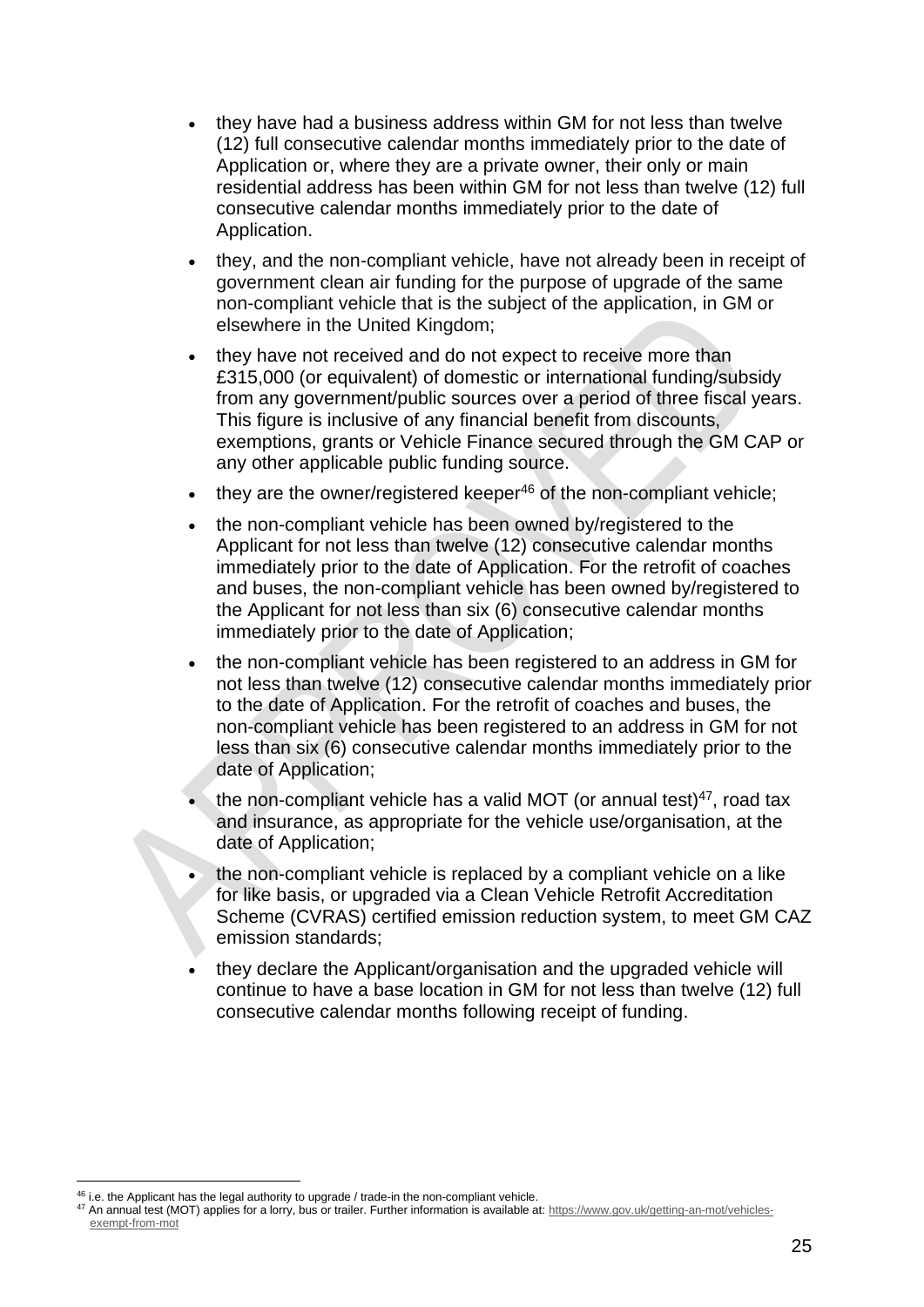- 8.14 The funding rounds for HGVs, Coaches and Buses, and Minibuses are:
	- an initial round of funding open to eligible micro-businesses, selfemployed, sole-traders, charities, social enterprises and private owners/registered keepers of a non-compliant vehicle; up to the vehicle cap (up to a total of 5 vehicles per Applicant); and
	- subject to available funds, a second round of funding open to all eligible owners/registered keepers of a non-compliant vehicle; up to the vehicle cap (up to a total of 5 vehicles per Applicant).
- 8.15 The funding rounds for LGVs are:
	- an initial round of funding open to eligible micro-businesses, selfemployed, sole-traders, charities, social enterprises and private owners/registered keepers of a non-compliant vehicle of Euro Emission standard 4 (Euro 4) or older; up to the vehicle cap (up to a total of 5 vehicles per Applicant);
	- subject to available funds, a second round of funding open to eligible micro-businesses, self-employed, sole-traders, charities, social enterprises and private owners/registered keepers of a non-compliant vehicle; up to the vehicle cap (up to a total of 5 vehicles per Applicant); and
	- subject to available funds, a third round of funding open to all eligible owners/registered keepers of a non-compliant vehicle; up to the vehicle cap (up to a total of 5 vehicles per Applicant).

#### **9 Clean Taxi Fund**

- 9.1 The Clean Taxi Fund (CTF) will support the upgrade of non-compliant GM licensed Hackney Carriages<sup>48</sup> and private hire vehicles (PHVs). The use of the term 'taxi' relates to Hackney Carriages and PHVs.
- 9.2 Government have awarded £19.7m<sup>49</sup> of funding towards the upgrade of noncompliant taxis. This will provide funding towards the retrofit of vehicles to meet the GM CAZ emission standards or towards the replacement of non-compliant vehicles with compliant vehicles or towards running costs when the compliant vehicle acquired with GM CAP funds is also receiving a Government plug-in grant<sup>50</sup>.
- 9.3 Eligible Applicants will be offered the option of:
	- a grant towards retrofit, where the GM CAP funds contribute to the costs of retrofit; or,
	- a running cost grant towards the running costs of a new Zero Emissions Capable (ZEC) vehicle; or,
	- a contribution towards a replacement vehicle, where the GM CAP funds contribute towards the costs of a replacement vehicle – this may be as:

<sup>48</sup> i.e. those vehicles with a Hackney Carriage License.

<sup>49</sup> Government have awarded £10.2m for the upgrade of PHVs and £9.5m for the upgrade of Hackney Carriages.

<sup>50</sup> Information on low-emission vehicles eligible for a plug-in grant is available at:<https://www.gov.uk/plug-in-car-van-grants>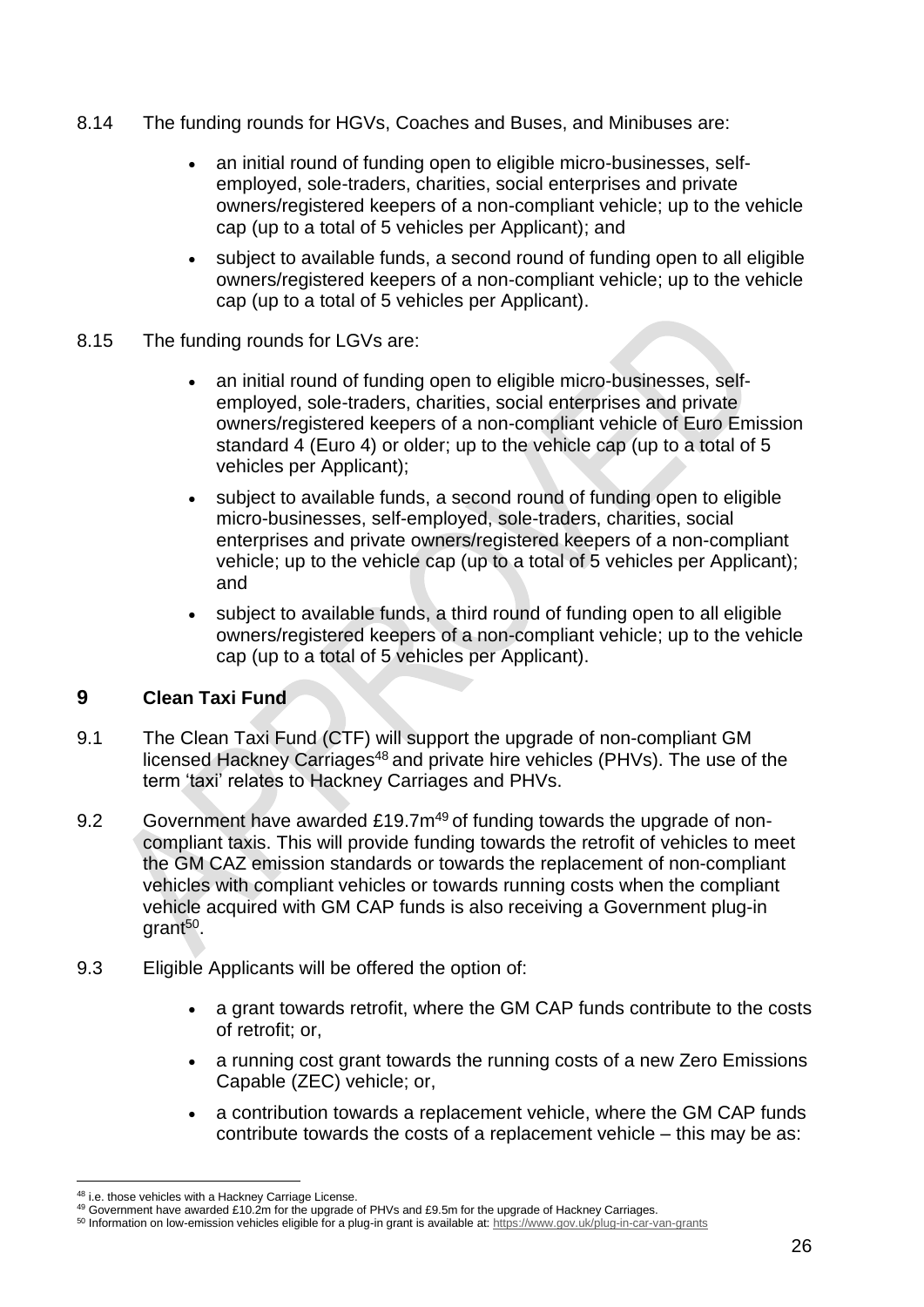- $\circ$  a lump sum grant the Applicant funds the remaining costs with their own capital or financing arrangements; or,
- $\circ$  access to Vehicle Finance the Applicant pays monthly for an agreed finance period (as set out in Section 7 Vehicle Finance).
- 9.4 Further detail on funding options by vehicle type can also be found in **Appendix C**.
- 9.5 **Wheelchair accessible vehicles** the following funding is available for upgrading a non-compliant taxi to a purpose-built Wheelchair Accessible Vehicle  $(WAV)^{51}$ :
	- up to £5,000 towards retrofit to a compliant standard via a Clean Vehicle Retrofit Accreditation Scheme (CVRAS) certified system; or,
	- up to £10,000 towards the running costs of a new purpose-built WAV Zero Emissions Capable (ZEC)<sup>52</sup> replacement vehicle. This option is available when the compliant replacement vehicle acquired with GM CAP funds is also receiving a Government plug-in grant; or,
	- up to £10,000 towards a second-hand purpose-built WAV ZEC replacement vehicle; or,
	- up to £5,000 towards a compliant purpose-built WAV replacement vehicle (Euro 4 petrol or Euro 6 diesel or better).

9.6 **Non-Wheelchair accessible vehicles** – the following funding is available for upgrading a non-compliant taxi to a non-Wheelchair Accessible Vehicle (WAV):

- up to £5,000 towards retrofit to a compliant standard via a Clean Vehicle Retrofit Accreditation Scheme (CVRAS) certified system; or,
- up to £6,000 towards the running costs of a new Zero Emissions Capable (ZEC) replacement vehicle<sup>53</sup>. This option is available when the compliant replacement vehicle acquired with GM CAP funds is also receiving a Government plug-in grant; or,
- up to £6,000 towards a second-hand ZEC replacement vehicle; or,
- up to £3,000 towards a compliant replacement vehicle (Euro 4 petrol or Euro 6 diesel or better); or,
- up to £5,000 towards a compliant replacement 6+ seater vehicle (Euro 4 petrol or Euro 6 diesel or better).

<sup>&</sup>lt;sup>51</sup> Purpose-built Wheelchair Accessible Vehicles (WAV) must satisfy the license requirements of the relevant GM Licensing Authority.  $52$  A Zero Emissions Capable Vehicle (ZEC) is defined as having CO<sub>2</sub> emissions of less than 50g/km and a zero emission range of at least 70

miles, as defined by Government, available at:<https://www.gov.uk/plug-in-car-van-grants/eligibility>

 $53$  A Zero Emissions Capable Vehicle (ZEC) is defined as having CO<sub>2</sub> emissions of less than 50g/km and a zero emission range of at least 70 miles, as defined by Government, available at:<https://www.gov.uk/plug-in-car-van-grants/eligibility>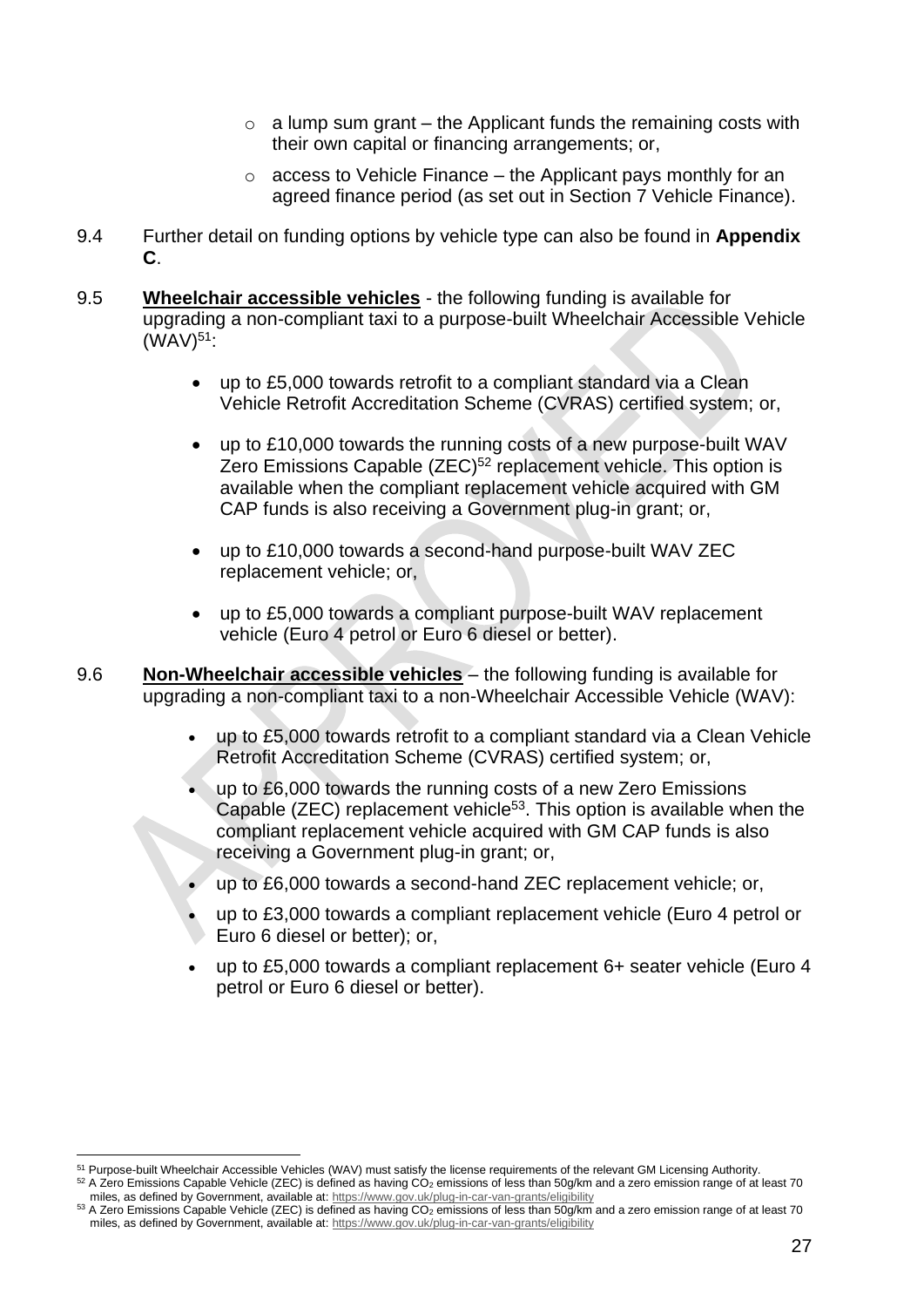#### 9.7 **Eligibility criteria for the CTF** - Applicants for the CTF will need to demonstrate that $54$

- $\bullet$  they are the owner/registered keeper<sup>55</sup> of the non-compliant vehicle;
- the non-compliant vehicle is licensed for the purposes of Hackney Carriage or a private hire services with one of the 10 Local Authorities in GM and has been so licensed for not less than twelve (12) uninterrupted consecutive calendar months immediately prior to the date of Application;
- the non-compliant vehicle has been owned by the Applicant for not less than twelve (12) uninterrupted consecutive calendar months immediately prior to the date of Application;
- the non-compliant vehicle is replaced by a compliant vehicle or upgraded via a Clean Vehicle Retrofit Accreditation Scheme (CVRAS) approved emission reduction system, to meet GM CAZ emission standards.
- the non-compliant vehicle has current road tax and business insurance at the date of Application;
- they declare that they will remain licensed with one of the 10 GM Local Authorities for the purpose of performing Hackney Carriage or private hire duties within GM for two (2) years following the receipt of funding; and,
- they have not received and do not expect to receive more than £315,000 (or equivalent) of domestic or international funding/subsidy from any government/public sources over a period of three fiscal years. This figure is inclusive of any financial benefit from discounts, exemptions, grants or Vehicle Finance secured through the GM CAP or any other applicable public funding source.
- 9.8 The funding rounds for taxis are:
	- an initial round of funding open to eligible owners/registered keepers of a non-compliant taxi, with a limit of one vehicle per Applicant;
	- a second round of funding open to eligible owners/registered keepers of a non-compliant taxi, up to the vehicle cap (up to a total of 5 vehicles per Applicant).

#### **10 Fraudulent Activity and Misappropriation**

10.1 If an Applicant is found to have abused the application process for the funds, Vehicle Finance, discounts or exemptions (e.g. by the provision of falsified or misrepresented information), the right is reserved to terminate discounts or exemptions, terminate applications for funding or take enforcement action to seek to recover any losses where information provided is not truthful or accurate.

<sup>54</sup> It is the responsibility of the Applicant to ensure their information held with the relevant agencies, e.g. DVLA and Licensing Authorities, is up to date and accurate.

<sup>&</sup>lt;sup>55</sup> i.e. the Applicant has the legal authority to upgrade / trade-in the non-compliant vehicle.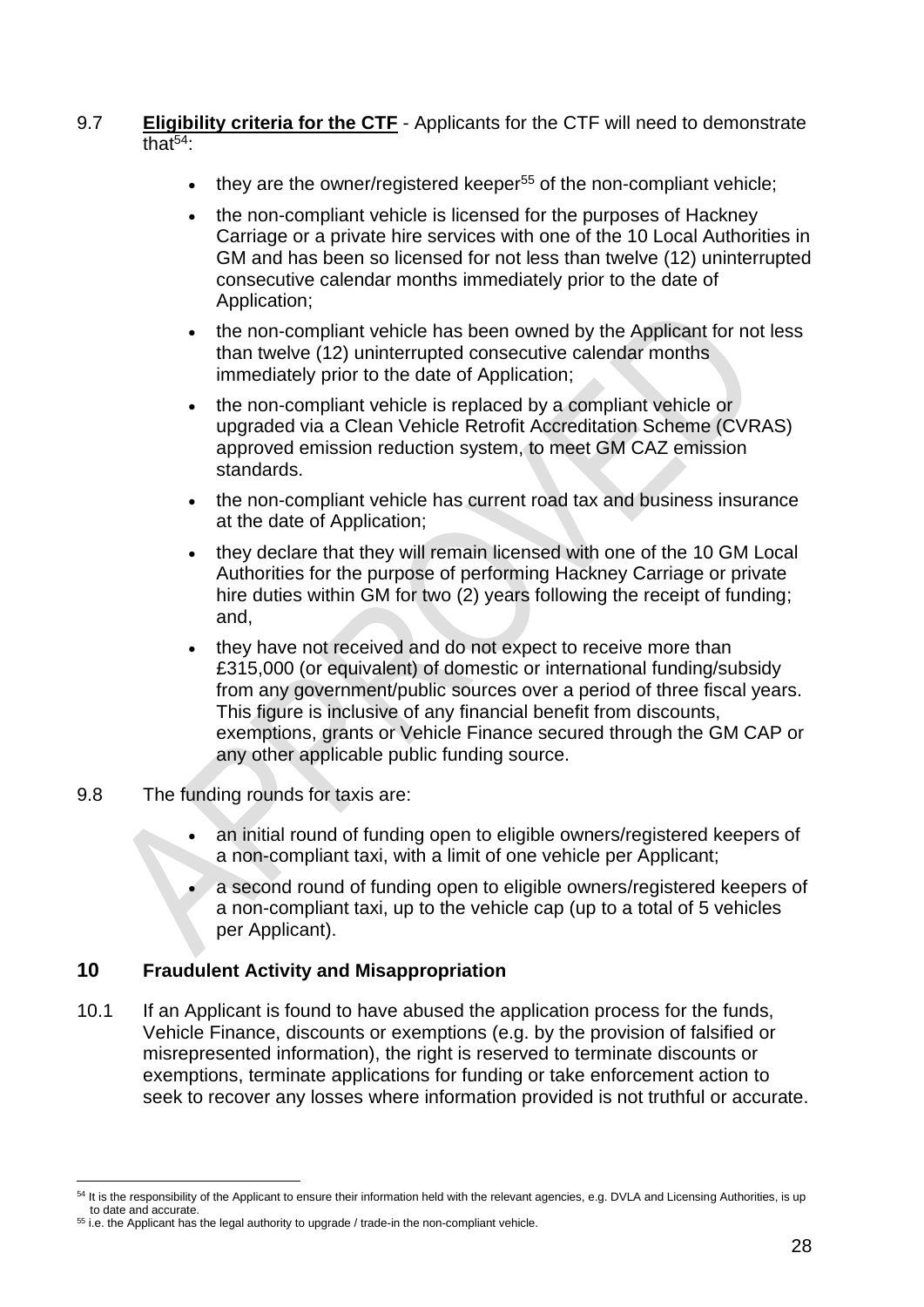10.2 Furthermore, any Applicants found to have abused the application process, made a fraudulent application or misappropriated discounts, exemptions or funding, will not be eligible for any GM CAZ local discounts, local exemptions or further financial support and the matter may be referred to other relevant authorities where relevant.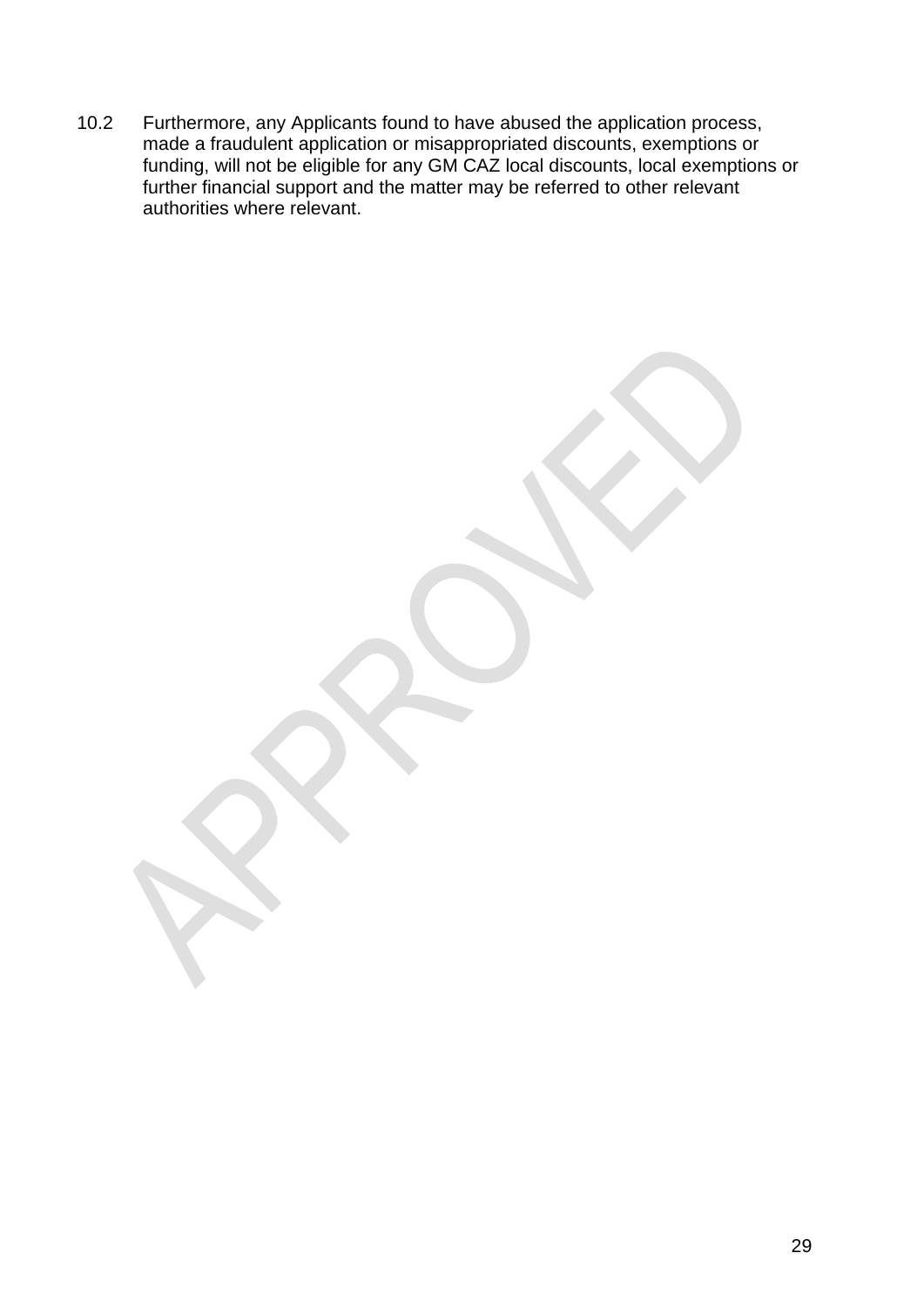**11 Appendix A – Clean Air Zone vehicle categories and minimum emission standards as set out in the UK Government's Clean Air Zone Framework**

| <b>Vehicle Type</b>                                               | <b>Euro Category</b>                                                                                                                                                | Minimum <sup>57</sup> CAZ<br><b>Compliant Euro</b><br><b>Emission Standard</b> | Example Vehicles <sup>58</sup>                                                                                                                                |
|-------------------------------------------------------------------|---------------------------------------------------------------------------------------------------------------------------------------------------------------------|--------------------------------------------------------------------------------|---------------------------------------------------------------------------------------------------------------------------------------------------------------|
| <b>Bus</b>                                                        |                                                                                                                                                                     | Euro VI (diesel)                                                               |                                                                                                                                                               |
| Coach                                                             | M3 (Gross Vehicle Weight (GVW) over 5000kg and<br>more than 8 seats in addition to the driver)                                                                      | Euro VI (diesel)                                                               | Buses (single decker, double decker and<br>midi), Coaches (single and double decker).                                                                         |
| <b>HGV</b>                                                        | <b>N2</b> (GVW <sup>59</sup> over 3500 kg)<br><b>N3</b> (GVW over 5000 kg)                                                                                          | Euro VI                                                                        | Articulated vehicles, rigid HGVs, flatbed<br>lorries, concrete mixers, 2-axle lorry, some<br>motorised caravans (>3.5t) and motorised<br>horseboxes (>3.5t).  |
| <b>Minibus</b>                                                    | M2 (GVW not exceeding 5000 kg and more than 8<br>seats in addition to the driver)                                                                                   | Euro 6 and VI (diesel)<br>Euro 4 and IV (petrol)                               | Minibuses (excluding those which are<br>licensed as a Hackney Carriage or Private<br>Hire Vehicle – see Hackney Carriage and<br>Private Hire Vehicles below). |
| <b>LGV</b>                                                        | N1 (GVW not exceeding 3500 kg)                                                                                                                                      | Euro 6 (diesel)<br>Euro 4 (petrol)                                             | Vans (short and long wheelbase), some car<br>derived vans, some light 4x4 utility vehicles,<br>pickups and campervans.                                        |
| Hackney<br>Carriage and<br><b>Private Hire</b><br><b>Vehicles</b> | Minibus - M2 (GVW not exceeding 5000 kg and<br>more than 8 seats in addition to the driver)<br>M1 Passenger vehicle with up to 8 seats in addition<br>to the driver | Euro 6 (diesel)<br>Euro 4 (petrol)                                             | Vehicles licensed as Hackney Carriages<br>and/or Private Hire Vehicles.                                                                                       |

**Table A1 – CAZ vehicle categories and minimum emission standards as set out in the Clean Air Zone Framework**<sup>56</sup>

<sup>56</sup> Defra and DfT. 2020. Clean Air Zone Framework, Annex A. Available at: [https://assets.publishing.service.gov.uk/government/uploads/system/uploads/attachment\\_data/file/863730/clean-air-zone-framework](https://assets.publishing.service.gov.uk/government/uploads/system/uploads/attachment_data/file/863730/clean-air-zone-framework-feb2020.pdf)[feb2020.pdf](https://assets.publishing.service.gov.uk/government/uploads/system/uploads/attachment_data/file/863730/clean-air-zone-framework-feb2020.pdf)

<sup>&</sup>lt;sup>57</sup> Note the minimum compliant standard is specified in Table 3.1.2. Vehicles which meet Euro 5 (V) and 6 (VI) petrol standards will also be compliant.

<sup>58</sup> As set out by Greater Manchester. These example vehicles do not feature in the Government Guidance and are provided for guidance only.

<sup>&</sup>lt;sup>59</sup> The weight of a vehicle or trailer, including the maximum load, that can be safely carried when it is being used on the road. This are listed in the owner's manual. Also known as the maximum authorised mass (MAM) or permissible maximum weight.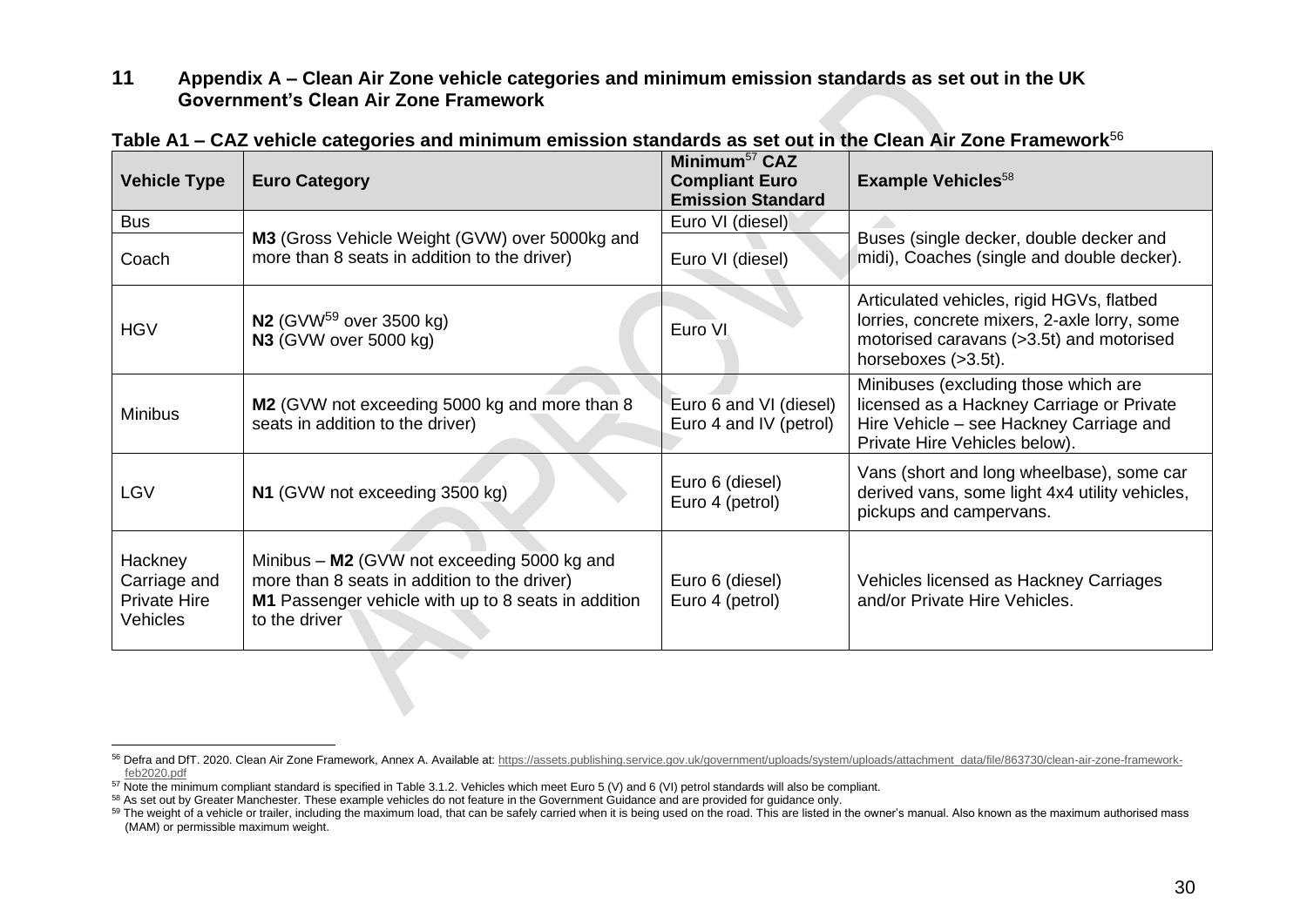#### **12 Appendix B – Funding Options and Application**

- 12.1 Following a successful eligibility assessment<sup>60</sup> and acceptance of the relevant terms and conditions of funding, the Applicant is provided with a funding award notification. The Applicant is then able to explore the funding opportunities available to them, which could include:
	- Grant retrofit
	- Grant replacement vehicle
	- Vehicle Finance replacement vehicle $61$
	- Grant & Vehicle Finance replacement vehicle $62$
	- Running Cost Grant replacement to new Zero Emission Capable (ZEC)  $T$ axis $63$
- 12.2 **Grant – retrofit** A contribution towards the cost of retrofit to a compliant standard via a Clean Vehicle Retrofit Accreditation Scheme (CVRAS) certified system The Applicant is directed to suitable retrofitting suppliers to place an order. For retrofits funded by the Clean Commercial Vehicle Fund or Clean Taxi Fund, the cost of retrofit is paid directly to the retrofit supplier. For retrofits funded by the Clean Bus Fund, the cost of retrofit is paid to the Applicant.
- 12.3 **Grant – replacement vehicle** A lump sum grant is available to the Applicant. The Applicant is directed to a list of Accredited Dealerships $64$  that can be used to source a compliant vehicle. The Accredited Dealerships are able to confirm the amount and status of the funding awarded, so that, once the replacement compliant vehicle is ready for the Applicant to complete their transaction, the Dealership can access the GM CAP grant funds to proceed with the transaction.
- 12.4 **Vehicle Finance – replacement vehicle** Vehicle Finance is offered as a finance contribution to the Applicant through a panel of GM appointed Finance Providers. The Applicant is directed to a range of Finance Providers and dealerships in the Finance Provider's network that can be used to source a compliant vehicle. The Finance Providers will undertake an assessment of affordability. If successful, the Applicant is able to complete their transaction and vehicle handover with a dealership in the Finance Provider's network. Once the replacement compliant vehicle is ready for the Applicant to complete their transaction, the Dealership can access the GM CAP finance funds to proceed with the transaction.

Company Check

 $60$  subject to a funding round being open for the Applicant and vehicle type.

<sup>&</sup>lt;sup>61</sup> Option available under the Clean Commercial Vehicle Fund and Clean Taxi Fund.

<sup>&</sup>lt;sup>62</sup> Option available under the Clean Commercial Vehicle Fund and Clean Taxi Fund.

<sup>&</sup>lt;sup>63</sup> Option available under the Clean Taxi Fund.

<sup>64</sup> Replacement vehicles obtained through the GM CAP Clean Commercial Vehicle Fund and Clean Taxi Fund will be funded through Accredited Dealerships. Accredited Dealerships must meet criteria/checks including:

ID & V Check for Individual, Sole Trader and Partnership

<sup>•</sup> Companies House check to prove not a disqualified director

<sup>•</sup> FCA Accredited & current FCA license in the same name as the application

<sup>•</sup> Credit Bureau Checks (No CCJ over £500 or more than 2 in total

<sup>•</sup> VAT Number - passes number formula check

<sup>•</sup> KYC and Money Laundering Check - Investigations passed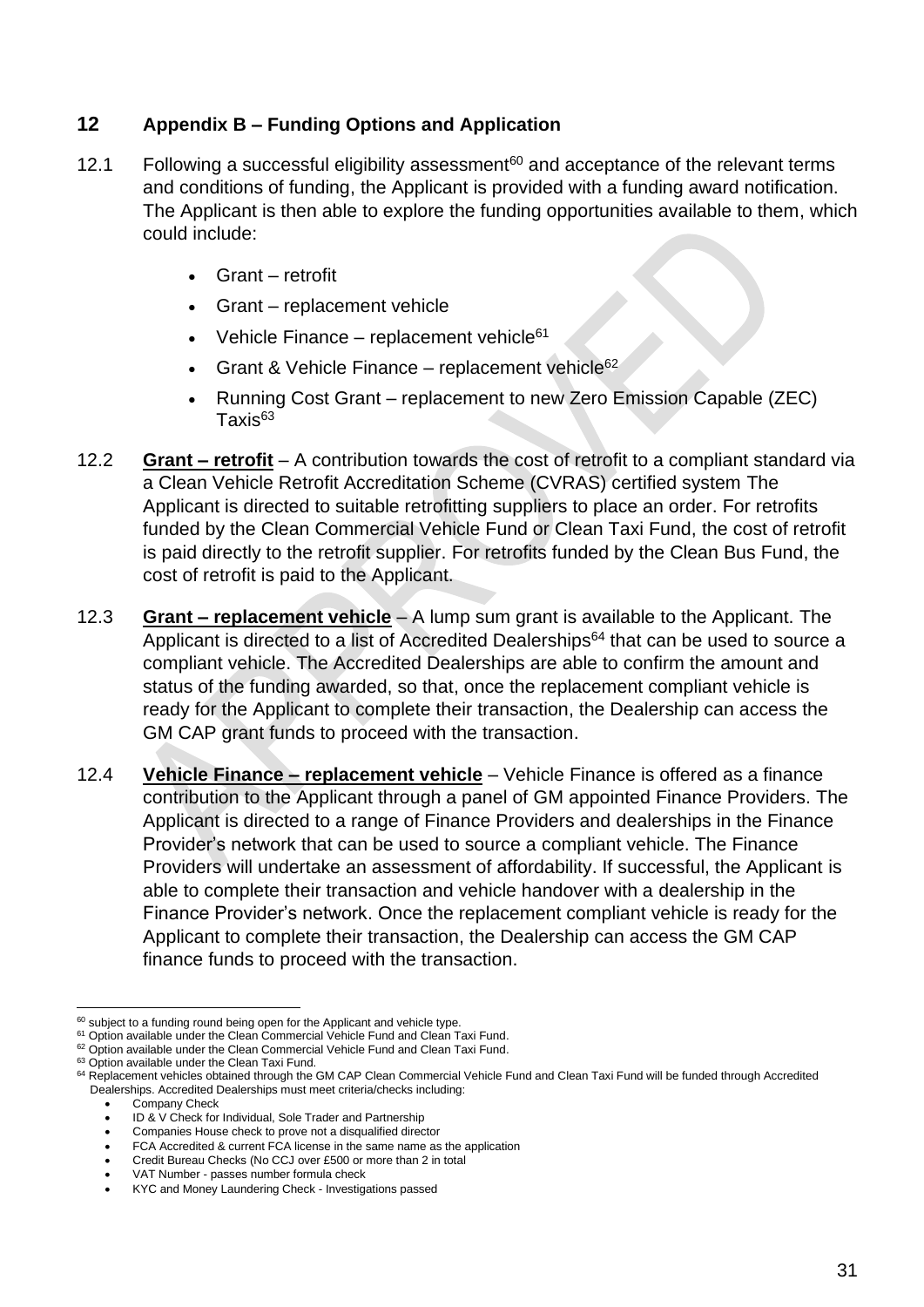- 12.5 **Grant & Vehicle Finance – replacement vehicle** In some cases, Vehicle Finance is available comprised of a lump sum grant and finance contribution. The Applicant is directed to a range of Finance Providers and dealerships in the Finance Provider's network that can be used to source a compliant vehicle. The Finance Providers will undertake an assessment of affordability. If successful, the Applicant is able to complete their transaction and vehicle handover with a dealership in the Finance Provider's network. Once the replacement compliant vehicle is ready for the Applicant to complete their transaction, the dealership can access the GM CAP grant and finance funds to proceed with the transaction.
- 12.6 **Running Cost Grant – replacement to new Zero Emission Capable (ZEC) Taxis** Where replacement is to a new Zero Emission Capable (ZEC) taxi, a grant payment is available in the form of a contribution towards the running costs of a vehicle. In this instance, the grant payment is made directly to the Applicant via two staggered payments. The first payment is made following completion of the vehicle handover with the Accredited Dealership/dealership in the Finance Provider's network and upon confirmation that the vehicle is licensed as a Hackney or Private Hire Vehicle with one of the 10 Greater Manchester Authorities. The second payment will be made two (2) years after the date of the first payment and upon confirmation that the vehicle has been licensed during this period and remains licensed as a Hackney or Private Hire Vehicle with one of the 10 Greater Manchester Authorities.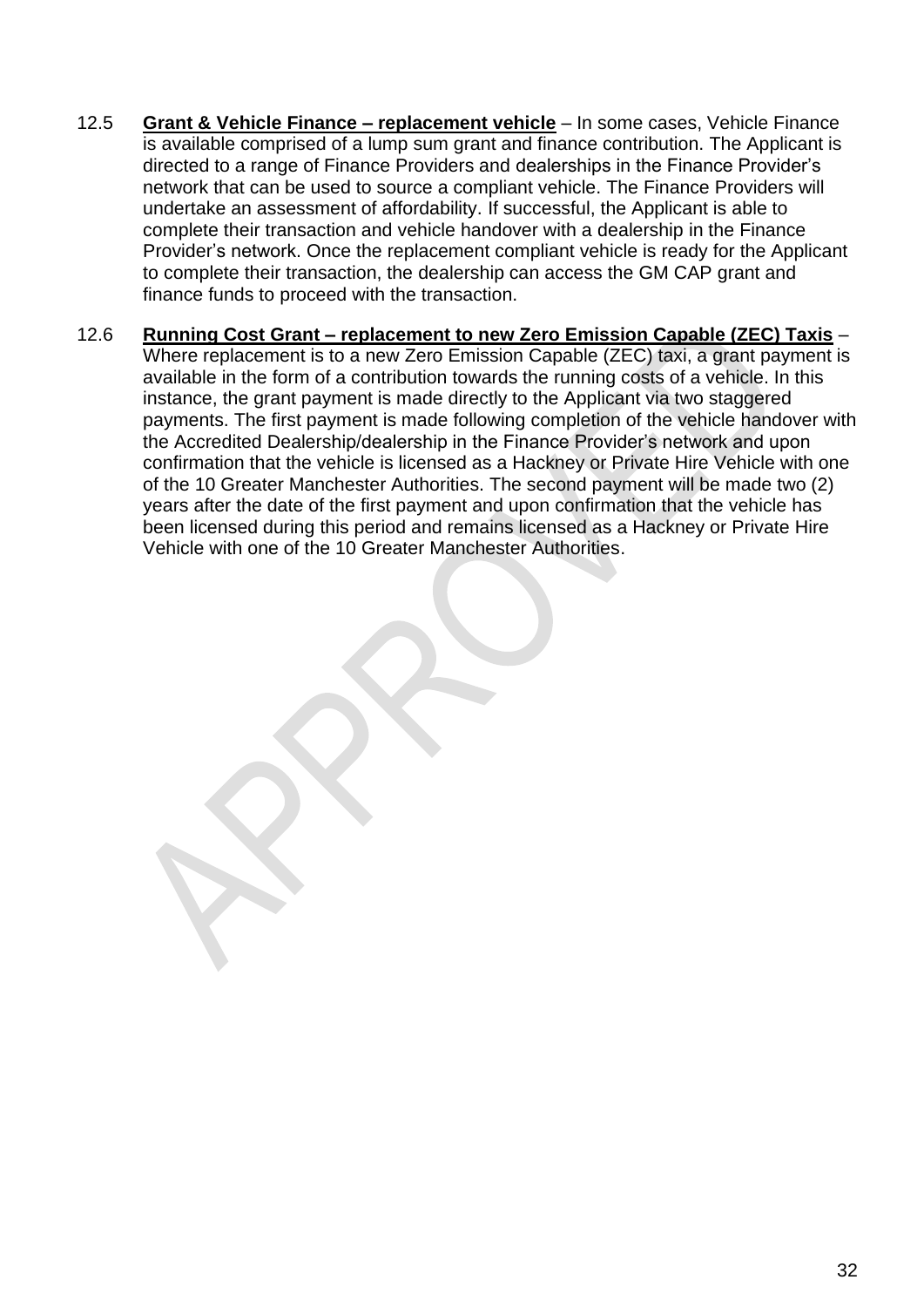#### **13 Appendix C – Detailed Funding Options by Vehicle Type**

13.1 Appendix C sets out the detailed funding offers for the Clean Bus Fund, Clean Commercial Vehicle Fund & Clean Taxi Fund. All funding options shown in Appendix C are subject to the relevant criteria, as set out in the GM CAP Policy.

#### **Clean Bus Fund**

| <b>Vehicle Type</b>                                                                  | <b>Retrofit grant</b><br>(per vehicle) | Replacement grant <sup>65</sup><br>(per vehicle) |  |
|--------------------------------------------------------------------------------------|----------------------------------------|--------------------------------------------------|--|
| Vehicle used on a registered bus service<br>within GM <sup>66</sup><br>Up to £16,000 |                                        | £16,000                                          |  |
|                                                                                      |                                        |                                                  |  |

<sup>&</sup>lt;sup>65</sup> Replacement funding is subject to the award of Government funding.

<sup>&</sup>lt;sup>66</sup> For the purpose of the GM CAP scheme, a 'vehicle used on a registered bus service within GM' is any vehicle operated on a bus service within GM that has been registered with the Traffic Commissioner for the North West of England. The vehicle would be on the bus fleet data list which is captured every six months by Transport for Greater Manchester (TfGM) and which is marked and agreed as "Identified as PVR (Peak Vehicle Requirement) + Spare vehicles on GM services". Therefore, any vehicle identified as such on the bus fleet data list captured by TfGM will be considered to be 'a vehicle used on a registered bus service within GM' for the purposes of the GM CAP scheme.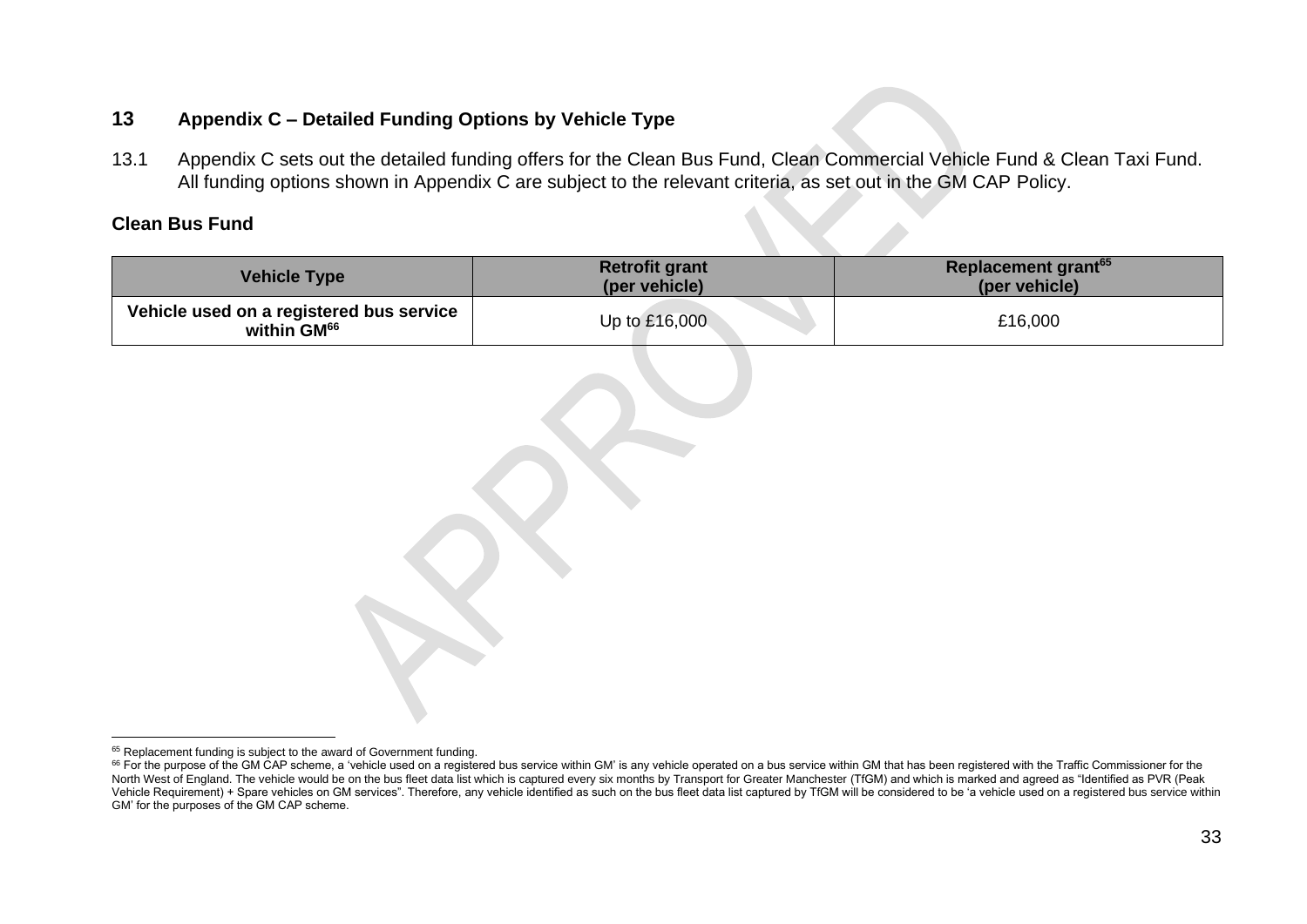#### **Clean Commercial Vehicle Fund**

| Vehicle Type / Weight <sup>67</sup> |                                                                     | <b>Retrofit grant</b><br>(per vehicle) | <b>Replacement grant</b><br>(per vehicle)                          | <b>Grant &amp; Vehicle Finance</b><br>(Replacement)<br>(per vehicle) | <b>Vehicle Finance</b><br>(Replacement)<br>(per vehicle)        |
|-------------------------------------|---------------------------------------------------------------------|----------------------------------------|--------------------------------------------------------------------|----------------------------------------------------------------------|-----------------------------------------------------------------|
| <b>HGV</b>                          | 44t articulated HGV<br>(over 3.5t and up to 44t<br>articulated HGV) | Up to £16,000                          | £6,500                                                             | Up to £6,500                                                         | Up to £6,500                                                    |
|                                     | 32t rigid HGV (over 26t<br>and up to 32t rigid<br>HGV)              | Up to £16,000                          | £12,000                                                            | Up to £12,000                                                        | Up to £12,000                                                   |
|                                     | 26t rigid HGV (over 18t<br>and up to 26t rigid<br>HGV)              | Up to £16,000                          | £9,000                                                             | Up to £9,000                                                         | Up to £9,000                                                    |
|                                     | 18t rigid HGV (over 7.5t<br>and up to 18t rigid<br>HGV)             | Up to £16,000                          | £7,000                                                             | Up to £7,000                                                         | Up to £7,000                                                    |
|                                     | Up to 7.5t rigid HGV<br>(over 3.5t and up to 7.5t<br>rigid HGV)     | Up to £16,000                          | £5,000                                                             | Up to £5,000                                                         | Up to £5,000                                                    |
|                                     | <b>New Zero Emissions</b><br>Capable (ZEC)<br>vehicle <sup>68</sup> | Not available                          | Not available                                                      | Not available                                                        | Up to £12,000 dependent<br>on vehicle weight (set out<br>above) |
|                                     | Second-hand ZEC<br>vehicle                                          | Not available                          | Up to £12,000<br>dependent on<br>vehicle weight (set<br>out above) | Up to £12,000 dependent<br>on vehicle weight (set out<br>above)      | Up to £12,000 dependent<br>on vehicle weight (set out<br>above) |

<sup>&</sup>lt;sup>67</sup> All weights given are Gross Vehicle Weight (GVW) - the weight of a vehicle or trailer, including the maximum load, that can be safely carried when it is being used on the road. This are listed in the owner's manual. Also known as the maximum authorised mass (MAM) or permissible maximum weight.

<sup>68</sup> A Zero Emissions Capable (ZEC) Vehicle (truck) is defined as having CO<sub>2</sub> emissions of less than 50g/km and a zero emission range of at least 60 miles, as defined by Government, available at: <https://www.gov.uk/plug-in-car-van-grants/eligibility>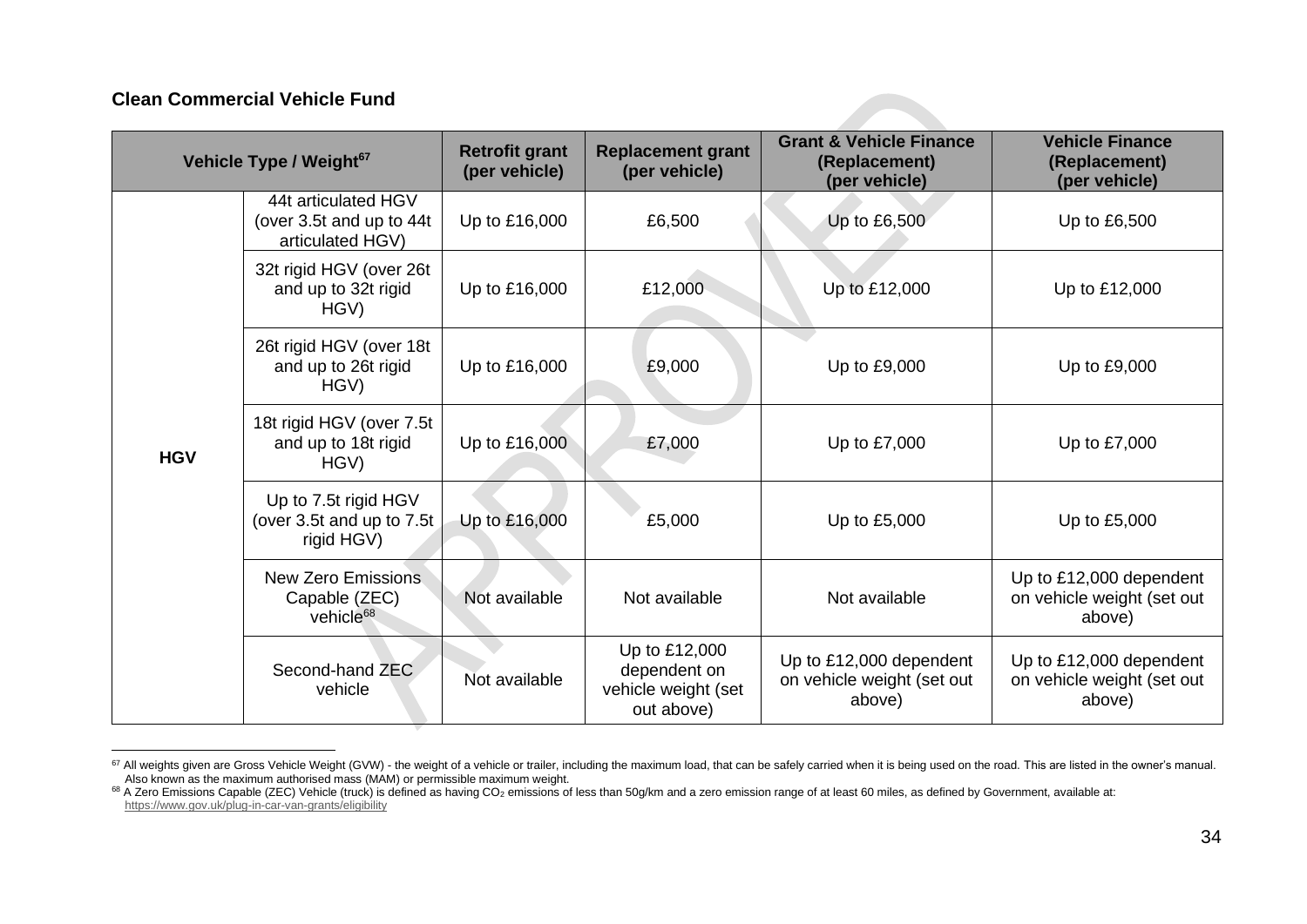| Vehicle Type / Weight <sup>67</sup>                                            |                                        | <b>Retrofit grant</b><br>(per vehicle) | <b>Replacement grant</b><br>(per vehicle)                         | <b>Grant &amp; Vehicle Finance</b><br>(Replacement)<br>(per vehicle) | <b>Vehicle Finance</b><br>(Replacement)<br>(per vehicle)       |
|--------------------------------------------------------------------------------|----------------------------------------|----------------------------------------|-------------------------------------------------------------------|----------------------------------------------------------------------|----------------------------------------------------------------|
| <b>LGV</b>                                                                     | under 1.6t LGV                         | Up to £5,000                           | £3,500                                                            | Up to £3,500                                                         | Up to £3,500                                                   |
|                                                                                | Over 1.6t and up to 3.5t<br><b>LGV</b> | Up to £5,000                           | £4,500                                                            | Up to £4,500                                                         | Up to £4,500                                                   |
|                                                                                | New ZEC vehicle <sup>69</sup>          | Not available                          | Not available                                                     | Not available                                                        | Up to £4,500 dependent on<br>vehicle weight (set out<br>above) |
|                                                                                | Second-hand ZEC<br>vehicle             | Not available                          | Up to £4,500<br>dependent on<br>vehicle weight (set<br>out above) | Up to £4,500 dependent on<br>vehicle weight (set out<br>above)       | Up to £4,500 dependent on<br>vehicle weight (set out<br>above) |
| <b>Minibus</b>                                                                 | N/A                                    | Up to £5,000                           | £5,000                                                            | Up to £5,000                                                         | Up to £5,000                                                   |
| <b>Coach or Bus</b><br>not used on a<br>registered<br>bus service<br>within GM | N/A                                    | Up to £16,000                          | £32,000                                                           | Up to £32,000                                                        | Up to £32,000                                                  |

<sup>69</sup> A Zero Emissions Capable (ZEC) Vehicle (van) is defined as having CO<sub>2</sub> emissions of less than 50g/km and a zero emission range of at least 60 miles, as defined by Government, available at: <https://www.gov.uk/plug-in-car-van-grants/eligibility>